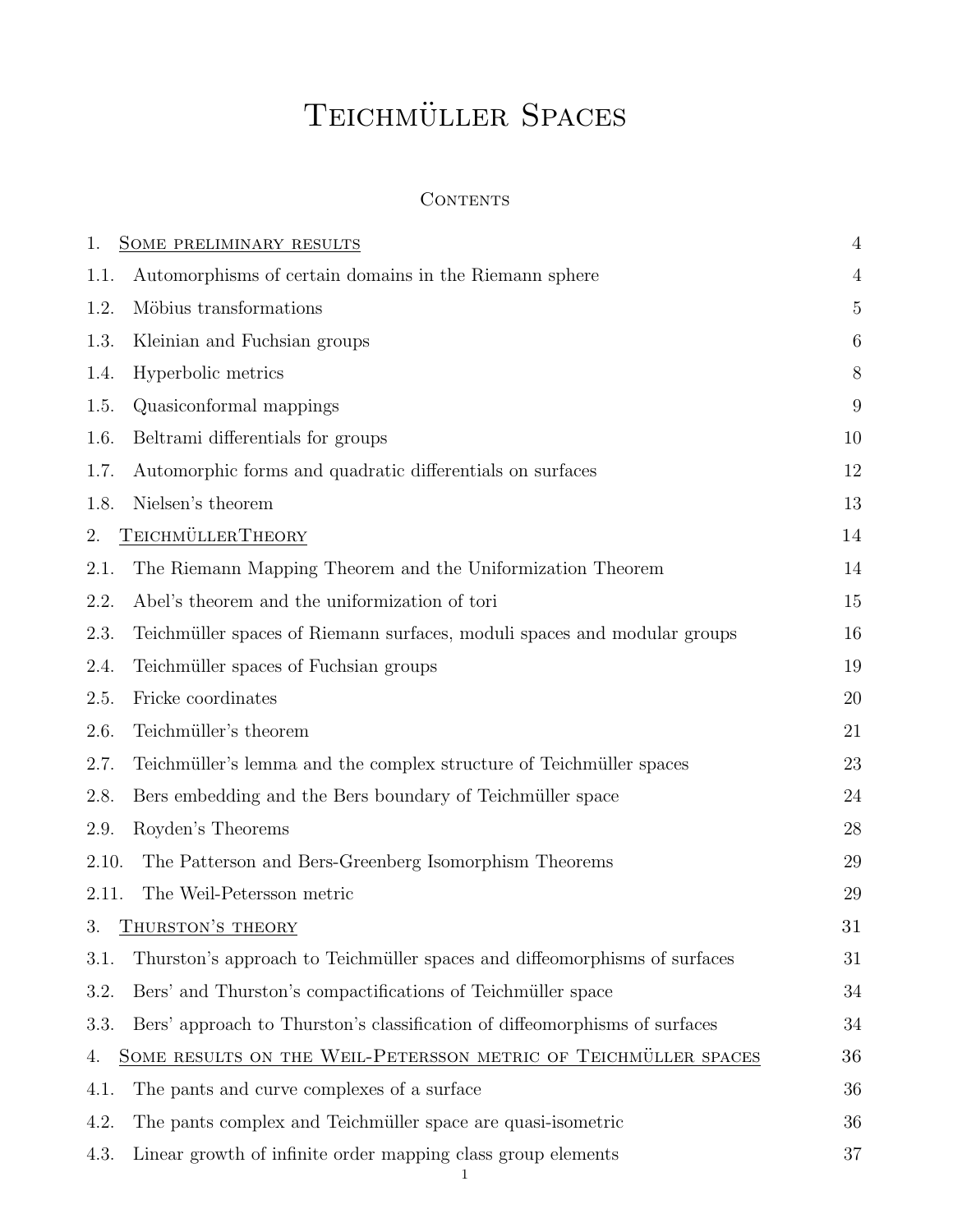|            | 4.4. Isometries of the Weil-Petersson metric                           | 38 |
|------------|------------------------------------------------------------------------|----|
| 4.5.       | Gromov-hyperbolicity                                                   | 39 |
|            | 4.6. The Weil-Petersson visual sphere                                  | 40 |
|            | 4.7. 3-manifolds and the Weil-Petersson distance                       | 41 |
| 5.         | THE UNIVERSAL TEICHMÜLLER SPACE                                        | 43 |
| 5.1.       | The universal Teichmüller space and the universal modular group        | 43 |
| 5.2.       | The Teichmüller metric                                                 | 44 |
| 5.3.       | Schwarzian derivatives and the Universal Teichmüller space             | 45 |
| 5.4.       | The universal Teichmüller space and the Teichmüller spaces of surfaces | 46 |
| 5.5.       | Teichmüller theorems                                                   | 47 |
| References |                                                                        | 50 |
|            |                                                                        |    |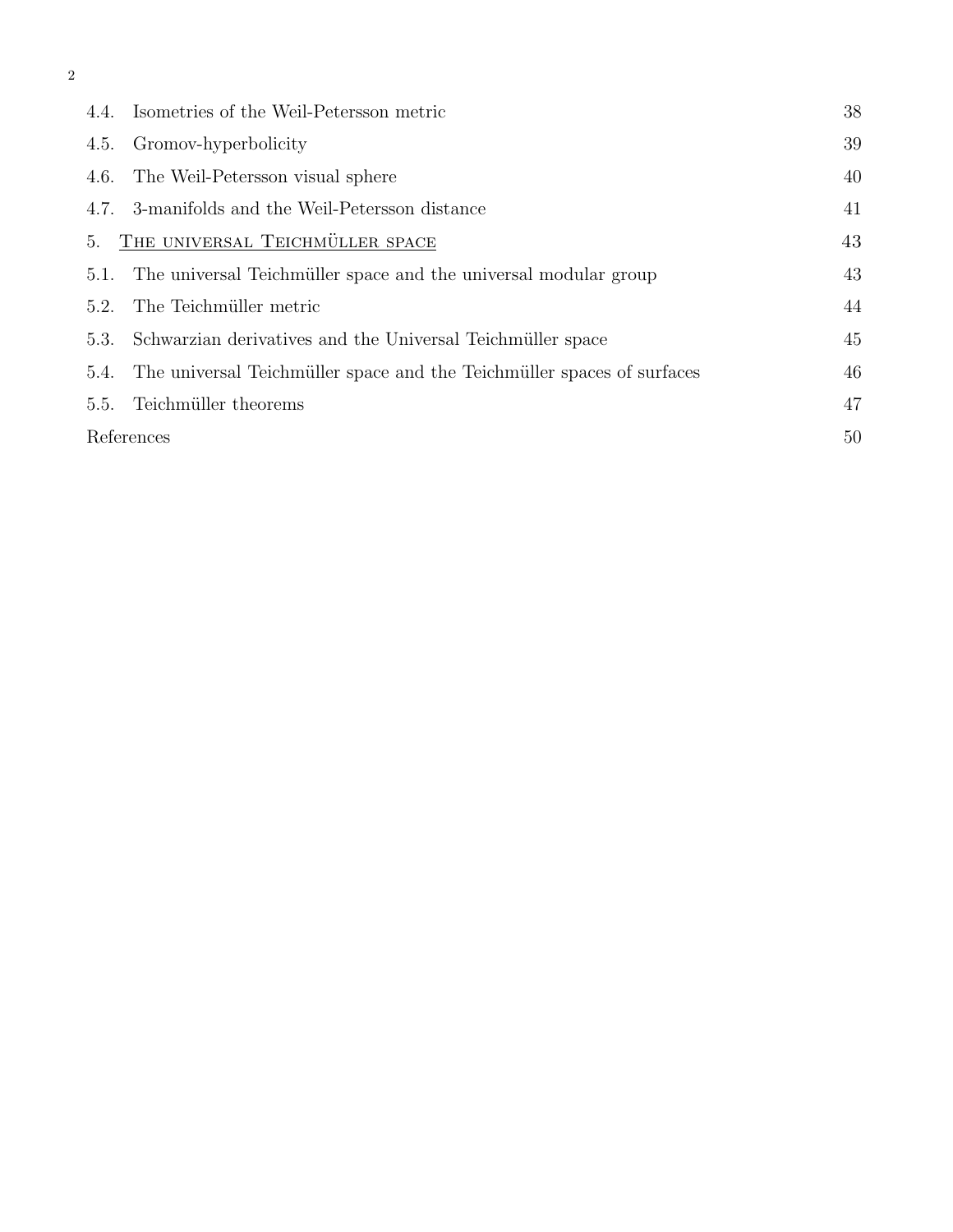These notes were written for some expository talks on Teichmüller theory, given at "Conference" on Low-dimensional manifolds and Groups", held in the Indian Statistical Institute, Bangalore, July 12-24, 2004. I have tried to make §§3 and 4 a little independent from §§1 and 2 (if one has a little background in the theory) and of each other. So some definitions might appear in §3 and also in §4.

The notes are far from complete, proofs are not given; they are meant as a guide for lecturing, rather than a formal introduction to the theory of Teichmüller spaces.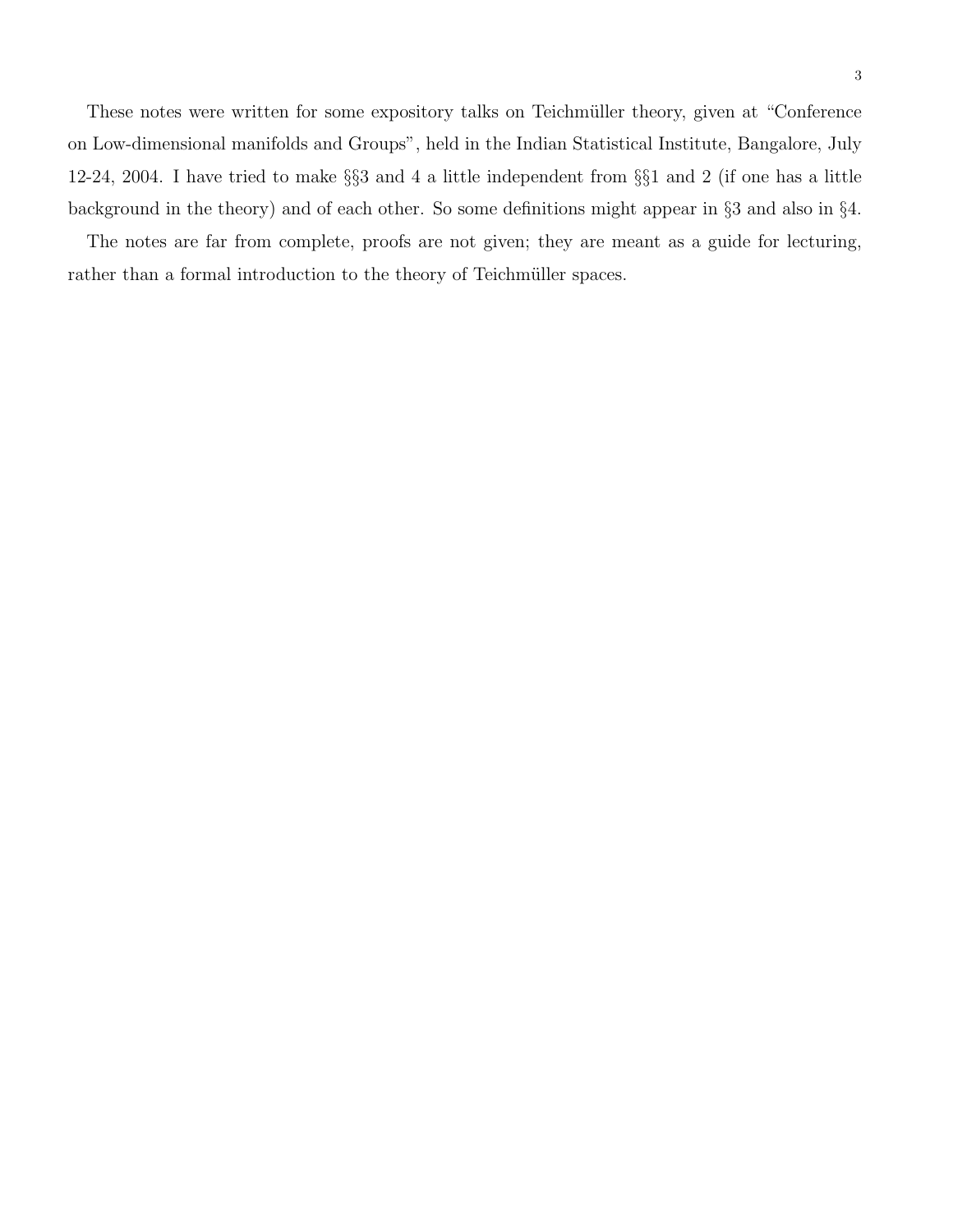#### 1. Some preliminary results

1.1. Automorphisms of certain domains in the Riemann sphere. Let  $\mathbb C$  the set of complex numbers (complex plane) and  $\hat{\mathbb{C}}$  the **Riemann sphere**, the compactification of  $\mathbb{C}$  by adding the point  $\infty$ . We will use the following notation for certain subsets of the complex plane:

```
upper half plane, \mathbb{H} = \{z \in \mathbb{C}; \text{ Im}(z) > 0\}lower half plane, \mathbb{L} = \{z \in \mathbb{C}; \operatorname{Im}(z) < 0\}unit disc, \mathbb{D} = \{z \in \mathbb{C}; |z| < 1\}
```
A holomorphic mapping with a (necessarily holomorphic) inverse is called biholomorphic. By an automorphism of an open set we understand a biholomorphic mapping of the set onto itself.

The following results, describing the group of automorphisms of some domains in the Riemann sphere are classical. But first we remark that when we talk of mappings on  $\hat{\mathbb{C}}$ , or with values in the Riemann sphere, we do not make any difference regarding the point of  $\infty$ , and thus we talk of holomorphic functions to include meromorphic functions as well (think of holomorphic functions on Riemann surfaces).

**Prop 1.1.** The group of automorphisms of the Riemann sphere consists of the group of Möbius transformations; that is, mappings of the form  $z \mapsto \frac{az+b}{cz+d}$ , where a, b, c and d are complex numbers satisfying  $ad - bc \neq 0$ .

Clearly we can multiply all coefficients of a Möbius transformation by a non-zero number and the mapping does not change, so we can assume, if needed, that  $ad - bc = 1$ . Then the group of Möbius transformations is then identified with the quotient of  $GL(2,\mathbb{C})$  by the multiples of the identity, or with the quotient of  $SL(2,\mathbb{C})$  by  $\pm Id$ . We denote these quotients by  $PGL(2,\mathbb{C})$  and  $PSL(2,\mathbb{C})$ , respectively. We say that a matrix  $\binom{a}{c}\ell$  represents a Möbius transformation M if M is given by  $M(z) = (az + b)/(cz + d).$ 

**Prop 1.2.** The group of holomorphic automorphisms of the complex plane consists of the Möbius transformations of the form  $z \mapsto az + b$ , where  $a \neq 0$ .

**Prop 1.3.** The group of holomorphic automorphisms of the upper half plane consists of the Möbius transformations of the form  $z \mapsto \frac{az+b}{cz+d}$ , with real coefficients satisfying ad – bc > 0, or equivalently  $ad - bc = 1.$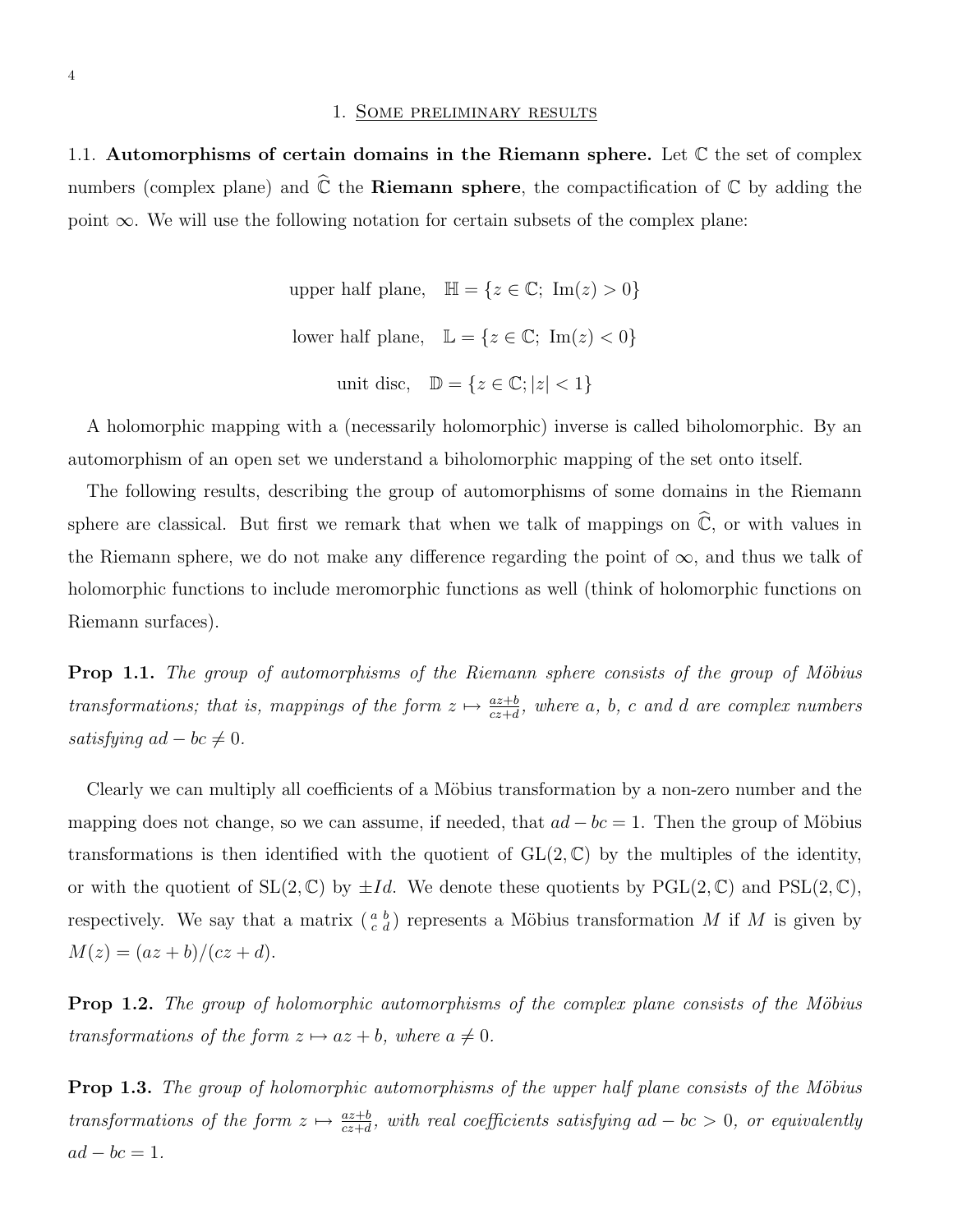**Prop 1.4.** The group of holomorphic automorphisms of the unit disc consists of the Möbius transformations of the form  $z \mapsto \lambda \frac{z-w}{1-\overline{w}}$  $\frac{z-w}{1-\overline{w}z}$ , where  $|\lambda|=1$  and  $|w|<1$  are complex numbers.

A more general statement is the following result of B. Maskit [33], which we will not use but quote here for general reference.

**Theorem 1.5** (Maskit). Let D be a domain (connected, open set) of the plane and G the group of automorphisms of D. Then there exists a one-to-one holomorphic mapping  $f : D \to D'$  onto a domain D' so that every element of  $f G f^{-1}$  is a Möbius transformation.

1.2. Möbius transformations. The group of Möbius transformations,  $PGL(2,\mathbb{C})$ , gets a natural topology from the group  $GL(2,\mathbb{C})$  (which is an open subset of  $\mathbb{C}^4$ ). More precisely, a sequence of transformations  $\{A_n\}$  converges to a transformation  $A_0$  if and only if there exists matrices,  $\binom{a_n b_n}{c_n d_n}$ and  $\binom{a_0 & b_0}{c_0 & d_0}$ , representing  $A_n$  and  $A_0$  respectively, such that  $a_n \to a_0$ ,  $b_n \to b_0$ ,  $c_n \to c_0$  and  $d_n \to d_0$ .

**Prop 1.6.** A non-identity Möbius transformation has at least one and at most two fixed points on the Riemann sphere.

Möbius transformations can be classified in four different, mutually exclusive types as follows:

(i) the identity;

(ii) parabolic if it has only one fixed point. In that case the transformation is conjugate to  $z \mapsto z + 1;$ 

(iii) elliptic if it has two fixed points and it is conjugate to a transformation of the form  $z \mapsto \lambda z$ , where  $|\lambda| = 1$ ;

(iv) loxodromic if it is conjugate to a transformation of the form  $z \mapsto \lambda z$ , where  $|\lambda| \neq 0, 1$ . In the particular case of  $\lambda$  real, positive and not equal to 0 or 1, the transformation is called **hyperbolic** (we include hyperbolic transformations in the loxodromic case).

This classification can also be made with the square of the trace the matrices representing Möbius transformations. Let M be a Möbius transformation and  $\left(\begin{smallmatrix} a & b \\ c & d \end{smallmatrix}\right)$  a matrix representing it; denote by  $tr<sup>2</sup>(M)$  the number  $(a+d)<sup>2</sup>$ . We have then the following way of classifying M:

(i)  $tr^2(M) = 4$  if and only if M is the identity or parabolic;

(i)  $tr<sup>2</sup>(M)$  is real and in the interval [0, 4) if and only if M is elliptic;

(iii)  $tr<sup>2</sup>(M)$  is real and greater than 4 if and only if M is hyperbolic;

(iv)  $tr^2(M)$  if not in the real interval  $[0, \infty)$  if and only if M is loxodromic but not hyperbolic.

**Prop 1.7.** A Möbius transformation M keeps a disc invariant if and only if  $tr^2(M) \geq 0$ .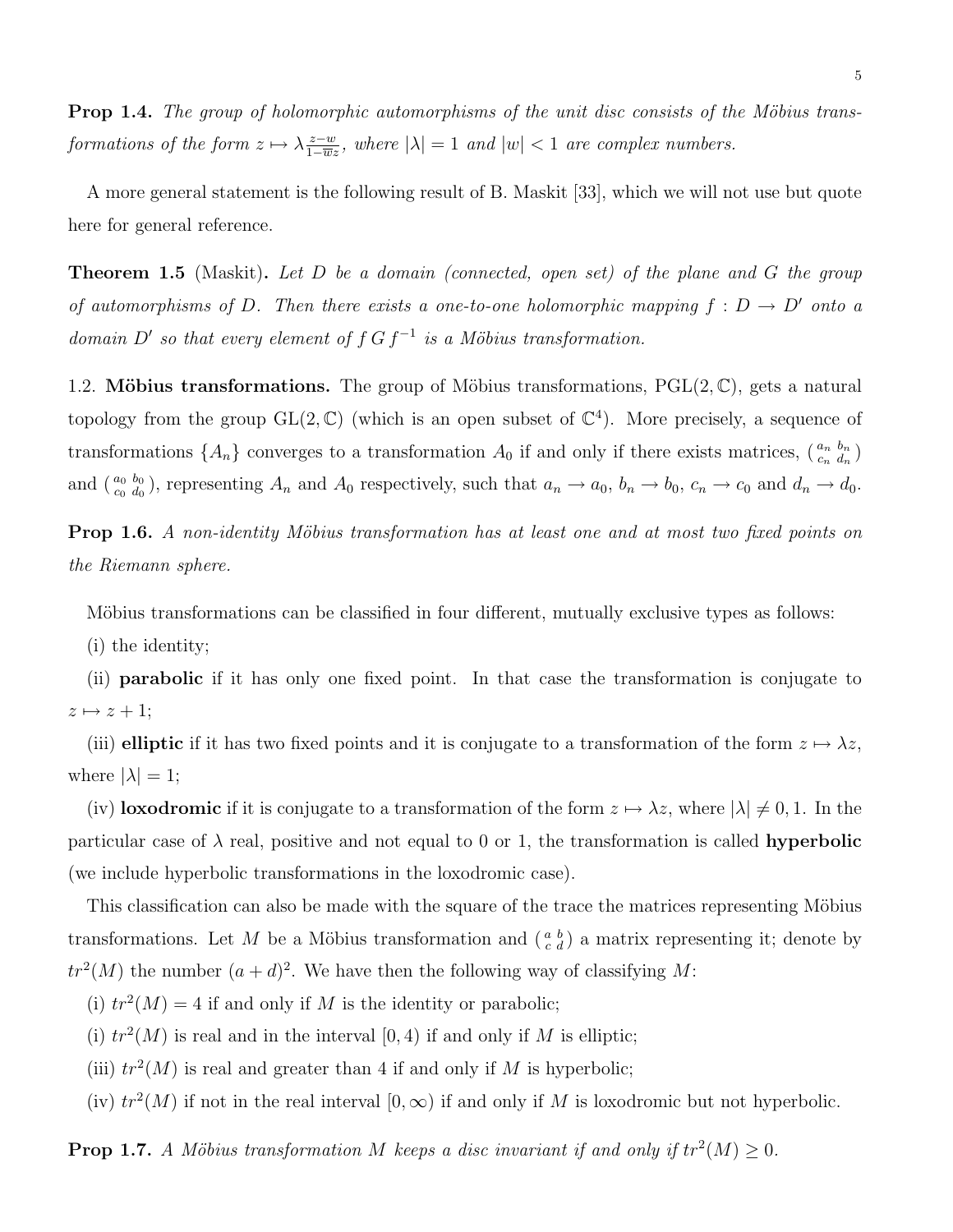**Prop 1.8.** Let  $\mathfrak C$  be the collection of lines and circles in the complex plane. Let  $C$  be an element of  $\mathfrak C$  and M a Möbius transformation. Then  $M(C)$  is also an element of  $\mathfrak C$ .

1.3. Kleinian and Fuchsian groups. Let G be a group of Möbius transformations. We say that G acts **properly discontinuously** at a point z of  $\hat{\mathbb{C}}$  if there exists an open neighbourhood U of z such that the subset of G defined by

$$
\{g \in G / g(U) \cap U \neq \emptyset\}
$$

is finite. Clearly if G acts properly discontinuously at  $z$  then G will act properly discontinuously at all points of  $U$ , so we have that the set of points where  $G$  acts properly discontinuously is an open set of the Riemann sphere. We call this set the set of discontinuity of G and denote it by  $\Omega(G)$ (or simply  $\Omega$ ). Its complement on the Riemann sphere is called the **limit set** of G,  $\Lambda(G)$  (or just  $\Lambda$ ).

Definition 1.9. A group of Möbius transformations is called Kleinian if  $\Omega(G) \neq \emptyset$ .

With the topology of Möbius transformations explained above we have the following result.

**Prop 1.10.** A Kleinian group is discrete subgroup of  $PLS(2, \mathbb{C})$ .

**Remark:** frequently the term Kleinian is used for a discrete groups of Möbius transformations, even if  $\Omega(G) = \emptyset$  (Thurston's definition). This is motivated by the fact that a discrete group of Möbius transformations acts properly discontinuously on the 3-dimension hyperbolic space. See proposition 1.17 below for a similar result for Fuchsian groups.

**Prop 1.11.** If G is a Kleinian group then  $\Lambda$  is closed, G-invariant, nowhere dense subset of  $\widehat{\mathbb{C}}$ .

An interesting property of Kleinian groups is that their limit sets have at most two points or are uncountable (a similar property holds for iteration of rational functions on the Riemann sphere).

**Prop 1.12.** If G is a Kleinian group then  $\Lambda$  consists of zero, one, two or uncountably many points. In the latter case,  $\Lambda$  is perfect.

A Kleinian group whose limit set consists of at most two points is called an elementary group.

**Prop 1.13.** For a Kleinian group G we have that the Riemann sphere is the disjoint union of  $\Omega$  and Λ.

Elementary groups appear as groups of deck transformations of branched coverings of certain Riemann surfaces. We can list them all, but before that we need to set up some notation. Let  $\tilde{X}$  and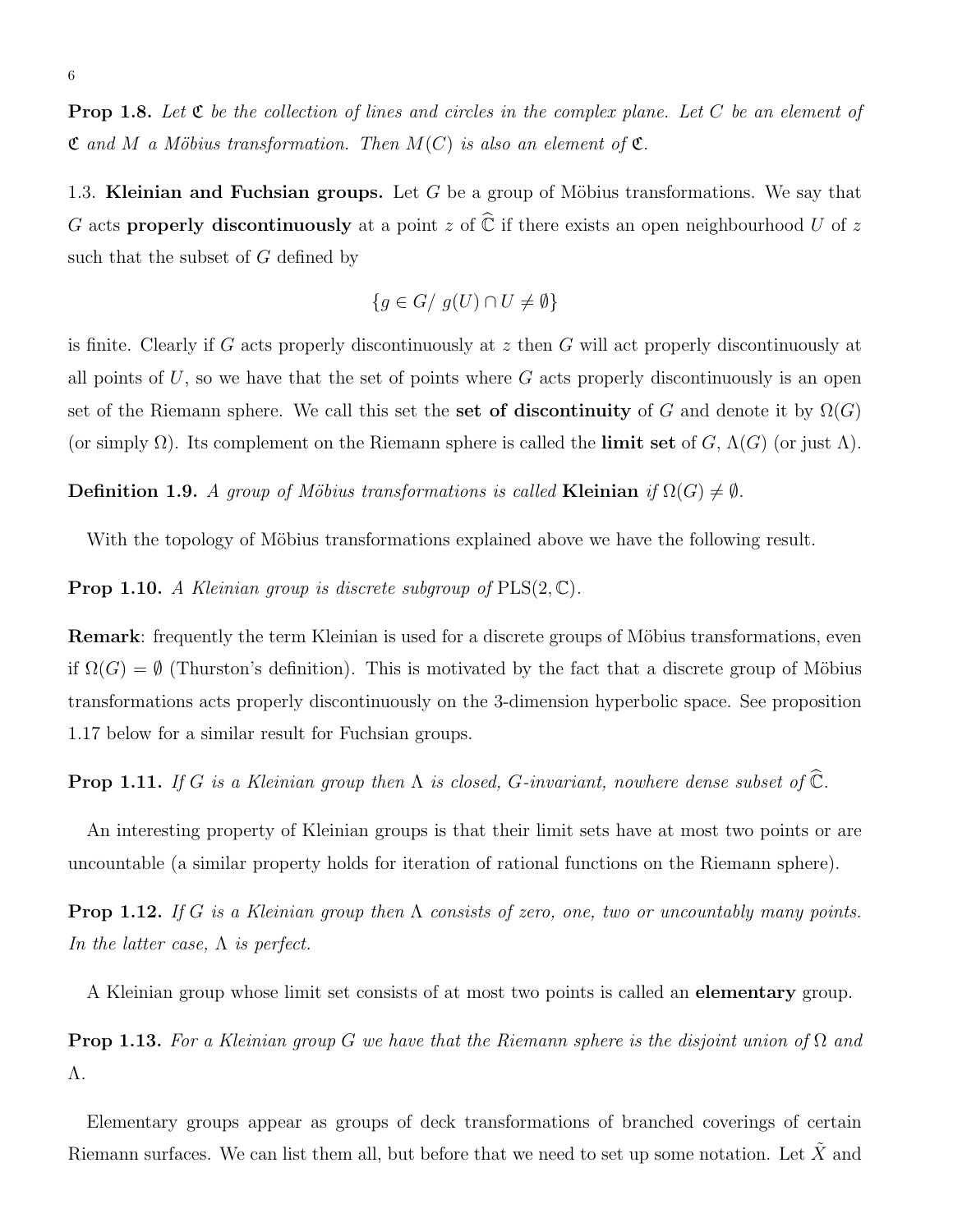X be two Riemann surfaces and  $\pi$ :  $\tilde{X} \to X$  a mapping. We say that  $\pi$  is a **branched covering** if at every point p of X we have that  $\pi$  is either a covering in the usual sense (called regular covering by some authors), or  $\pi$  is locally like  $z \mapsto z^k$  for some positive integer  $k > 1$ . In the latter case we say that p is a ramification point and k is called the ramification value of  $\pi$ . We also require that the set of points with ramification is a discrete subset of X. If X is a compact surface of genus g,  $\tilde{X}$  is simply connected, and  $\pi$  is ramified over  $p_1, \ldots, p_n$ , with ramification values  $\nu_1, \ldots, \nu_n$ , we say that X has **signature**  $(g, n; \nu_1, \ldots, \nu_n)$ . For notation purposes we allow the symbol  $\infty$  in a signature, to include punctures. A **puncture** is just a "missing" point of  $X$  (or, more formally, a domain on  $X$ conformally equivalent to the unit disc minus the origin). We include the punctures of a surface in its signature with the symbol  $\infty$ ; for example, the complex plane is equal to the Riemann sphere with one puncture, so its signature is  $(0, 1; \infty)$ , and the complex plane minus the origin has signature  $(0, 2; \infty, \infty)$ . With this notation we can describe all elementary groups.

Suppose  $G$  is an elementary, non trivial group with no limit points. Then  $G$  is the deck transformations of a covering  $\hat{\mathbb{C}} \to \hat{\mathbb{C}}$ , branched over two or three points. The possible signatures of such covering are:

$$
(0,2;\nu,\nu), \nu > 1;
$$
  $(0,3;2,2,\nu), \nu > 1;$   $(0,3;2,3,\nu), \nu = 3,4,5.$ 

If G has one limit point then  $G$  (after conjugation) acts properly on the complex plane; that is, it is the deck transformation group of a (possibly branched) covering of the form  $\mathbb{C} \to X$ . We have the following possible signatures:

 $(1, 0); (0, 2; \infty, \infty); (0, 3; \infty, 2, 2); (0, 3; 2, 3, 6); (0, 3; 3, 3, 3); (0, 3; 2, 4, 4); (0, 3; 2, 2, 2, 2).$ 

The first signature corresponds to a torus and the second one to the complex plane minus one point; the other signatures correspond to different branched coverings of the complex plane or the Riemann sphere.

If G has two limit points we have that it acts (after conjugation) on  $\mathbb{C}\backslash\{0\}$ ; the corresponding coverings are those of a torus (signature  $(1, 0)$ ) and a sphere with four ramification points of order 2 (signature  $(0, 4; 2, 2, 2, 2)$ ).

A Kleinian group is called Fuchsian if it leaves a disc U invariant. Here by a disc (in the Riemann sphere) we understand some circular disc or a half-plane. The boundary of  $U$  is called the circle at infinity of G. We say that the group is of the **first kind** if every point of the circle at infinity is a limit point  $(\Lambda = U)$ ; otherwise the group is called of the **second kind**  $(U \subset \Lambda)$ . By conjugation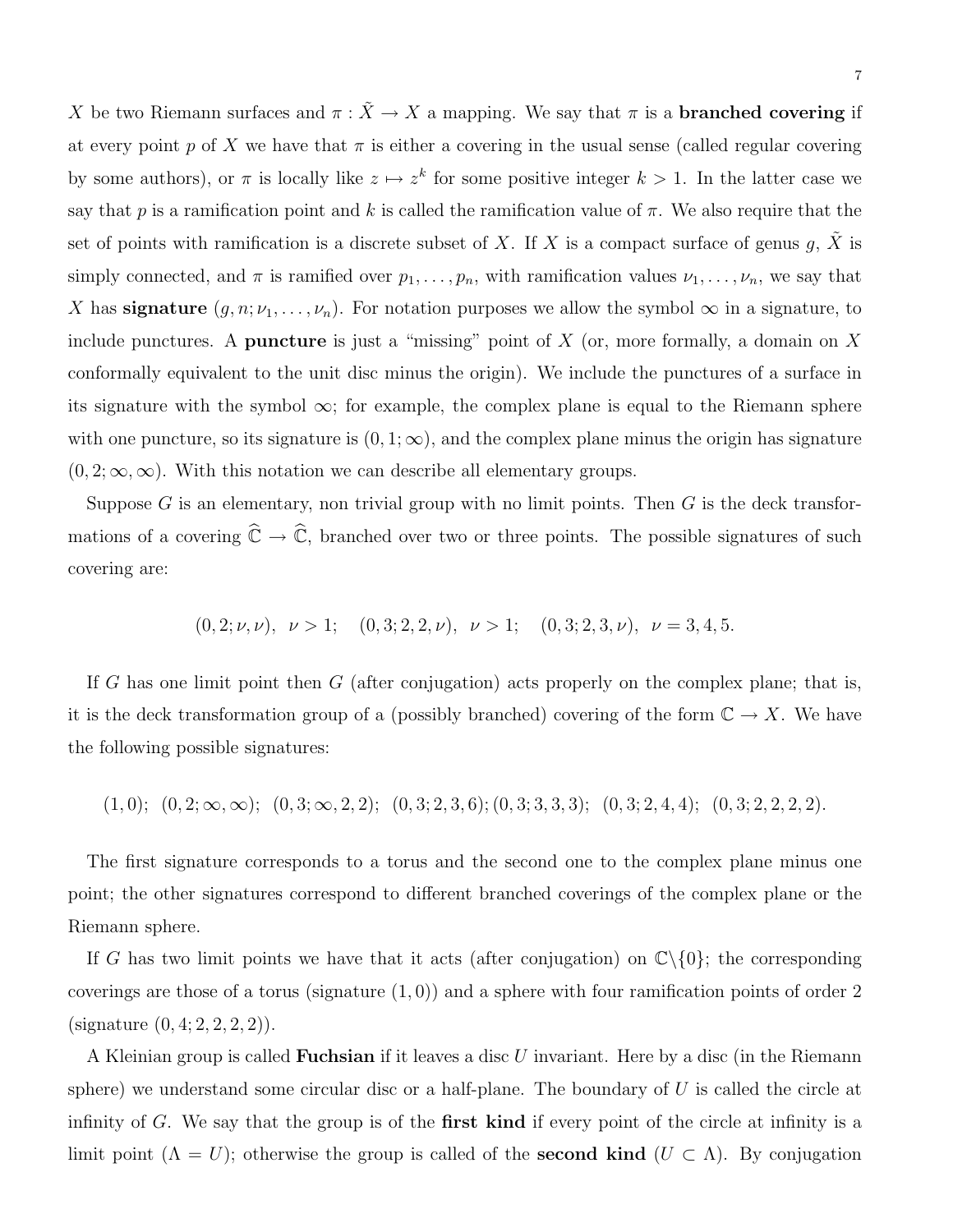in  $PSL(2,\mathbb{C})$  we can assume, when necessary, that a Fuchsian group leaves the upper half plane invariant; in that case G can be considered as a subgroup of  $PSL(2, \mathbb{R})$ .

**Prop 1.14.** Let G be a Fuchsian group of the second kind. Then  $\Lambda$  is nowhere dense in the circle at infinity.

We set the convention  $\frac{1}{\infty} = 0$  and for a signature  $(g, s; n_1, \ldots, n_s)$  we put  $\chi = 2g - 2 + n - \sum_{j=1}^s$ 1  $n_j$ (the negative of the Euler characteristic of the covering). Then we have that for an elementary group with no limit points,  $\chi$  < 0, while for an elementary group with one or two limit points we get  $\chi = 0$ . The next result says that if a signature satisfies  $\chi > 0$  then it is the signature of a (possibly branched) covering defined on the upper half plane.

**Prop 1.15.** Let  $\sigma$  be a signature satisfying  $\chi > 0$ . Then there exists a Fuchsian group of the first kind G, acting on the upper half plane, and a Riemann surface X, such that  $\mathbb{H} \to X$  is a branched covering with the given signature and covering transformation group G.

**Theorem 1.16.** Let G be a non-elementary group in which  $tr^2(g) \geq 0$  for all  $g \in G$ . Then G is Fuchsian.

**Prop 1.17.** Let G be a subgroup of  $PSL(2, \mathbb{R})$ . Then the following are equivalent:

- (i)  $G$  is acts properly discontinuously on the upper half;
- (ii) G is discrete.

This result is the motivation for the definition of a Kleinian group as a discrete group of Möbius transformations: one such group will act properly discontinuously on the 3-dimensional hyperbolic sphere (whose boundary is the Riemann sphere). The conclusion of the proposition is not true if we remove the condition of the group being Fuchsian. For example the group consisting of all Möbius transformations with entries in the Gaussian integers, the Picard group, is discrete, but it does not act properly discontinuously at any point of the Riemann sphere.

1.4. **Hyperbolic metrics.** Let  $\lambda_{\mathbb{H}}$  denote the positive function  $\lambda_{\mathbb{H}}(z) = \frac{1}{Im(z)}$  defined on the upper half plane. One can define a metric on  $\mathbb H$  using this function as follows: for a piecewise smooth curve  $\gamma : [a, b] \to \mathbb{H}$ , we define the length of  $\gamma$  by the integral

$$
|\gamma| = \int_{\gamma} \lambda_{\mathbb{H}} = \int_{a}^{b} \frac{1}{\text{Im}(\gamma(t))} |\gamma'(t)| dt.
$$

The distance between two points in  $\mathbb{H}$ , called the **Poincaré distance**, is defined as the infimum of the lengths of (piecewise smooth) curves joining them. We called  $\lambda_{\mathbb{H}}|dz|$  the Poincaré metric on H.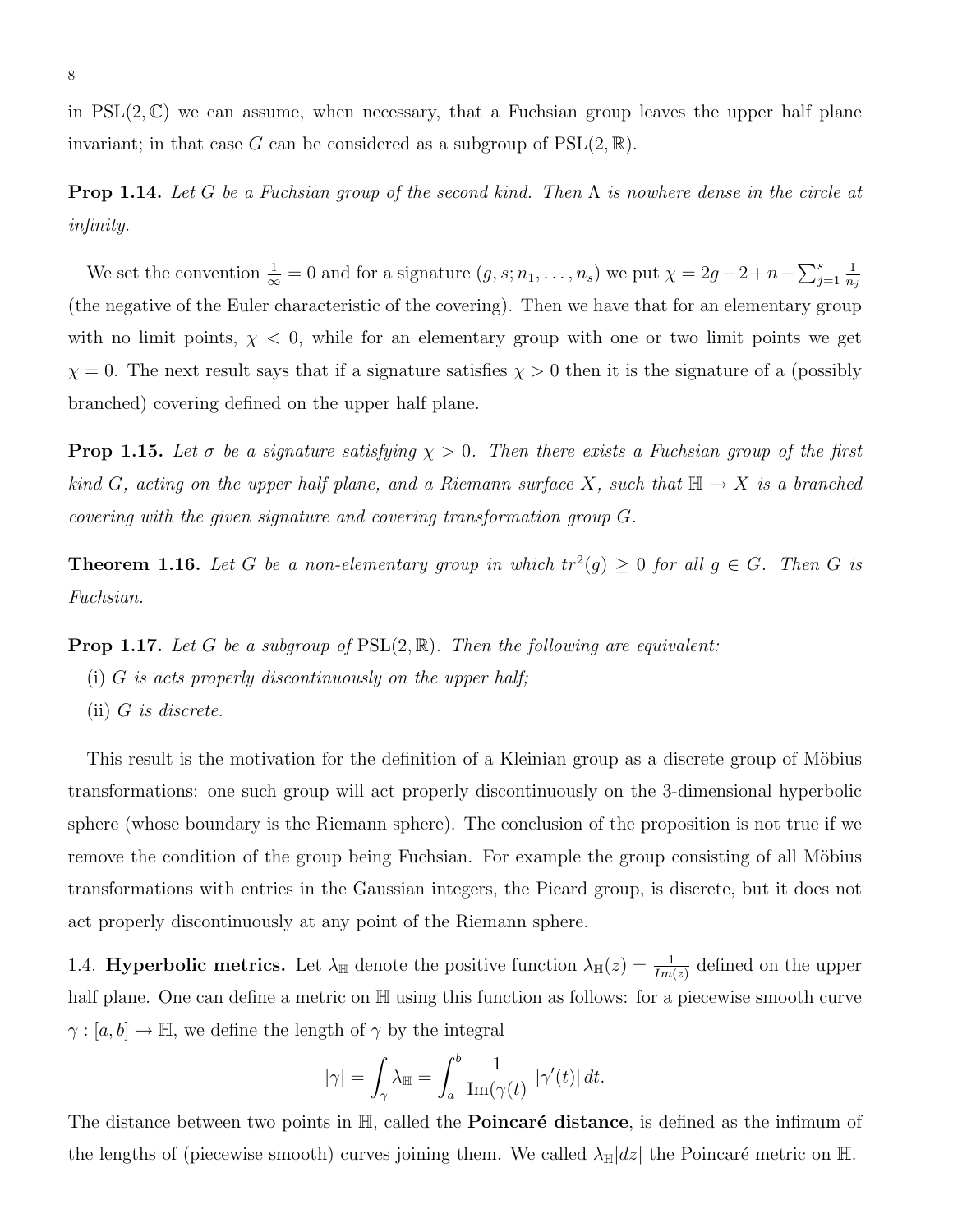By the Riemann Mapping Theorem, if D is a proper, simply connected subset of  $\mathbb{C}$ , then there exists a biholomorphic function  $f : \mathbb{H} \to D$ . We can then use the Poincaré metric on the upper half plane to get a metric on D. In particular, in the unit disc  $\mathbb D$  we have that the expression of the metric is given by the function  $\lambda_{\mathbb{D}}(z) = \frac{2}{1-|z|^2}$ .

It is easy to show that the Poincaré metric has constant negative curvature equal to  $-1$ ; or some other negative constant, if the metric is a positive multiple of the expression given above, as some textbooks do.

1.5. Quasiconformal mappings. In this subsection all mappings are assumed to orientationpreserving, defined between domains (open, connected sets) of the complex plane. We will use  $w: D \to D'$  for one such mapping. We can define the following differential operators where w has partial derivatives:

$$
w_z = \frac{\partial w}{\partial z} = \frac{1}{2} \left( \frac{\partial w}{\partial x} - i \frac{\partial w}{\partial y} \right)
$$
 and  $w_{\overline{z}} = \frac{\partial w}{\partial \overline{z}} = \frac{1}{2} \left( \frac{\partial w}{\partial x} + i \frac{\partial w}{\partial y} \right).$ 

We define the **complex dilatation** of w at a point  $z_0$ , where w is differentiable with  $Jac(w)(z_0)$  =  $|w_z(z_0)|^2 - |w_{\overline{z}}(z_0)|^2 \neq 0$ , by  $\mu(z_0) = \mu_w(z_0) = w_{\overline{z}}(z_0)/w_z(z_0)$ . Observe that  $|\mu(z_0)| < 1$  (since w is orientation-preserving) and  $w_z(z_0) \neq 0$ .

For a mapping w and a point z in D we can set  $L(z,r) = \max_{\zeta} \{|w(\zeta) - w(z)|; |\zeta - z| = r\}$  and  $l(z,r) = \min \zeta(|w(\zeta) - w(z)|; |\zeta - z| = r$  (these expressions make sense for small values of r). If w is  $C^1$  we have that

$$
\lim_{r \to 0} \frac{L(z, r)}{l(z, r)} = \frac{1 + |\mu(z)|}{1 - |\mu(z)|}.
$$

This equation motivates our definition of quasiconformal mapping.

**Definition 1.19.** An orientation-preserving homeomorphism  $w : D \to D'$  between domains of the complex plane is called **quasiconformal** (**qc**) if the circular dilatation at z,

$$
H(z) = \limsup_{r \to 0} \frac{L(z, r)}{l(z, r)}
$$

is bounded on D. If  $H(z) \leq K$  a.e. on D then we say that w is K-quasiconformal.

Another equivalent definition is as follows.

**Definition 1.20.** An orientation-preserving homeomorphism  $w : D \to D'$  between domains of the complex plane is called **quasiconformal** (**qc**) if w has distributional derivatives in  $L_{loc}^p$ , for some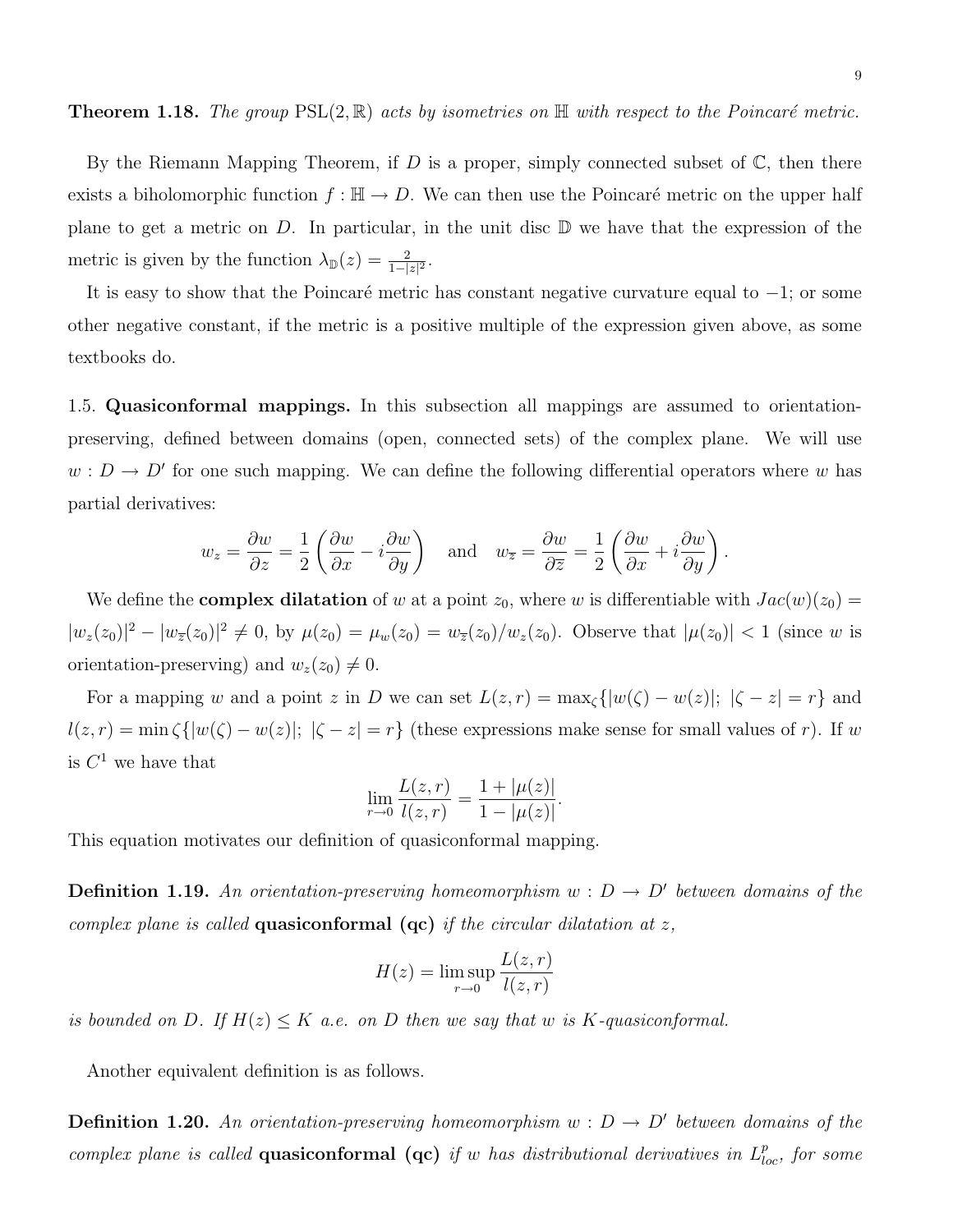$p \ge 1$ , (locally in  $L^p$ ), and  $|w_{\overline{z}}(z)| \le k|w_z(z)|$  almost everywhere on D, for some k satisfying  $0 \leq k < 1$ . The map w is called K-qc for any K with  $K \geq (1 + k)/(1 - k)$ .

One can easily compute that a holomorphic mapping is 1-qc, or equivalently that its complex dilatation is identically 0 (this is simply the Cauchy-Riemann equations,  $f_{\overline{z}} = 0$ ).

Prop 1.21. A 1-qc homeomorphism is a biholomorphism.

**Prop 1.22.** The inverse of a K-qc mapping is also K-qc. The composition of a K<sub>1</sub>-qc mapping and a  $K_2$ -qc mapping is a  $K_1K_2$ -qc mapping.

The existence of qc mappings on the Riemann sphere with a given dilatation (solutions of the Beltrami equation  $w_{\overline{z}} = \mu w_z$ ) is an important result extensively used in the theory of Teichmüller spaces.

**Theorem 1.23.** Given any  $\mu \in L^{\infty}(\mathbb{C})$  with  $||\mu||_{\infty} < 1$ , there exists a unique quasiconformal homeomorphism of  $\widehat{\mathbb{C}}$ , with dilatation  $\mu$ , and fixing  $\infty$ , 0 and 1 (pointwise). We will denote this mapping by  $w^{\mu}$ .

The following stronger result, that the solutions given above depend holomorphically on the dilatation  $\mu$ , is known as the *measurable Riemann mapping theorem*.

**Theorem 1.24** (Ahlfors-Bers [3]). For every fixed  $z \in \mathbb{C}$ , the mapping  $\mu \mapsto w^{\mu}(z)$  is holomorphic: if  $\mu$  depends holomorphically on variables  $(t_1, \ldots, t_k) \in \mathbb{C}^k$ , then  $w^{\mu}(z)$  is a holomorphic function of the variables  $(t_1, \ldots, t_k)$ .

1.6. Beltrami differentials for groups. An orientation-preserving homeomorphism between two Riemann surfaces if  $K$ -qc if and only if it is  $K$ -qc when expressed on local coordinates. This definition makes sense since changes of coordinates are holomorphic functions, and post-composition of qc mappings with holomorphic functions does not change the type of a qc mapping.

Let  $L_{(-1,1)}^{\infty}(X)$  denote the set of tensors of type  $(-1,1)$ , essentially bounded, on X; that is, the set of  $L^{\infty}$  sections of the bundle  $\kappa^{-1} \otimes \overline{\kappa}$ , where  $\kappa$  is the cotangent bundle of X. Each such tensor will be given by certain functions on local coordinates of  $X$  satisfying a compatibility condition, namely, if z and w are two local coordinates on X, and  $\mu$  and  $\nu$  are the corresponding functions of one such tensor, then

$$
\mu(z(w))\left(\frac{dz}{dw}\right)^{-1}\left(\frac{\overline{dz}}{dw}\right) = \nu(w).
$$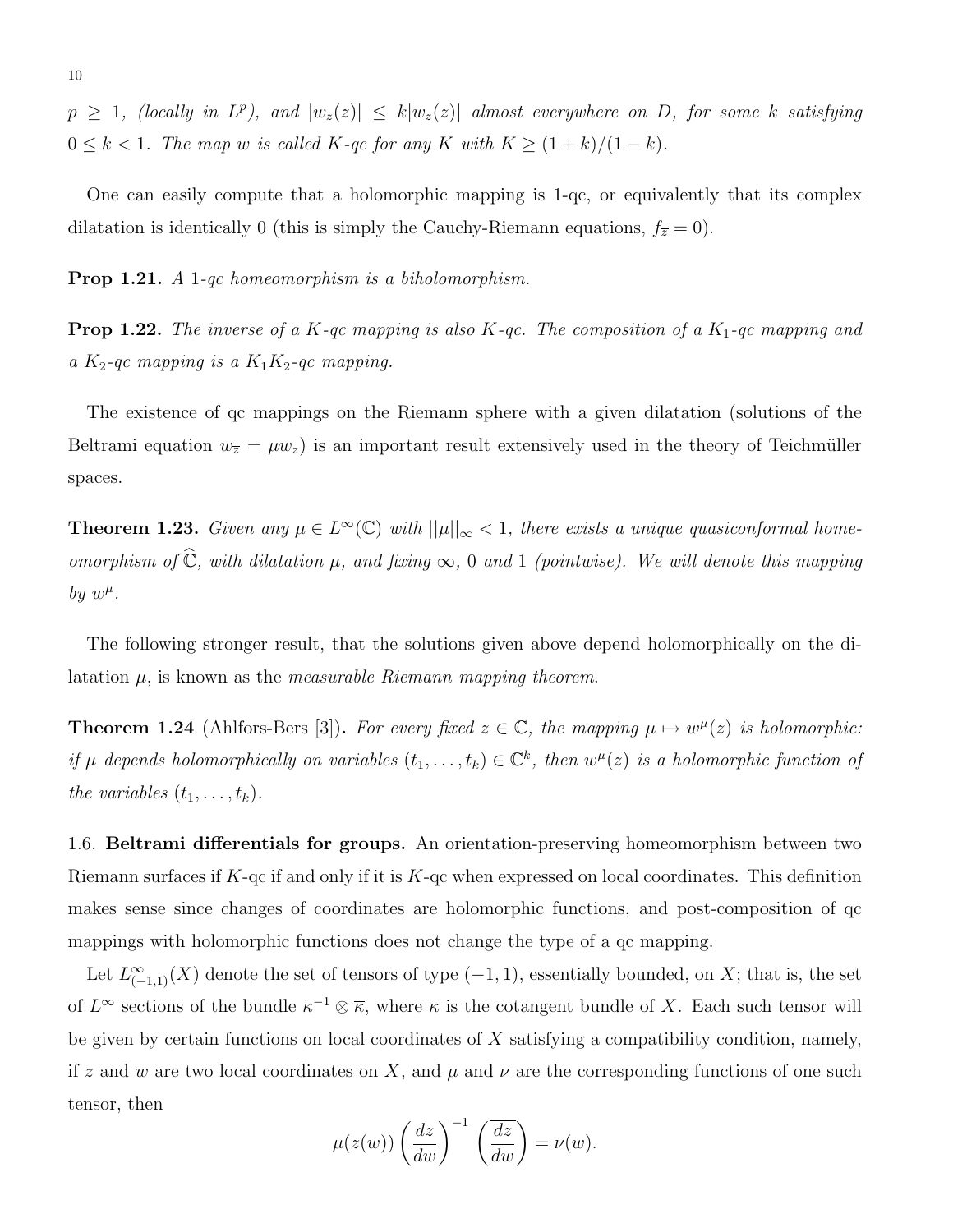Suppose  $f: X \to Y$  is a qc mapping between two surfaces; we can express f in terms of local coordinates z and w (on X and Y, respectively), by  $f(z) = w$ . Then the expression  $\mu_f(z) = f_{\overline{z}}/f_z$ defines an element of  $L_{(-1,1)}^{\infty}(X)$ .

Conversely, if  $\mu \in L^{\infty}_{(-1,1)}(X)$ , with  $||\mu||_{\infty} < 1$ , on each coordinate patch  $(U_{\alpha}, z_{\alpha})$  of X we can find a qc mapping  $w_\alpha$  with Beltrami coefficient  $\mu(z_\alpha)$ . These  $(U_\alpha, \{w_\alpha\})$  provide a complex analytic atalas on  $X$ ; the new local charts are qc with respect to the original structure of  $X$ . We denote the surface X with this atlas by  $X_\mu$ .

**Prop 1.25.** The identity mapping  $1_X : X \to X_\mu$  is a qc homeomorphism of X with complex dilatation given by the  $(-1, 1)$  tensor  $\mu$ .

We can do a similar analysis regarding groups rather than surfaces in the following way. Let G be a Fuchsian group and w a qc homeomorphism of  $\hat{\mathbb{C}}$  with complex dilatation  $\mu$ . We say that w is compatible with G is  $wgw^{-1}$  is a Möbius transformation for all  $g \in G$ .

**Lemma 1.26.** The mapping w is compatible with G if and only if its complex dilatation  $\mu_w = \mu$ satisfies

$$
(\mu \circ g) \overline{g'}/g' = \mu,
$$

a.e. on  $\widehat{\mathbb{C}}$ , for all g on G.

We denote by  $L^{\infty}(\mathbb{H}, G)$  the set of  $L^{\infty}$  functions defined on  $\mathbb{H}$  which are compatible with G. The elements of this space are called **Beltrami coefficients for G**. Given one element  $\mu$  in the unit ball of  $L^{\infty}(\mathbb{H}, G)$ , we can extend it to the lower half plane in two ways: by 0 or by reflection  $(\mu(z) = \overline{\mu(z)})$ for z in the lower half plane). The corresponding solutions of the Beltrami equations fixing  $\infty$ , 0 and 1 will be denoted by  $w^{\mu}$  and  $w_{\mu}$  respectively. Since  $\mu$  is compatible with G we have that  $G^{\mu} = w^{\mu}G(w^{\mu})^{-1}$  and  $G_{\mu} = w_{\mu}Gw_{\mu}^{-1}$  are Kleinian groups. We have that  $G_{\mu}$  is actually Fuchsian (it leaves the upper half plane invariant). The group  $G^{\mu}$  is called **quasi-Fuchsian**; the image of the real axis under  $w^{\mu}$  is a Jordan curve on the Riemann sphere, known as a quasi-circle, and  $G^{\mu}$  keeps each component of the complement of that curve invariant.

**Prop 1.27.** The element  $g^{\mu} = w^{\mu} \circ g \circ (w^{\mu})^{-1}$  depends complex analytically on  $\mu$  for any fixed  $g \in G$ . Similarly,  $g_{\mu} = w_{\mu} \circ g \circ w_{\mu}^{-1}$  depends real analytically on  $\mu$ .

**Prop 1.28.** The homomorphism  $E_{\mu}: G \to G_{\mu}$  given by  $E_{\mu}(g) = g_{\mu}$  preserves the type (1.2) of each element g. The groups G and  $G_{\mu}$  are both of the first kind or both of the second kind. If G is finitely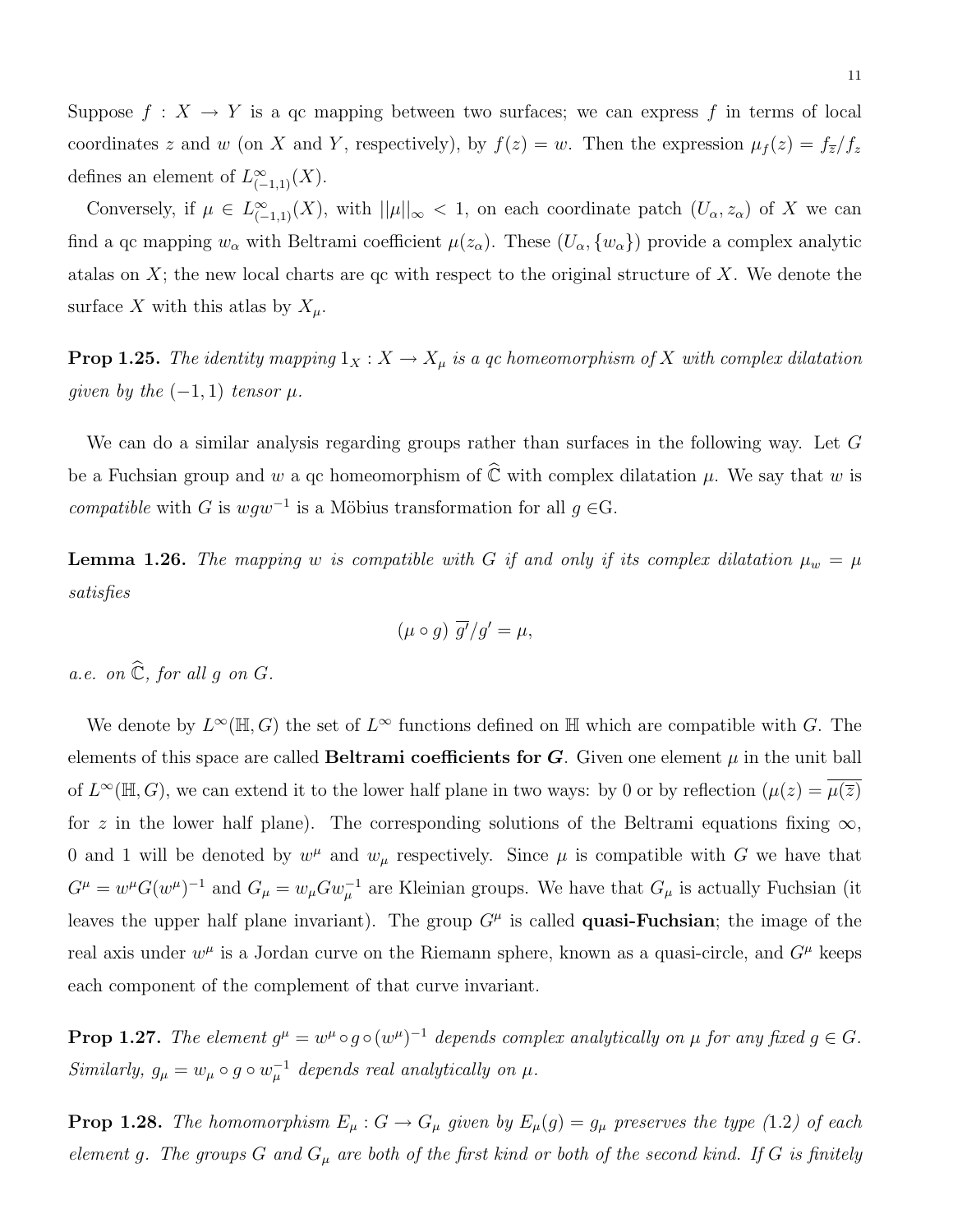generated of the first kind then  $G_\mu$  is finitely generated Fuchsian group and  $X_\mu = \mathbb{H}/G_\mu$  has the same signature as  $X = \mathbb{H}/G$ .

1.7. Automorphic forms and quadratic differentials on surfaces. Let  $G$  be a Fuchsian group acting on H. Given a positive integer  $q \geq 2$ , a **q-form** for a G on H is a function  $\sigma$  defined on  $\mathbb{H}$ , satisfying (σ ∘ g) (g')<sup>q</sup> = σ for all g ∈ G. One can talk of measurable, holomorphic, etc, forms, depending on the character of the function  $\sigma$  (in the case of measurable functions the equality should be satisfied a.e. on  $\mathbb{H}$ ).

We defined the supremum norm of an automorphic form by weighting it by the Poincaré metric:

$$
||\sigma||_{q,\infty} = ||\lambda_{\mathbb{H}}(z)^{-q} \sigma(z)||_{\infty},
$$

and denote by  $L_q^{\infty}(\mathbb{H}, G)$  the (Banach) space of q-forms with finite supremum norm. We denote by  $B_q(\mathbb{H}, G)$  the subspace of  $L_q^{\infty}(\mathbb{H}, G)$  consisting of holomorphic forms.

Similarly one can consider the  $L^1$ -norm, defined by

$$
||\sigma||_q = \int_{\mathbb{H}/G} \lambda_{\mathbb{H}}(z)^{2-q} |\sigma(z)| dx dy.
$$

The integration is done over a fundamental domain (for the action of G on the upper half plane). Since the expression in the integral is G-invariant, the choice of fundamental domain does not change the value of the above integral. We denote by  $L_q^1(\mathbb{H}, G)$  the space of q-forms with finite  $L^1$ -norm, and by  $A_q(\mathbb{H}, G)$  the subspace of holomorphic forms (one can define  $L^p$  -norms in a similar way, with exponent  $2-pq$  in the Poincaré metric term of the above integral; however the case we are interested is when  $p = 1$ .

One has  $B_q(\mathbb{H}, G) \subset A_q(\mathbb{H}, G)$ , if  $\mathbb{H}/G$  has finite Poincaré area. If  $\mathbb{H}/G$  is a compact surface with a finite number of punctures we actually have  $B_q(\mathbb{H}, G) = A_q(\mathbb{H}, G)$ .

There is a paring, called the Petersson pairing, between forms defined by

$$
L_q^1(\mathbb{H}, G) \times L_q^{\infty}(\mathbb{H}, G) \to \mathbb{C}
$$
  

$$
(\alpha, \beta) \mapsto \int_{\mathbb{H}/G} \lambda_{\mathbb{H}}(z)^{2-2q} \alpha(z) \overline{\beta(z)} dx dy.
$$

**Theorem 1.29.** The restriction of the Petersson pairing to holomorphic forms,  $A_q(\mathbb{H}, G) \times B_q(\mathbb{H}, G)$ , is non-singular (and  $B_q$  becomes the dual of  $A_q$ ).

Forms invariant with respect to groups are related to sections of certain bundles on the quotient surfaces. More precisely, if  $X$  is a compact Riemann surface, possibly with punctures, with universal covering space given by the upper half plane, we can write  $X = \mathbb{H}/G$  (assuming that  $2g - 2 + n > 0$ ,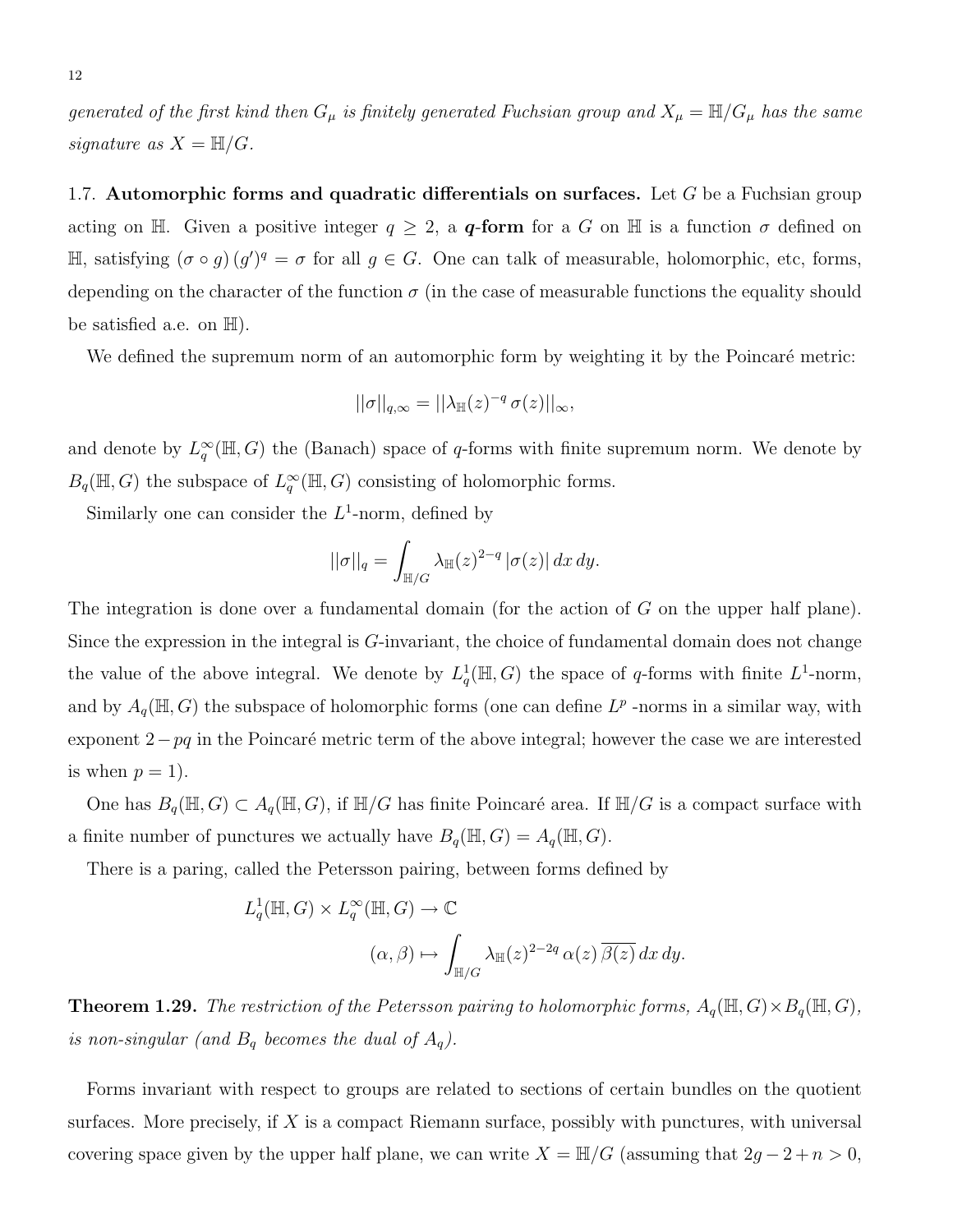where g and n are the genus and number of punctures of X, respectively). Then  $A_2(\mathbb{H}, G)$  corresponds to integrable holomorphic sections of  $\kappa^2$ , (recall that  $\kappa$  denotes the cotangent bundle of X); that is, integrable holomorphic quadratic differentials on  $X$ . To make sense of the integrable part we have the following result.

**Prop 1.30.** Let X be a surface and p a puncture on X. A holomorphic quadratic differential  $\varphi$  on X is integrable on a neighbourhood of p if and only if  $\varphi$  has either a removable singularity or a pole of order 1 at p.

If we denote by  $A_2(X)$  the space of holomorphic quadratic differentials with

$$
\int_X |\varphi| < \infty,
$$

then  $A_2(X)$  can be identified with  $A_2(\mathbb{H}, G)$ . The Riemann-Roch theorem gives the dimension of this space.

**Prop 1.31.** If X is a compact surface of genus g with n punctures, then  $A_2(X)$  is a complex vector space of dimension  $3g - 3 + n$ .

**Prop 1.32.** Let G be a Fuchsian group acting on the upper half plane. Then  $A_2(\mathbb{H}, G)$  is finite dimensional if and only if G is finitely generated of the first kind. In this case,  $B_2(\mathbb{H}, G) = A_2(\mathbb{H}, G)$ .

1.8. **Nielsen's theorem.** Let X be a surface. Let  $Hom(X)$  denote the group of (self) homeomorphisms of X, and  $Hom_0(X)$  the subgroup of homeomorphisms homotopic to the identity. Choose a point x of X and let  $Aut(\pi_1(X, x))$  be the group of automorphisms of the fundamental group of X (based at x). Let  $Inn(\pi_1(X, x))$  be the subgroup of inner automorphisms (automorphisms given by conjugation). If  $f \in Hom(X)$  satisfies  $f(x) = x$ , then it induces a homomorphism on the fundamental group of X,  $f_* : \pi_1(X, x) \to \pi_1(X, x)$ . There is a natural homomorphism

$$
Hom(X)/Hom_0(X) \to Out(\pi_1(X,x)) = Aut(\pi_1(X,x))/Inn(\pi_1(X,x)).
$$

**Theorem 1.33** (Nielsen). If X is a compact Riemann surface of positive genus then the above homomorphism is actually an isomorphism.

For reference we quote the following interesting result.

**Theorem 1.34** (Baer-Mangler-Epstein). Let X be an orientable compact surface, with finitely many (possibly none) punctures. Two orientation-preserving homeomorphism of X are homotopic if and only if they are isotopic.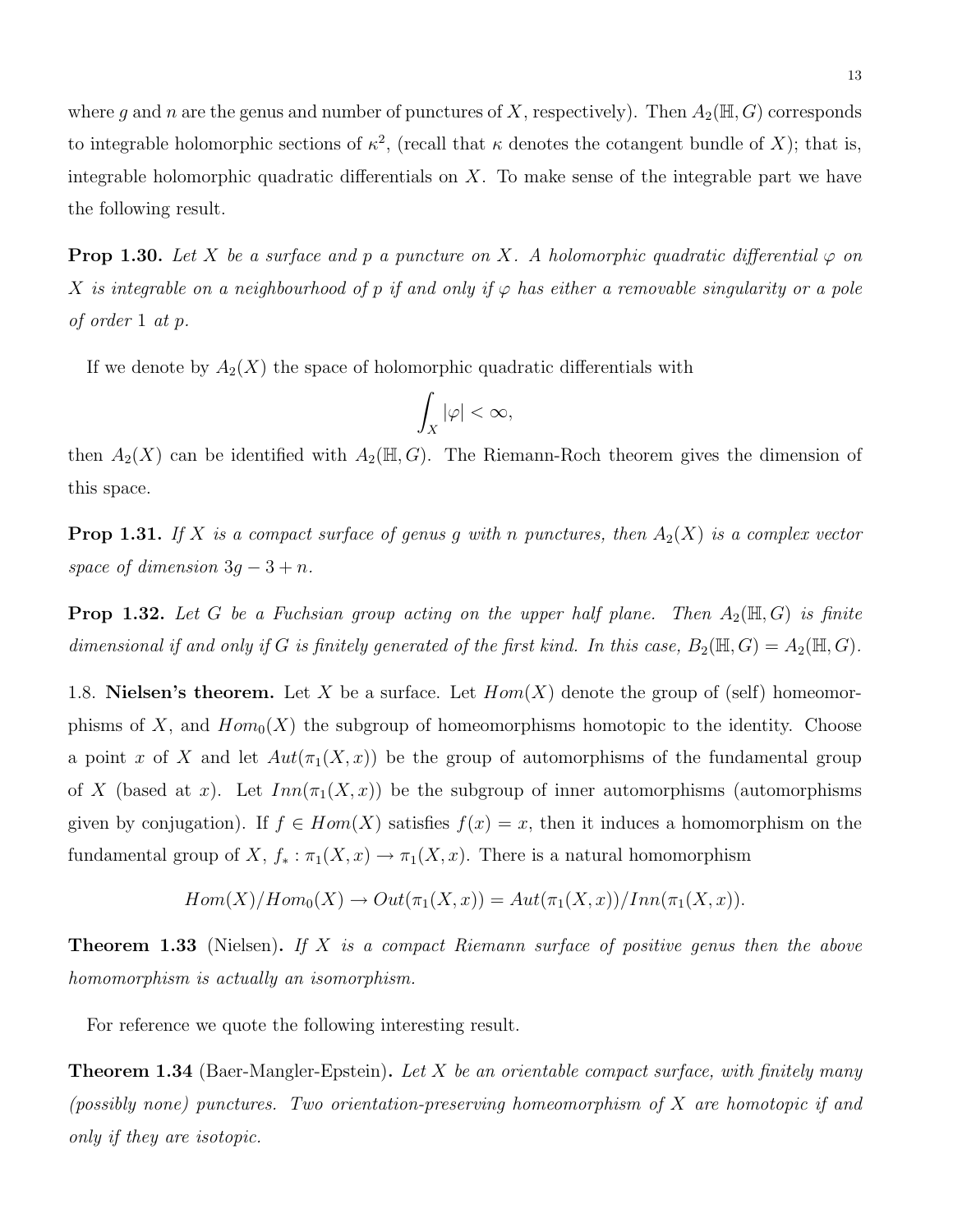### 2. TEICHMÜLLERTHEORY

While studying two Riemann surfaces it is natural to consider them equivalent if there exists a holomorphic homeomorphism between them. The set of such equivalence classes is the moduli or Riemann space. It was Teichmüller who realized that introducing a new relation, based on quasiconformal mappings (and some homotopy conditions) one gets a space, known as the Teichmüller space, which is simpler to study than the Riemann space. This new space is the universal covering space of Riemann space; the mapping class group (see Nielsen's theorem 1.33) becomes the covering group. Thus one reduces the study of Riemann space to the study of Teichmüller space and the mapping class group.

In the first two subsections we study some examples of classification of certain Riemann surfaces where it is possible to do computations explicitly. The rest of the subsections are devoted to the definition and properties of Teichmüller spaces of Riemann surfaces and Fuchsian groups. The basic material of this section is taken from S. Nag's book [41]; other good references are the books by Abikoff [1] (for the real analytic theory), Gardiner [20] and Y. Imayoshi and M. Taniguchi [26].

2.1. The Riemann Mapping Theorem and the Uniformization Theorem. One can ask when two domains (connected, open subsets of the complex plane) are conformally equivalent; that is, when there exists a holomorphic homeomorphism between them. The case of simply connected domains is answered by Riemann Mapping Theorem.

**Theorem 2.1.** If  $\Omega$  is a simply connected subset of the complex plane, not equal to  $\mathbb{C}$ , then there exists a holomorphic homeomorphism from the unit disc onto  $\Omega$ .

Thus we have that there are two classes of simply connected domains in the complex plane, namely the complex plane and the unit disc. In particular the upper half plane is conformally equivalent to the unit disc; we will use this fact to make most of our statements on  $\mathbb H$  rather than on  $\mathbb D$ .

We now consider the problem of classifying circular annuli, that is regions on the complex plane determined by two concentric circles. Set  $A(z_0; r_1, r_2) = \{z \in \mathbb{C}; r_1 < |z - z_0| < r_2\}$ , for  $z_0 \in \mathbb{C}$ and  $0 < r_1 < r_2$ . We have that  $A(z_0, r_1, r_2)$  is equivalent to  $A(0; 1, r_2/r_1)$ . So we need to study only annuli of this form, which we denote by  $A_R$   $(R = r_2/r_1 > 1)$ . An analytic approach to this problem is given by the following result [44].

**Theorem 2.2.** The annuli  $A_1 = A_{R_1}$  and  $A_2 = A_{R_2}$  are conformally equivalent if and only if  $R_1 = R_2.$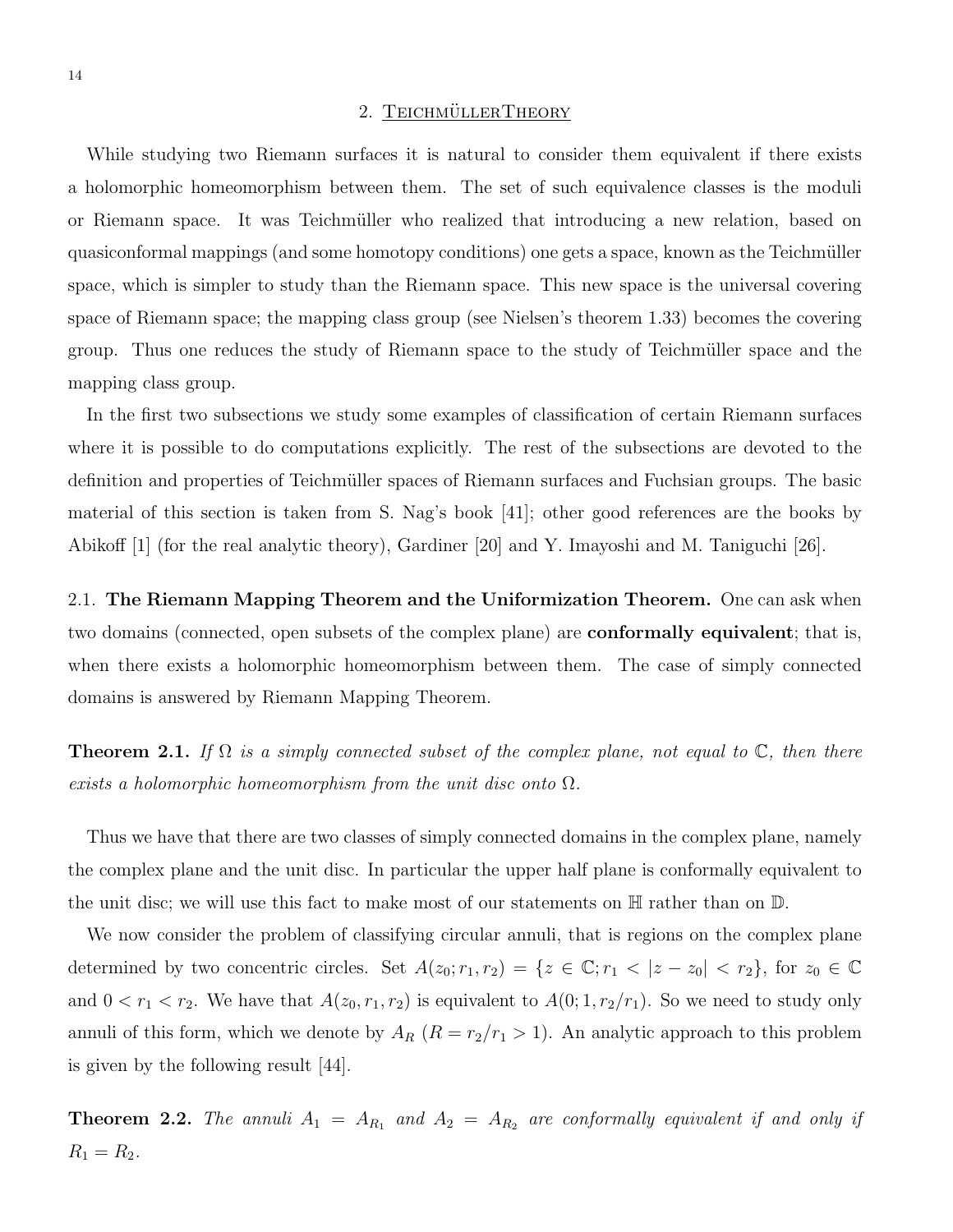*Proof.* Let  $f: A_1 \to A_2$  be a biholomorphic function. Let C be the circle of centre the origin and radius  $\sqrt{R_2}$ . Since  $f^{-1}(C)$  is compact we have that there exists an  $\epsilon > 0$ , such that  $A(1, 1 + \epsilon)$  and  $f^{-1}(C)$  have empty intersection. The set  $V = f(A(1, 1 + \epsilon))$  is connected and does not intersect C, so  $V \subset A(1,$ √  $\overline{R_2}$ ) or  $V \subset A($ √  $\overline{R_2}, R_2$ ). In the second case we can consider the function  $R_2/f$  instead of f, so we can assume  $V \subset A(1,r)$ .

If  $\{z_n\}$  is a sequence of complex numbers with  $1 < |z_n| < 1 + \epsilon$  and  $|z_n| \to 1$ , then  $\{f(z_n)\}$  is a sequence in V without limit point in  $A_2$ , so  $|f(z_n)| \to 1$ . Similarly  $|f(z_n)| \to R_2$  when  $z_n \to R_1$ .

Let  $\alpha = \log R_2 / \log R_1$ . Set  $u(z) = 2 \log |f(z)| - 2\alpha \log |z|$  on  $A_1$ . Since  $\partial(2 \log |f|) = \partial(\log f \overline{f}) =$  $f'/f$  we have  $\partial u = f'/f - \alpha/z$ , so u is harmonic on  $A_1$ , and by the above remarks, u extends to a continuous function on  $\overline{A_1}$ ; then we get  $u = 0$  and therefore  $f'(z)/f(z) = \alpha/z$ .

Let  $\gamma(t) = \sqrt{R_1}e^{it}$ , for  $-\pi \le t \le \pi$  and  $\Gamma = f \circ \gamma$ . Then we have

$$
\alpha = \frac{1}{2\pi i} \int_{\gamma} \frac{f'(z)}{f(z)} dz = Ind_{\Gamma}(0);
$$

where  $Ind_{\Gamma}(0)$  denotes the index of 0 with respect to  $\Gamma$ . So  $\alpha$  is a positive integer, and  $\partial(z^{-\alpha}f(z))=0$ on  $A_1$ , which implies that  $f(z) = cz^{\alpha}$  for some constant c. Since f is one-to-one we get  $\alpha = 1$  and so  $R_1 = R_2.$ 

The classification of simply connected Riemann surfaces is given by the Uniformization theorem.

**Theorem 2.3** (Poincaré-Koebe Uniformization Theorem). Any simply connected Riemann sphere is biholomorphically equivalent to the Riemann sphere, the complex plane or the unit disc. These three surfaces are not conformally equivalent.

Using the Uniformization theorem one can approach the question of classification of annuli from a different point of view. First of all, it is easy to see that the universal covering of an annulus  $A_R$ is given by  $\pi_R : \mathbb{H} \to A_R$ , where  $\pi_R(z) = \exp(-2\pi i \log(z)/\log(\lambda))$ ; here  $\lambda$  is a real number greater than 1 satisfying  $\exp(2\pi/\log(\lambda)) = R$ . The covering group,  $G_{\lambda}$ , is generated by the transformation  $g_{\lambda}(z) = \lambda z$ . We will have that the annuli  $G_{R_1}$  and  $G_{R_2}$  are conformally equivalent if the corresponding groups, say  $G_{\lambda}$  and  $G_{\mu}$ , are conjugate. This implies that there exists a Möbius transformation A satisfying  $g_{\lambda} = A g_{\mu} A^{-1}$ . It is easy to see that then  $g_{\lambda} = g_{\mu}$ ; that is,  $R_1 = R_2$ , which is the result proved above.

2.2. Abel's theorem and the uniformization of tori. Abel's theorem implies that any tori is a quotient of the form  $S_{\tau} = \mathbb{C}/L(1, \tau)$ , where  $\tau$  is a complex number with positive imaginary part. Here  $L(1, \tau)$  denotes the lattice of all transformations of the form  $z \mapsto z + m + n\tau$ , n and m integers.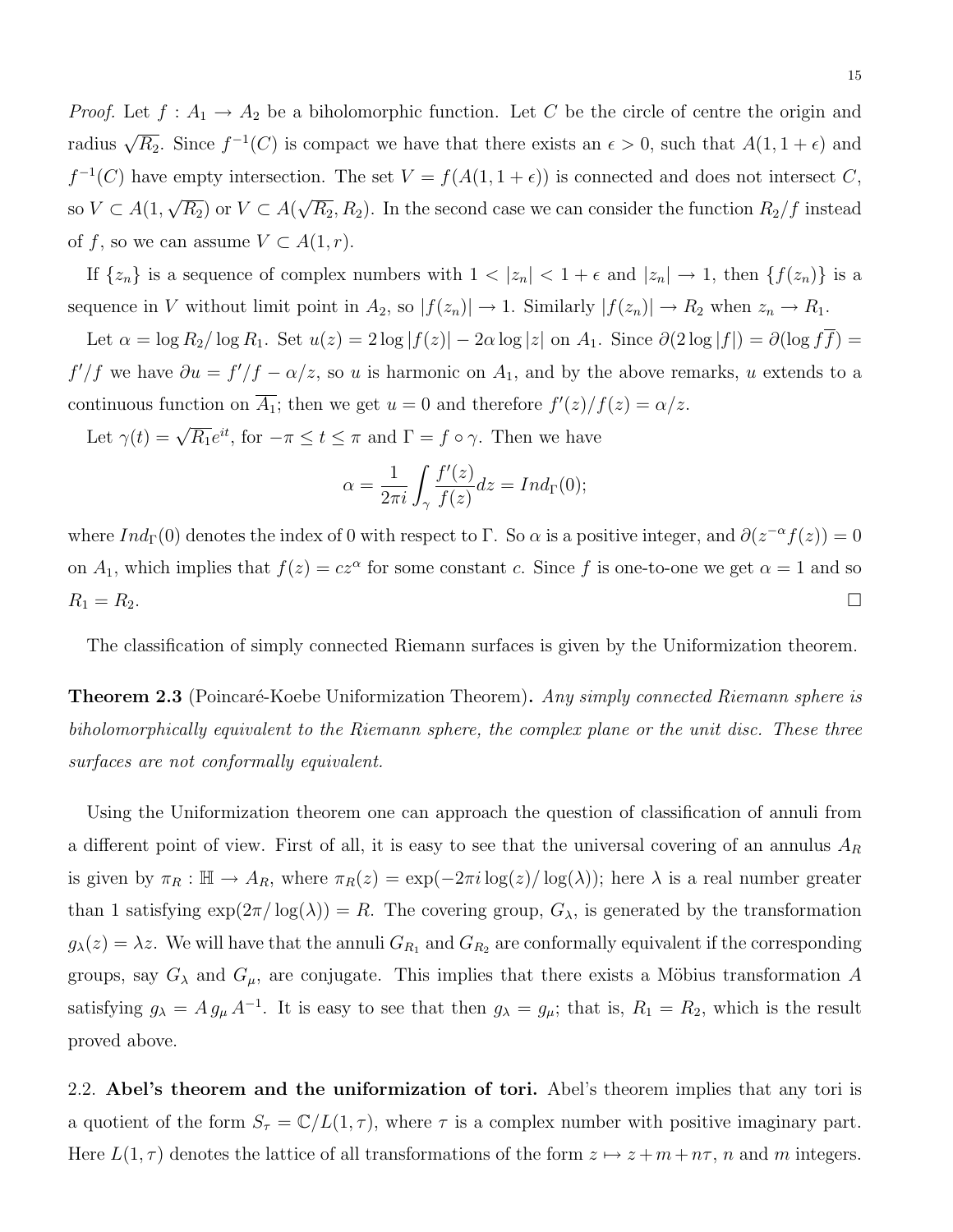**Theorem 2.4.** Two tori  $S_{\tau}$  and  $S_{\sigma}$  are conformally equivalent if and only if there exists a transformation  $M \in SL(2, \mathbb{Z})$  such that  $M(\sigma) = \tau$ .

*Proof.* If  $S_{\tau}$  and  $S_{\sigma}$  are conformally equivalent by, say  $\varphi : S_{\tau} \to S_{\sigma}$ , then we have that  $\varphi$  lifts to an automorphism of the complex plane,  $\tilde{\varphi}(z) = az + b$ , where  $a \neq 0$ . So we have, for any integers m and  $n, \tilde{\varphi}(z + m + n\tau) = \tilde{\varphi}(z)$  mod  $L(1, \sigma)$ . We then get  $a\tau = \mu_1 \sigma + \nu_1$  and  $a = \mu_2 \sigma + \nu_2$ . In other words,  $\tau = M\sigma$ , where M is the element of  $GL(2, \mathbb{Z})$  given by  $M = \begin{pmatrix} \mu_1 & \nu_1 \\ \mu_2 & \nu_2 \end{pmatrix}$ . Since M is invertible (apply the above reasoning to  $\varphi^{-1}$  we have that det  $M = \pm 1$ . But  $\tau$  and  $\sigma$  both have positive imaginary parts, so we must have det  $M = 1$ .

Choose a reference torus, say  $S_i$ , with generators of its fundamental group given by the projections of the straight segments  $[0, 1]$  and  $[0, i]$  (call them A and B respectively). A marked torus is a triple  $(S_i, f_\tau, S_\tau)$ , where  $S_\tau$  is a torus, and  $f_\tau : S_i \to S_\tau$  a homeomorphism; we have in  $S_\tau$  two generators of its fundamental group given by  $A_{\tau} = f_{\tau}(A)$  and  $B_{\tau} = f_{\tau}(B)$ . Suppose  $(S_i, f_{\tau}, S_{\tau})$  and  $(S_i, f_{\sigma}, S_{\sigma})$ are two marked tori; we consider them equivalent if there is a biholomorphic mapping  $\varphi : S_\tau \to S_\sigma$ with  $f_{\sigma}^{-1} \circ \varphi \circ f_{\tau}$  homotopic to the identity; that is, if  $\varphi_*$  is the induced mapping between homotopy groups, then  $\varphi_*(A_\tau) = A_\sigma$  and  $\varphi_*(B_\tau) = B_\sigma$ . As before,  $\varphi$  lifts to  $\tilde{\varphi}(z) = (\mu_2 \sigma + \nu_2)z$  with M as in the above proof. Then  $\varphi_*$  is given by

$$
\begin{pmatrix} B_{\tau} \\ A_{\tau} \end{pmatrix} \mapsto M, \begin{pmatrix} B_{\sigma} \\ A_{\sigma} \end{pmatrix}.
$$

So  $\varphi_* = id$  if and only if  $M = \pm Id$  which implies  $\sigma = \tau$ .

This shows that the space of marked tori (Teichmüller space) of the torus is given by the upper half plane  $\mathbb{H}$ , and the moduli (Riemann) space is the quotient of  $\mathbb{H}$  by the action of the (modular) group  $SL(2,\mathbb{Z})$ .

2.3. Teichmüller spaces of Riemann surfaces, moduli spaces and modular groups. For the rest of this notes, unless otherwise state, X denotes a compact Riemann surface of genus q with  $n$ punctures. We put the condition that  $2g - 2 + n > 0$ , so the universal covering space of X is the upper half plane.

Fix one such surface X. A **marked Riemann surface** is a triple  $(X, f, X_1)$ , where  $X_1$  is a Riemann surface and  $f: X \to X_1$  is a quasiconformal homeomorphism. Let Marked(X) denote the space of marked Riemann surfaces (with X fixed). We define two equivalence relations in Marked $(X)$ as follows:

•  $(X, f, X_1) \sim (X, g, x_2)$  are Teichmüller equivalent, if there exists a biholomorphic mapping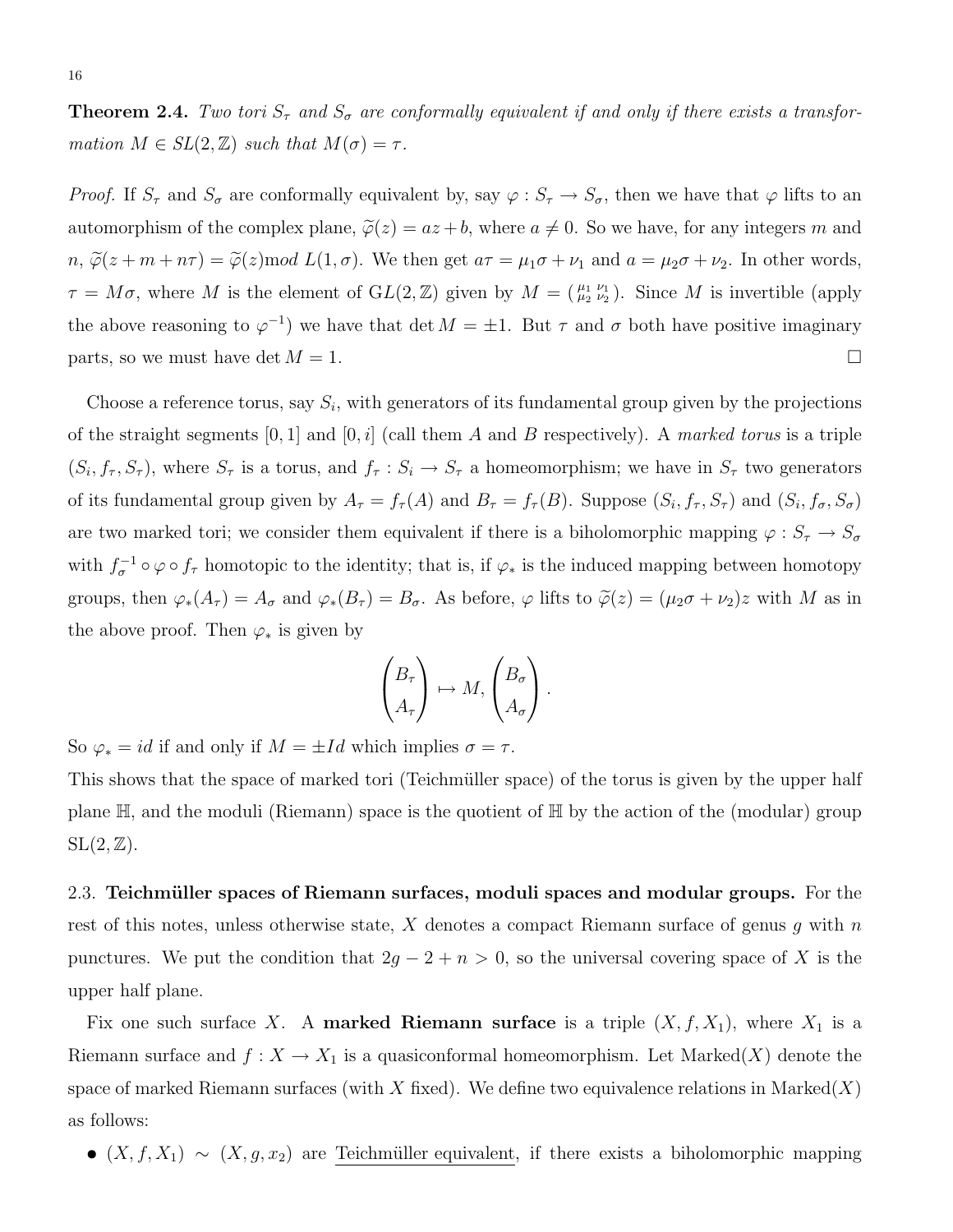$\varphi: X_1 \to X_2$  such that  $g^{-1} \circ \varphi \circ f$  is homotopic to the identity mapping of X;

•  $(X, f, X_1) \sim_R (X, g, X_2)$  are Riemann equivalent, if there is a biholomorphic mapping  $\varphi : X_1 \to Y_2$  $X_2$ .

The quotient spaces  $T(X) = \text{Marked}(X)/\sim$  and  $M(X) = \text{Marked}(X)/\sim_R$  are called the Teichmüller and Riemann (or moduli) spaces of X respectively. The notation  $T(q, n)$  and  $M(q, n)$ for these two spaces, respectively, is also frequently used. It is the moduli space the one we are interested on (it classifies Riemann surfaces up to biholomorphisms); however, it turns out that it is easier to study properties of Teichmüller spaces.

To introduce a distance in  $T(X)$  we start by setting a pseudo-metric on Marked $(X)$  by the expression

$$
\hat{\tau}((X, f, X_1), (X, g, X_2)) = \frac{1}{2} \log K(g \circ f^{-1}),
$$

where  $K(h) = (1 + ||\mu_h||_{\infty})(1 - ||\mu_h||_{\infty})$ . However  $\hat{\tau}$  is not a metric since it vanishes when  $g \circ f^{-1}$ is conformal (see proposition 1.21), so we quotient the space of marked Riemann by a new relation:  $(X, f, X_1) \approx (X, g, X_2)$  if the mapping  $g \circ f^{-1}$  is conformal; let Marked  $*(X)$  denote the resulting quotient space.

**Prop 2.5.** The quotient mapping from Marked(X) to  $M(X)$  factors via Marked  $^*(X)$  and  $T(X)$  so the following natural mappings are well defined:

$$
\text{Market}(X) \to \text{Market}^*(X) \to T(X) \to M(X).
$$

**Lemma 2.6.** Marked  $*(X)$  can be canonically identified with the unit ball of the space of Beltrami differentials of X,  $L_{(-1,1)}^{\infty}(X) = L^{\infty}(\overline{\kappa} \otimes \kappa^{-1}).$ 

*Proof.* Let  $B(L^{\infty}_{(-1,1)}(X))$  denote the unit ball of the space. Consider the mapping Marked  $^*(X) \to$  $B(L^{\infty}_{(-1,1)}(X))$  defined by  $[X, f, X_1] \mapsto \mu_f$ . One has  $\mu_f = \mu_g$  implies that  $g \circ f^{-1}$  is conformal.

To construct the inverse mapping let  $\mu \in B(L^{\infty}_{(-1,1)}(X))$ . We have  $X = \tilde{X}/G$ , where  $\tilde{X}$  is the universal covering space of X and G a group of Möbius transformations. Then  $\mu$  lifts to a G-invariant form in  $L^{\infty}_{(-1,1)}$ . Let  $w^{\mu}$  be the corresponding solution,  $X_{\mu}$  the quotient  $w^{\mu}(\tilde{X})/w^{\mu}, G, (w^{\mu})^{-1}$  and  $(w^{\mu})^* : X \to X_{\mu}$  the induced map. Then we map  $\mu$  to the class of  $(X, (w^{\mu})^*, X_{\mu})$ .

The function  $\hat{\tau}$  defines a distance on  $T(X)$  by

$$
d_T([X, f, X_1], [X, g, X_2]) = \inf_{\varphi} \frac{1}{2} \log K(\varphi),
$$

where the  $\varphi$  varies over all quasiconformal mappings from  $X_1$  to  $X_2$  homotopic to  $g^{-1} \circ f$ . We call this function the Teichmüller distance.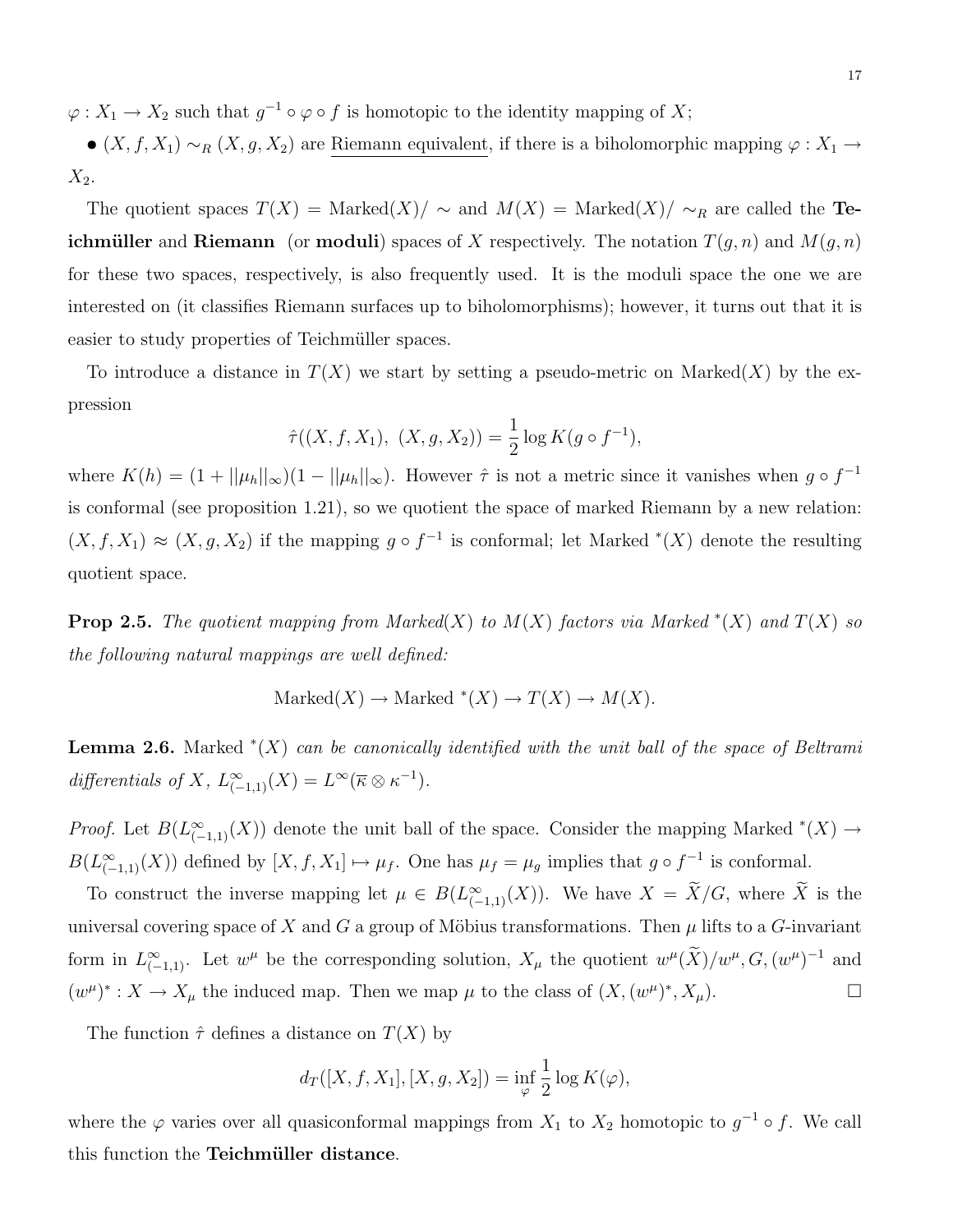**Prop 2.7.** The space  $T(X)$  with the Teichmüller distance is complete.

Let  $Q(X)$  denote the set of quasiconformal homeomorphisms of X, and  $Q_0(X)$  those homotopic to the identity. We define the **modular group** or **mapping class group**,  $Mod(X)$  as the quotient  $Q(X)/Q_0(X)$ . This group acts on  $T(X)$  by  $\varphi^*([X, f, X_1]) = [X, f \circ \varphi^{-1}, X_1]$ .

**Lemma 2.8.**  $T(X)/Mod(X)$  can be naturally identified with  $R(X)$ .

*Proof.* If  $\varphi^*([X, f, X_1]) = [X, g, X_2]$  then obviously  $(X, f, X_1) \sim_R (X, g, X_2)$ . Conversely, if  $\phi : X_1 \to Y_1$  $X_2$  is biholomorphic, set  $\varphi = g^{-1} \phi f$ , and then we have

$$
\varphi^*([X, f, X_1]) = [X, \phi^{-1} g, X_1] = [X, g, X_2].
$$

 $\Box$ 

The modular group does not act effectively on  $T(2,0)$  since the hyperelliptic involution acts like the identity. The following result gives the general statement about this fact.

**Prop 2.9.** The modular group does not act effectively on  $T(g, n)$  only if  $(g, n)$  is one of the following:  $(2, 0), (1, 2), (1, 1), (0, 4), (0, 3).$ 

The extended modular group is defined similarly to  $Mod(X)$  but including orientation-reversing mapping too. By Nielsen's theorem we have that the extended modular group is isomorphic to Out(X). The mapping class group is isomorphic to  $Aut^+(\pi_1(X))/Inn(\pi_1(X))$ , where  $Aut^+(1(X))$ is the subgroup of index 2 of  $Aut(\pi_1(X))$  corresponding to the  $\pi_1$ -actions of orientation-preserving homeomorphisms of X.

**Prop 2.10.** Teichmüller space is isomorphic to the quotient of the unit ball of  $L^{\infty}_{(-1,1)}(X)$  by  $Q_0(X)$ .

*Proof.* Let  $B(L^{\infty}_{(-1,1)}(X))$  denote the unit ball of the space of Beltrami differential of X. Define a mapping  $\theta$  as follows:

$$
\theta: T(X) \to B(L^{\infty}_{(-1,1)}(X))/Q_0(X)
$$
  

$$
[X, f, X_1] \mapsto \mu_f(\text{mod } Q_0(X))
$$

The inverse of  $\theta$  is defined as follows. Given  $\mu$  in  $L^{\infty}_{(-1,1)}(X)$ , let  $X_{\mu}$  be the complex structure on X induced by  $\mu$  (see proposition 1.25); then  $\theta^{-1}([\mu]) = [X, 1_X, X_{\mu}]$ .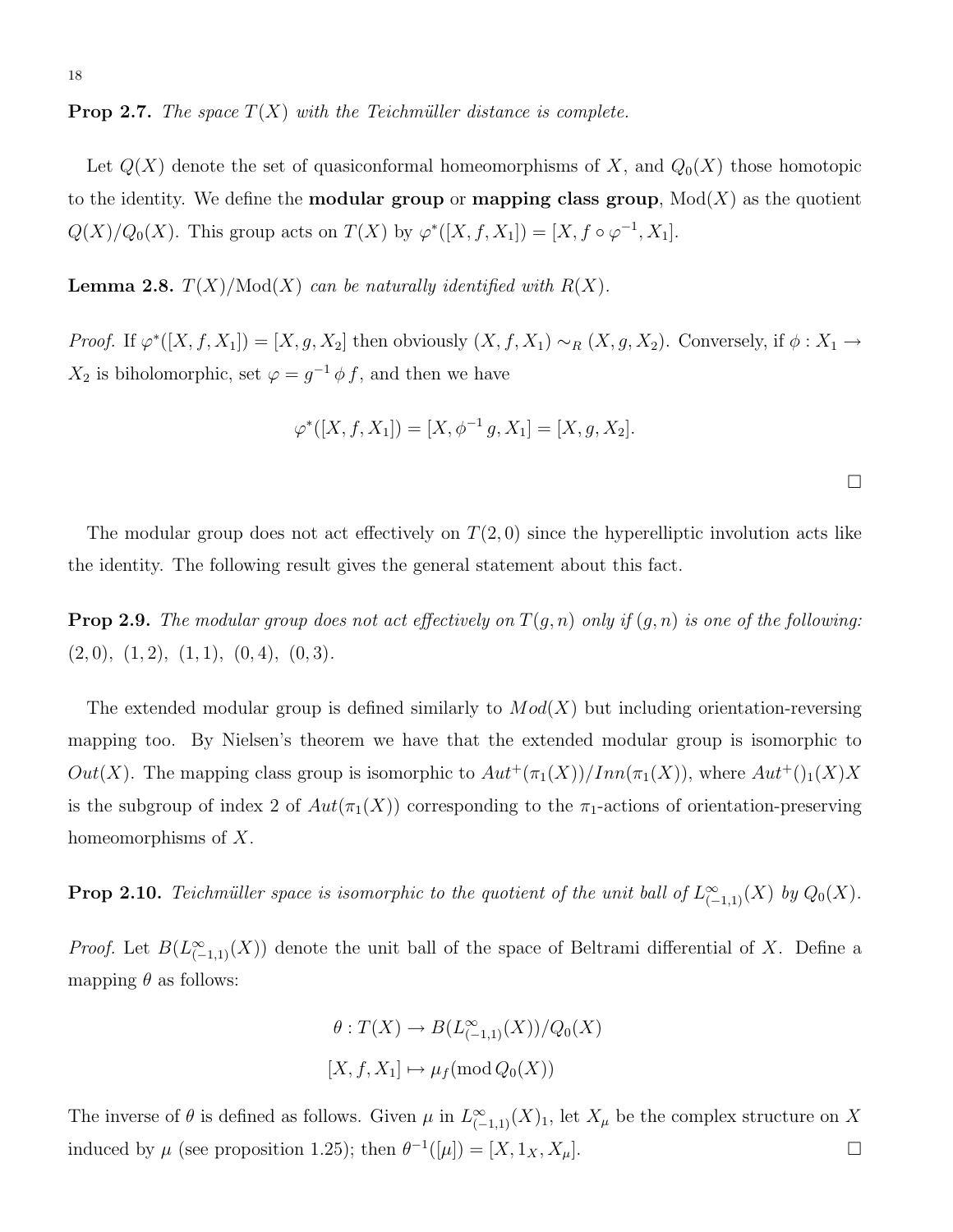2.4. Teichmüller spaces of Fuchsian groups. From now onwards, unless stated otherwise, we will assume that  $G$  is a finitely generated, torsion free Fuchsian group of the first kind, leaving the upper half plane invariant (the theory we explain below works in greater generality than this setting).

We define the space of bounded Beltrami coefficients for G on the upper half plane by

$$
L^{\infty}(\mathbb{H}, G) = \{ \mu \in L^{\infty}(\mathbb{H}) \; ; \; (\mu \circ g)^{c}, \overline{g'}/g = \mu, \text{ a.e. on } \mathbb{H}, \text{ for all } g \in G \},
$$

If  $\mu$  is in the unit ball of  $L^{\infty}(\mathbb{H}, G)$  (we will denote this unit ball by  $B(L^{\infty}(\mathbb{H}, G))$ ), let  $w_{\mu}$  denote the solution of the Beltrami equation, fixing  $\infty$ , 0 and 1 pointwise, obtained by extending  $\mu$  to the lower half plane by reflection. Let  $E_\mu : G \to G_\mu \subset \text{PSL}(2, \mathbb{C})$  be the group homomorphism given by  $E_{\mu}(g) = w_{\mu} g (w_{\mu})^{-1}$ . Assume  $\mu$  and  $\nu$  are elements of  $B(L^{\infty}(\mathbb{H}, G))$  such that the groups  $G_{\mu}$  and  $G_{\nu}$  are equal; set  $X = \mathbb{H}/G$ ,  $Y = \mathbb{H}/G_{\mu} = \mathbb{H}/G_{\nu}$ . We have functions  $f_{\mu}$ ,  $f_{\nu}: X \to Y$  induced by  $w_{\mu}$ and  $w_{\nu}$  respectively.

#### Prop 2.11. The following are equivalent:

(i)  $f_{\mu}$  is homotopic to  $f_{\nu}$ ; (ii)  $w_\mu|_{\mathbb{R}} = w_\nu|_{\mathbb{R}};$ (iii)  $w_{\mu} g (w_{\mu})^{-1} = w_{\nu} g (w_{\nu})^{-1}$ , for all  $g \in G$ .

We define the **Teichmüller**  $T(G)$  and **Riemann**  $M(G)$  spaces of G as the quotients of the unit ball  $B(L^{\infty}(\mathbb{H}, G))$  by the relations  $\sim$  and  $\sim_R$ , defined as follows:

- $\mu \sim \nu$  if  $w_{\mu}|_{\mathbb{R}} = w_{\nu}|_{\mathbb{R}};$
- $\mu \sim_R \nu$  if  $G_\mu$  and  $G_\nu$  are conjugate subgroups of PSL(2, C).

To define the modular group of  $G$  we need to set up some notation:

$$
Q(G) = \{w : \mathbb{H} \to \mathbb{H}; w \text{ quasiconformal }, wGw^{-1} \subset \text{PSL}(2, \mathbb{R})\};
$$
  
\n
$$
Q_0(G) = \{w \in Q(G); w|_{\mathbb{R}} = \text{identity}\};
$$
  
\n
$$
N_{qc}(G) = \{w \in Q(G); wGw^{-1} = G\}.
$$

We set  $mod(G) = N_{qc}(G)/N_{qc}(G)G \cap Q_0(G)$  and the **modular group** of G by  $Mod(G)$  =  $mod(G)/G$ . If  $X = \mathbb{H}/G$  then the groups  $Mod(X)$  and  $Mod(G)$  are isomorphic (to obtain that  $Mod(G)$  is isomorphic to  $Mod(X)$ , one has to quotient  $mod(G)$  by G since any homeomorphism of X has G-lifts to  $\mathbb{H}$ ).

The space  $T(G)$  has a pseudo-metric  $\tau$  given by

$$
\tau([w_1], [w_2]) = \inf \frac{1}{2} \log K(w),
$$

where w is a qc mapping, and w and  $w_1 \circ w_2^{-1}$  coincide on the real axis.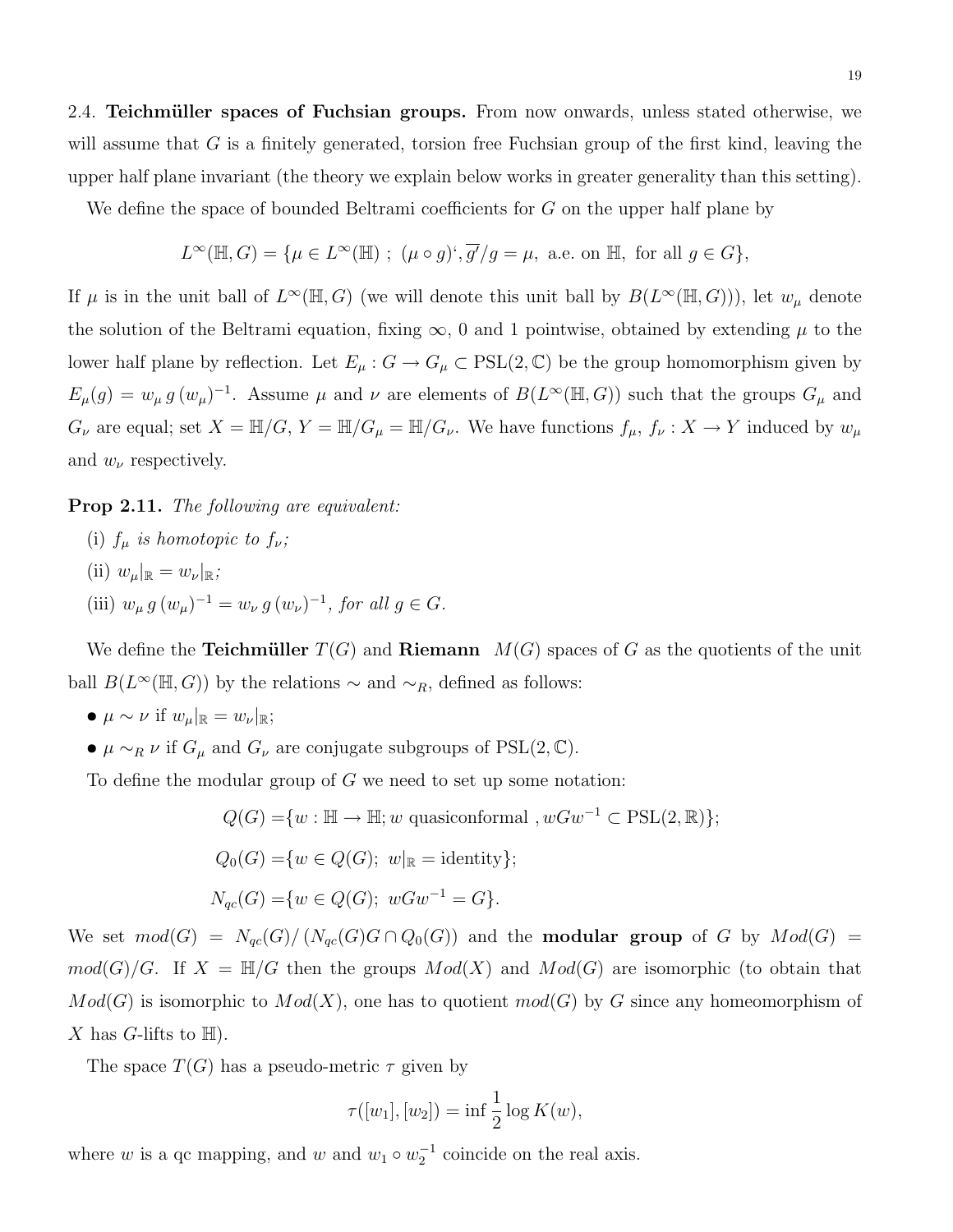**Prop 2.12.** The pseudo-metric  $\tau$  on  $T(G)$  is actually a metric. Moreover, if  $[\mu]$  and  $[\nu]$  in  $T(G)$ with  $\tau([\mu], [\nu]) = d$ , then for any given  $\mu_0$  such that  $[\mu_0] = [\mu]$ , there exists  $\nu_0$  such that  $[\nu_0] = [\nu]$  and 1  $\frac{1}{2} \log K(w_{\mu_0} \circ w_{\nu_0}^{-1}) = d. \ \tau \ \text{is a complete metric on } T(G).$ 

**Prop 2.13.** If G is a (non-elementary, torsion free) Fuchsian group and  $X = \mathbb{H}/G$ , then there exists a canonical isometry between  $T(G)$  and  $T(X)$ .

*Proof.* By conjugation we can assume that G is normalized; that is,  $\infty$ , 0 and 1 are points in the limit set of G. Let  $\mu$  be an element of  $L^{\infty}(\mathbb{H}, G)$ ; then we assigned to it (the Teichmüller class of) the marked Riemann surface  $(X, f_\mu, X_\mu = \mathbb{H}/G_\mu)$ , where  $f_\mu$  is induced by  $w_\mu$  as above.

For the inverse mapping, given a marked surface  $(X, f, X_1)$ , write  $X_1 = \mathbb{H}/G_1$ ; then f lifts to  $\tilde{f} : \mathbb{H} \to \mathbb{H}$  such that  $\tilde{f}G\tilde{f}^{-1} = G_1$ , and  $\tilde{f}$  fixes  $\infty$ , 0 and 1 pointwise. We assign to the given marked Riemann surface the Beltrami coefficient  $\mu_{\tilde{f}}$ .

**Theorem 2.14.** The modular group  $Mod(G)$  ( $Mod(X)$ ) acts properly discontinuously by isometries on  $T(G)$  (T(X) respectively).

The proof of the theorem for G is based on the next two results. For a surface X one uses the isometries between  $T(G)$  and the identification between the groups  $Mod(G)$  and  $Mod(X)$ .

**Lemma 2.15.** If G is Fuchsian, non-cyclic, then the normalizer of G in  $PSL(2,\mathbb{R})$ ,  $N(G)$ , is also Fuchsian. Moreover, if G is of the firs kind then  $N(G)/G$  is a finite group, isomorphic to the automorphism group of the surface  $\mathbb{H}/G$ .

**Lemma 2.16.** If G is Fuchsian of the first kind then the set of traces squares of elements of G is a discrete subset of R.

2.5. Fricke coordinates. We now want to give some coordinates to  $T(X)$ , for X a compact surface, possible with punctures. We start with a lemma that says that all non-trivial elements of a Fuchsian group uniformizing a compact surface are of the same type, namely hyperbolic transformations (see subsection 1.2).

**Lemma 2.17.** Let G be a torsion-free Fuchsian group with  $X = \mathbb{H}/G$  compact,  $E: G \to \text{PSL}(2, \mathbb{R})$ an injective homomorphism with discrete image. Then all non-identity elements of  $E(G)$  are hyperbolic.

If X as above is compact of genus  $g \ (\geq 2)$ , we can take a set of "standard loops",  $A_1, \ldots, A_g$ ,  $B_1, \ldots, B_g$ , which generate the fundamental group of X (which is isomorphic to G) and satisfy the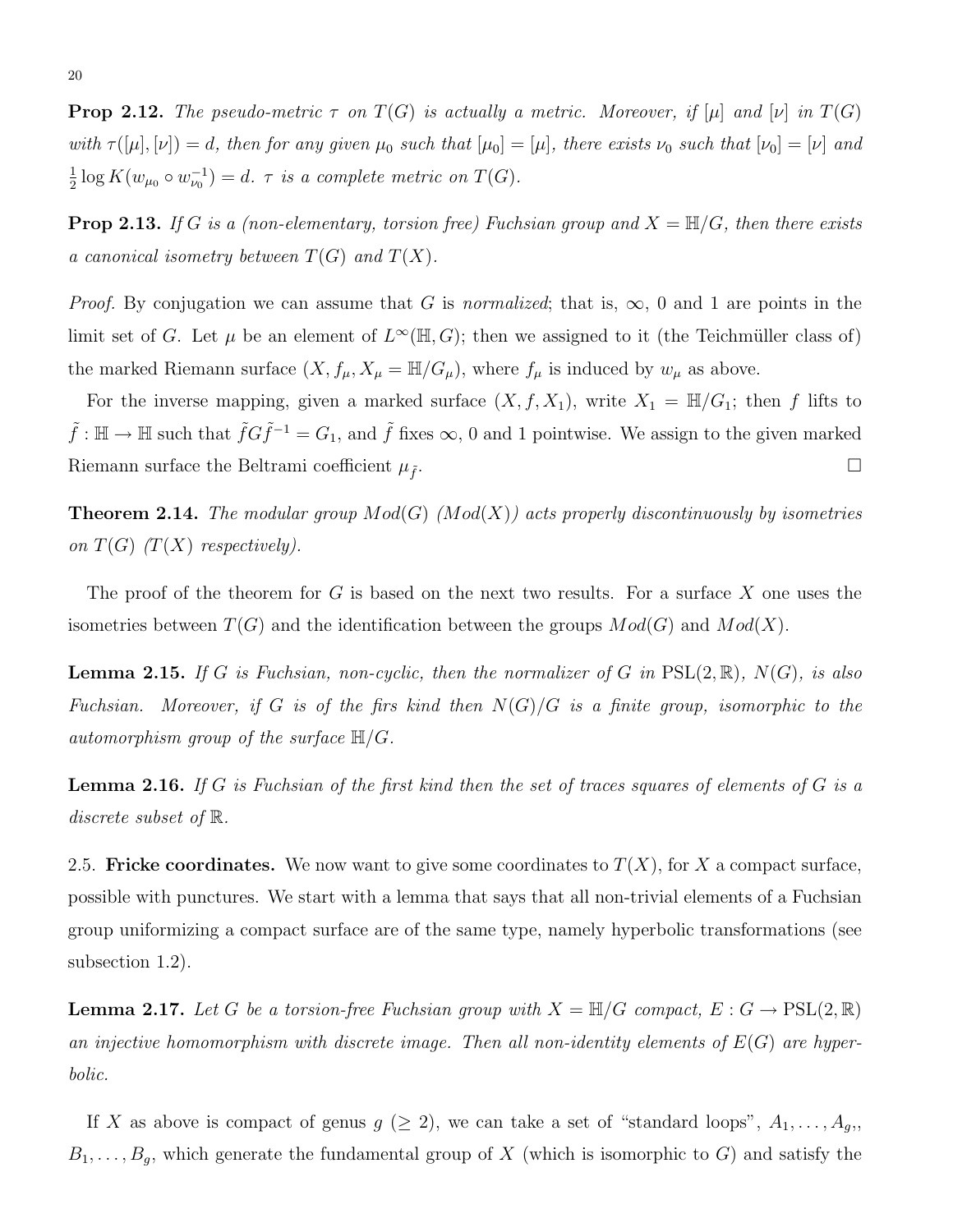relation  $\prod_{j=1}^{g}[A_j, B_j] = Id$  (here  $[A, B] = ABA^{-1}B^{-1}$  denotes the commutator of two elements). Denote by the same letters the corresponding set of generators of G. We can normalized these generators so that  $B_g$  has attractive fixed point at  $\infty$  and repelling fixed point at 0 while  $A_g$  has attractive fixed point at 1. If  $E : G \to \text{PSL}(2,\mathbb{R})$  is an injective group homomorphism then we require that  $E(B_q)$  and  $E(A_q)$  are also normalized in this form. Such homomorphism is called a normalized Fricke homomorphism. Consider now the sequence of generators of  $E(G)$  given by  $E(A_1), E(B_1), \ldots, E(A_g), E(B_g)$ . Each of these transformations can be represented by a matrix with real entries,  $\binom{a_i b_i}{c_i d_i}$  satisfying  $a_i \geq 0$  and  $b_i > 0$  if  $a_i = 0$ . Moreover, if the image of E is discrete then these transformations are hyperbolic.

Prop 2.18. A Fricke normalized monomorphism with discrete image is determined by the tuple

 $(a_1, b_1, c_1, \ldots, a_{2g-2}, b_{2g-2}, c_{2g-2}) \in \mathbb{R}^{6g-6}.$ 

**Theorem 2.19.**  $F: T(X) \to \mathbb{R}^{6g-6}$  is a real analytic embedding with real analytic inverse of  $T(X)$ onto an open domain (where  $T(X)$  has a complex structure explained later).

In the case of a surface with punctures we have a similar result, where the image of  $F$  lies in  $\mathbb{R}^{6g-6+2n}$ . The group G is generated by  $2g+n$  elements, say  $A_1, \ldots, A_g$ ,  $B_1, \ldots, B_g$  and  $C_1, \ldots, C_n$ , satisfying  $(\prod_{j=1}^g [A_j, B_j]) C_1 \cdots C_n = Id$ . The elements  $A_j$  and  $B_j$  are hyperbolic; we require that for any matrix  $\binom{a_i b_i}{c_i d_i}$  representing any of these elements, we have  $a_i \geq 0$  and  $b_i > 0$  if  $a_i = 0$ . The elements  $C_i$  are parabolic; our requirements in this case are that the matrix  $\begin{pmatrix} a'_i & b'_i \ c'_i & d'_i \end{pmatrix}$  representing  $C_i$ satisfies  $a'_i + d'_i = 2$ . The a Fricke normalized homomorphism is determined uniquely by the following tuple of real numbers:

$$
(a_1, b_1, c_1, \ldots, a_{2g-2}, b_{2g-2}, c_{2g-2}, a'_1, c'_1, \ldots, a'_n, c'_n).
$$

We also have that the mapping  $F: T(X) \to \mathbb{R}^{6g-6+2n}$  is a real analytic embedding onto an open domain. However in this case we have that the elements of the group  $E(G)$  (with discrete image) are either hyperbolic or parabolic (the latter corresponding to loops are around the punctures; they are conjugate in  $E(G)$  to one of the elements  $E(C_1), \ldots, E(C_n)$ .

2.6. Teichmüller's theorem. Teichmüller's extremal problem can be stated as follows: given a homeomorphism  $f: X \to X_1$  between Riemann surfaces, find a qc homeomorphism  $f_T: X \to X_1$ , homotopic to f, such that  $K(f_T)$  is infimum in this class. We can state the problem in terms of groups as well: given  $\mu \in B(L^{\infty}(\mathbb{H}, G))$ , find  $\mu_T$  with  $\mu_t \sim \mu$  and  $||\mu_T||_{\infty}$  infimum in this class. Existence is given by normality properties of quasiconformal mapping (proposition 2.12).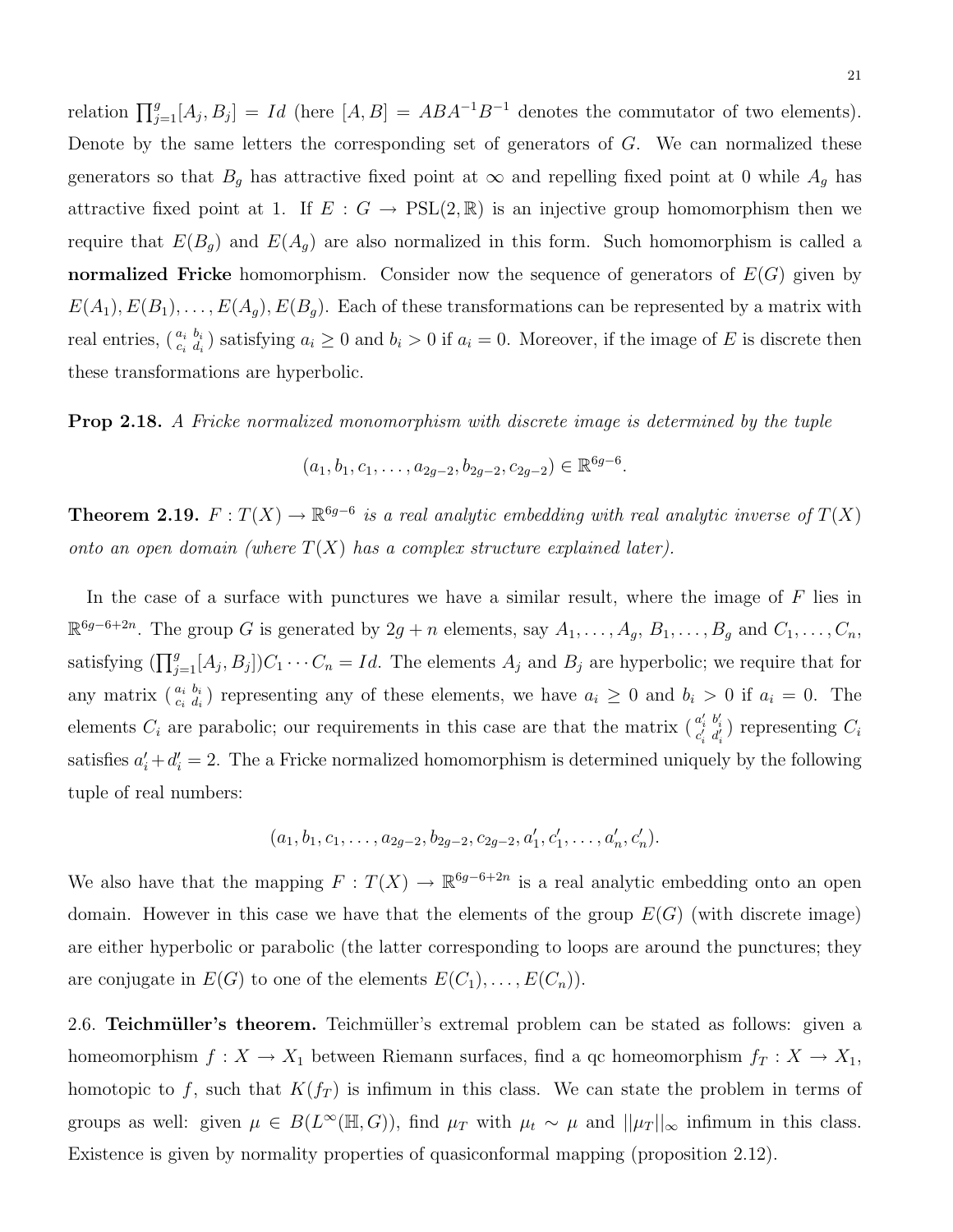As usual, we assume X is of type  $(g, n)$  with  $2g - 2 + n > 0$ . Let  $A_2(X)$  be the space of integrable holomorphic quadratic differentials on X.

**Lemma 2.20.** For  $\varphi \in A_2(X)\backslash\{0\}$  and  $k \in [0,1)$ , set  $\mu_t = \mu(k,\varphi) = k \frac{\overline{\varphi}}{\log k}$  $\frac{\varphi}{|\varphi|}$ . Then  $\mu_T$  belongs to the unit ball of  $L_{(-1,1)}^{\infty}(X)$  and  $|\mu_T|$  is essentially constant on X, with  $||\mu_T||_{\infty} = k$ . Moreover,  $\mu_T(k,\varphi) = \mu_T(l,\phi)$  if and only if  $k = l$  and  $\varphi = t\phi$ , for some  $t > 0$ .  $\mu_T$  is called a **Teichmüller-**Beltrami differential form on X.

**Theorem 2.21** (Teichmüller's Theorem). Given  $[X, f, X_1]$  in  $T(g, n)$ , there exists a unique extremal mapping  $f_T$  solving Teichmüller's extremal problem. The complex dilatation of  $f_T$  is a Teichmüller-Beltrami differential for a unique  $k \in (0,1)$  and a unique, up to a positive multiple, element  $\varphi \in$  $A_2(X)$ , if  $[X, f, X_1]$  is not the origin of  $T(g, n)$  (for the origin,  $f_T$  is conformal so  $k = 0$ ).

One can construct explicitly Teichmüller mappings for once-punctured tori as follows. First of all, if  $S_{\tau}$  is a torus given by  $\mathbb{C}/L(1,\tau)$ , the group of translations on  $\mathbb C$  induces a group of biholomorphic mappings on  $S_{\tau}$  that acts transitively. So one can assume that  $S_{\tau}$  has a puncture at (the projection of) the origin. A mapping  $f_\tau : S_i \to S_\tau$  is given by the affine mapping taking the parallelogram of  $S_i$  (with vertices at 0, 1, i and  $1+i$ ) to the parallelogram of  $S_{\tau}$  (with vertices at 0, 1,  $\tau$  and  $1+\tau$ ):

$$
f_{\tau}([x+iy] \mod L(1,i)) = [x+ y\tau] \mod L(1,\tau).
$$

To show this mapping is extremal, it is enough to show that  $\mu_{f_{\tau}}$  is a Teichmüller-Beltrami differential. The lift of  $f_{\tau}$  to the complex plane is given by  $\tilde{f}_{\tau}(z) = \frac{1}{2} ((1 - i\tau)z + (1 + i\tau)\overline{z})$ , so

$$
\mu_{f_{\tau}} = \frac{1 + i\tau}{1 - i\tau} \frac{d\overline{z}}{dz} = \zeta \frac{\overline{\varphi}}{|\varphi|}, \qquad \zeta = \frac{1 + i\tau}{1 - i\tau}, \qquad \varphi = dz^2,
$$

which shows that  $\mu_{f_{\tau}}$  is a Teichmüller-Beltrami differential. Teichmüller distance can then be easily computed:

$$
d_T([X_i, Id, X_i], [X_i, f_\tau, X_\tau]) = \frac{1}{2} \log K(f_\tau) = \frac{1}{2} \log \frac{1+|\zeta|}{1-|\zeta|} = \frac{1}{2} \log \frac{|1-i\tau|+|1+i\tau|}{|1-i\tau| - |1+i\tau|},
$$

which is precisely the Poincaré distance between i and  $\tau$  in the upper half plane.

**Theorem 2.22.** Let  $B(A_2(X))$  denote the unit ball of the space of quadratic differentials on X; the mapping  $H_T : B(A_2(X)) \to T(X)$  given by  $H_T(\varphi) = \Phi(\mu_T(||\varphi||, \varphi))$  is a homeomorphism, called Teichmüller's homeomorphism.

**Corollary 2.23.**  $T(X)$  (X a compact surface with punctures and universal covering space the upper half plane) and the Teichmüller metric is simply connected (more than that, it is contractible).

The boundary of  $T(X)$  is Teichmüller embedding is a sphere of dimension  $6g - 7 + 2n$ .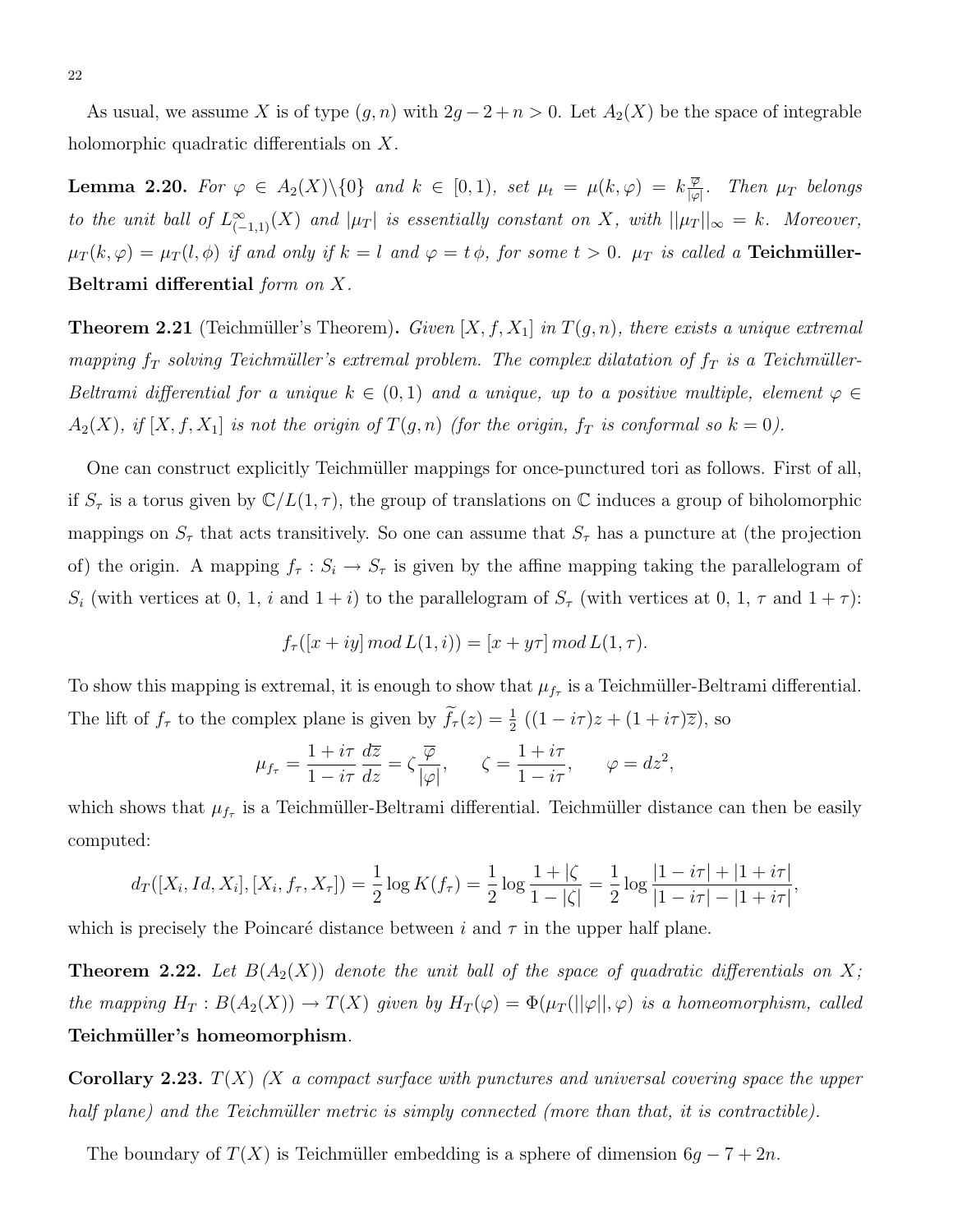2.7. Teichmüller's lemma and the complex structure of Teichmüller spaces. Consider the Fricke homeomorphism  $F: T(X) \to \mathbb{R}^{6g-6+2n}$  (given by Fricke coordinates on Teichmüller space) and let  $\widetilde{F}: B(L^{\infty}_{(-1,1)}(X)) \to \mathbb{R}^{6g-6+2n}$  be a lift of F.

**Theorem 2.24** (Teichmüller's Lemma). The set

$$
A_2(X)^{\perp} = \left\{ \nu \in L^{\infty}_{(-1,1)}(X)_1; \ \int_X \nu \, \varphi = 0, \text{ for all } \varphi \in A_2(X) \right\}
$$

is the kernel of  $d_0F$ , the differential of  $\tilde{F}$  at the origin  $0 \in L^{\infty}_{(-1,1)}$ .

This theorem can be used to give a complex structure to the Teichmüller space  $T(X)$ . For that we need some general facts on mappings between complex and real manifolds, and when such mappings induce complex structures (on the real manifold). Let  $f: X \to Y$  be a  $C^1$  submersion from a complex Banach manifold X onto a real  $C^1$  manifold Y. We say that f induces a well-defined almost complex structure on Y if for all  $y \in Y$  the space  $T_y Y$  inherits via the differential  $d_x f$  a unique complex structure, independent of the choice of  $x \in f^{-1}(y)$ .

**Theorem 2.25.** Let  $f: X \to Y$  be a surjective  $C^1$  submersion from a complex manifold X onto a 2d-dimensional  $C^1$  manifold Y. Then there is a complex structure on Y, compatible with the  $C^1$ structure, making f holomorphic if and only if f induces a well-defined almost complex structure on Y . The complex structure, if it exists,is unique.

We can apply the above result to the mapping  $\widetilde{F} = F \circ \Phi$ , define from the unit ball of  $L^{\infty}(\mathbb{H}, G)$ to  $Im(F) \subset \mathbb{R}^{6g-6+2n}$ , where F is the Fricke mapping. To check that  $\widetilde{F}$  induces a well-defined almost complex structure one needs to use the right-translation mappings,  $R_{\theta}$ , from the unit ball of  $L^{\infty}(\mathbb{H}, G)$  to itself, defined by

$$
R_{\theta}: B(L^{\infty}(\mathbb{H}, G)) \to B(L^{\infty}(\mathbb{H}, G))
$$

 $\lambda \mapsto$  complex dilatation of  $(w_\lambda \circ w_\theta)$ .

Theorem 2.26. For a Riemann surface X of type  $(g, n)$ , with  $2g-2+n > 0$ , there is a unique complex structure of a  $(3g - 3 + n)$ -dimensional complex manifold on Im(F) such that it is compatible with the real-analytic structure of the open domain  $Im(F) \subset \mathbb{R}^{6g-6+2n}$  and that makes  $\widetilde{F}$  a holomorphic submersion.

The details of the proof of this result can be found in [41, Chapter 3].

The Fricke homeomorphism  $F: T(X) \to Im(F)$  gives then a complex structure to Teichmüller space  $T(X)$ . The mapping F becomes biholomorphic and the projection  $\Phi$  is then a holomorphic submersion.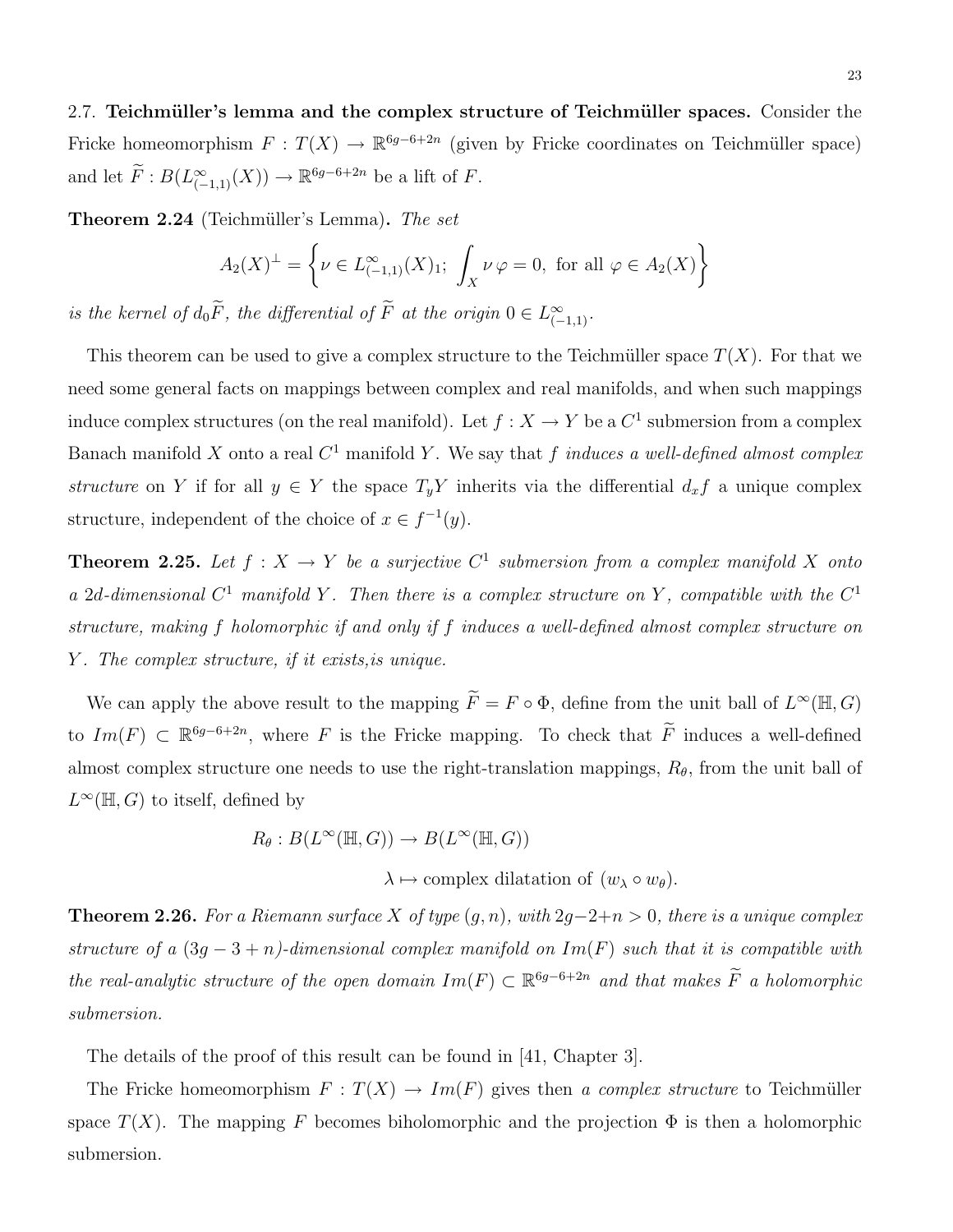The discontinuous action of the modular group on Teichmüller space gives us some information about the moduli space of surfaces.

**Theorem 2.27.** The moduli space  $M(g, n)$  of compact surfaces of type  $(g, n)$   $(2g - 2 + n > 0)$  is a normal complex space of dimension  $3g - 3 + n$ . The space  $M(g, 0)$  is simply connected.

2.8. Bers embedding and the Bers boundary of Teichmüller space. There is another way of giving a complex structure to  $T(G)$  that works for any group, not only those uniformizing surfaces of finite type. Although the above results provides us with a complex structure on  $T(X)$ , we will explain here this other method, since it is important on its own and it appears in many papers. The complex structure obtained above and the one from the result in this section coincide in the case of X being a surface of type  $(g, n)$  (and, of course,  $2g - 2 + n > 0$ ).

**Lemma 2.28.** Let G be a Fuchsian group,  $\mu$  and  $\nu$  elements of  $L^{\infty}(\mathbb{H}, G)$ <sub>1</sub>; then the following are equivalent:

- (i)  $\mu$  is Teichmüller equivalent to  $\nu$ ;
- (ii)  $w^{\mu}|_{\mathbb{R}} = w^{\nu}|_{\mathbb{R}};$
- (iii)  $w^{\mu}|_{\mathbb{L}} = w^{\nu}|_{\mathbb{L}}$ , where  $\mathbb{L} = \{z \in \mathbb{C} / Im(z) < 0\}$  is the lower half plane.

Let  $B_2(\mathbb{L}, G)$  the the space of holomorphic 2-forms for  $G((\sigma \circ g)(g')^2 = \sigma)$  on the lower half plane, bounded with respect to the norm  $||\sigma||_{2,\infty} = ||\lambda_{\mathbb{L}}^{-2} \sigma(z)||_{\infty}$ , where  $\lambda_{\mathbb{L}}$  is the Poincaré metric on  $\mathbb{L}$ .

If w is a one-to-one holomorphic function, we define the **Schwarzian** derivative of w by

$$
S(w) = \left(\frac{w''}{w'}\right)' - \frac{1}{2} \left(\frac{w''}{w'}\right)^2 = \frac{w'''}{w'} - \frac{3}{2} \left(\frac{w''}{w'}\right)^2.
$$

We define a mapping (we need to prove that its is well-defined) on the unit ball of the space of bounded Beltrami coefficients on the upper half plane for G as follows:

$$
\Phi_{\beta}: B(L^{\infty}(\mathbb{H}, G)) \to B_2(\mathbb{L}, G)
$$
  

$$
\Phi_{\beta}(\mu) = S(w^{\mu}|_{\mathbb{L}}).
$$

This mapping induces a mapping on the Teichmüller space of  $G$ ,

$$
\beta: T(G) \to B_2(\mathbb{L}, G)
$$

$$
[\mu] \mapsto \Phi_{\beta}(\mu),
$$

called the **Bers embedding** (of Teichmüller space). The image of  $\beta$  is an open domain in  $B_2(\mathbb{L}, G)$ , and thus  $T(G)$  gets a complex structure.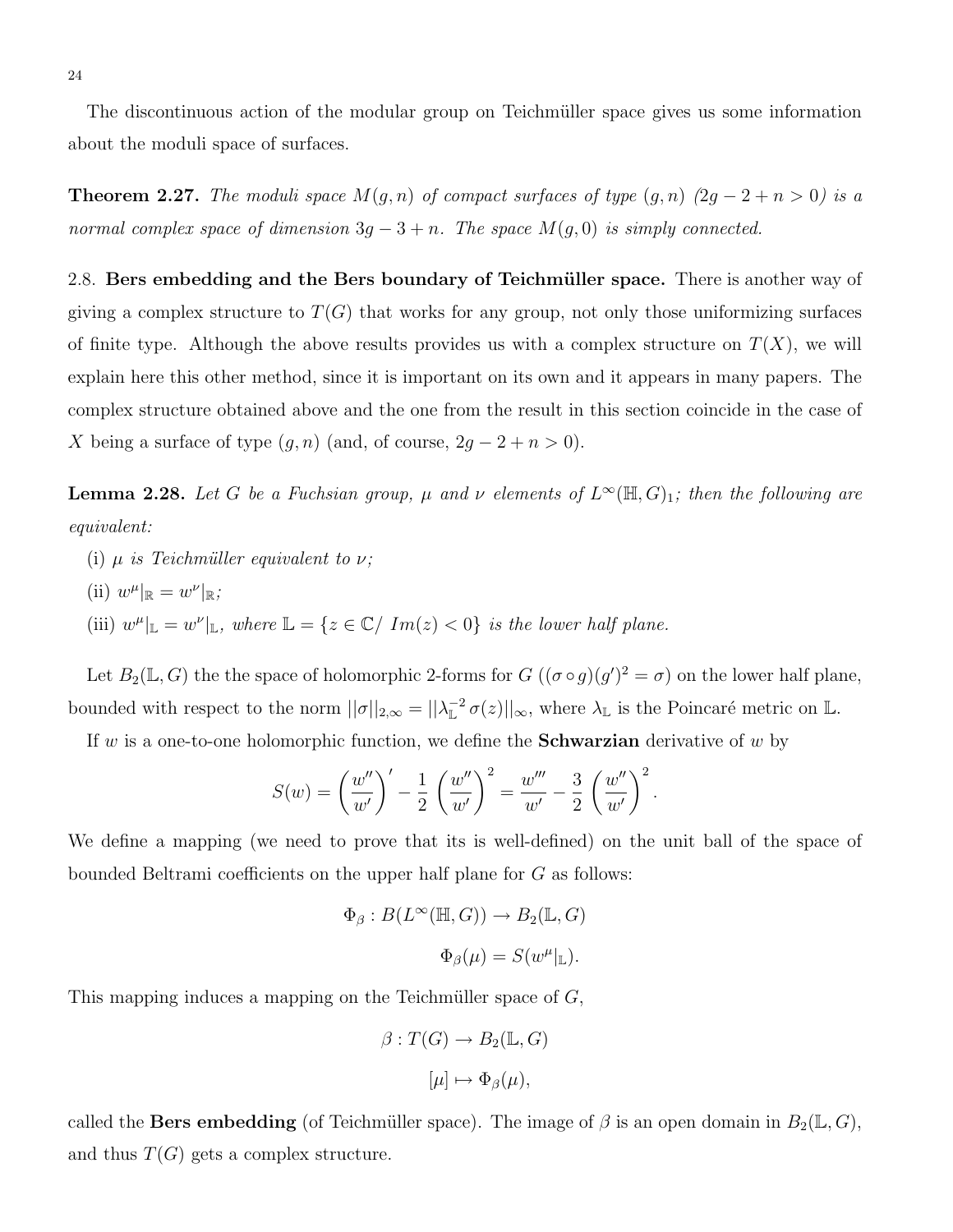**Theorem 2.29.** If G is a Fuchsian group uniformizing a surface of genus g with n punctures, then the complex structure of  $T(G)$  obtained by the Bers embedding and the complex structure obtained earlier are equal.

The following results show that  $\beta$  is well defined.

**Lemma 2.30.** If  $\mu \in B(L^{\infty}(\mathbb{H}, G))$  then  $\Phi_{\beta}(\mu)$  is a quadratic differential for G on the lower half plane.

**Lemma 2.31.**  $\Phi_{\beta}(\mu) = \Phi_{\beta}(\nu)$  if and only if  $[\mu] = [\nu]$  in  $T(G)$ .

**Theorem 2.32** (Nehari).  $|Sw(z)| (2Im(z))^2 \leq 6$ .

Nehari's theorem and the two lemmas above show that if  $\mu$  is an element of the unit ball of  $L^{\infty}(\mathbb{H}, G)$ , then  $\Phi_{\beta}(\mu)$  is a bounded quadratic differential for G, which depends only on the Teichmüller class of  $\mu$ .

The map  $\Phi_{\beta}: B(L^{\infty}(\mathbb{H}, G)) \to B_2(\mathbb{L}, G)$  is a holomorphic submersion with open image a domain denoted by  $T_{\beta}(G)$ . The steps on the proof of this fact are the following:

1.  $\Phi_{\beta}$  is holomorphic (in the Banach-space setting).

2. If we set  $\Phi^{\mu}: B(L^{\infty}(\mathbb{H}^{\mu}, G^{\mu}) \to B_2(\mathbb{L}^{\mu}, G^{\mu})$  by  $\Phi^{\mu}(\theta) = S(w^{\theta}|_{\mathbb{L}^{\mu}})$ , then we have that  $\Phi_{\beta} = \Phi^0$ . Moreover,  $d_{\mu} \Phi_{\beta}$  can be expressed in terms of  $d_0 \Phi^{\mu}$ .

- 3. One can find an explicit formula for  $d_0|\phi^{\mu}(\nu)$ .
- 4. Let  $H$  denote the space of Bers' Beltrami differentials defined by

$$
\mathcal{H} = \left\{ \nu \in B(L^{\infty}(\mathbb{H}^{\mu}, G^{\mu}); \ \nu = \lambda_{\mathbb{H}^{\mu}}^{-2} \overline{\psi} \text{ for some } \psi \in B_2(\mathbb{H}^{\mu}, G^{\mu}) \right\}.
$$

Then H is a complex linear isomorphism onto  $B_2(\mathbb{H}^{\mu}, G^{\mu})$ .

These steps show that  $T(G)$  has a complex structure so that the projection  $\Phi$  becomes a holomorphic submersion. The Teichmüller space  $T(G)$  becomes biholomorphically identified with the domain  $T_\beta(G)$  (an open domain in  $\mathbb{C}^{3g-3+n}$  if  $\mathbb{H}/G$  is a compact surface of genus g with n punctures).

**Prop 2.33.** The space  $T_\beta(G)$  is precisely the component of the intersection of  $T_\beta({1})$  with  $B_2(\mathbb{L}, G)$ that contains the zero.

Let S be the (closed and bounded) subset of  $B_2(\mathbb{L}, \{1\})$  consisting of the Schwarzian derivatives of all one-to-one holomorphic functions defined on the lower half plane.

**Theorem 2.34** (Gehring, [21], [22]). The closure of  $T_\beta({1})$  in  $B_2(\mathbb{L}, {1})$  is a proper subset of S. The interior of S is precisely  $T_\beta({1}).$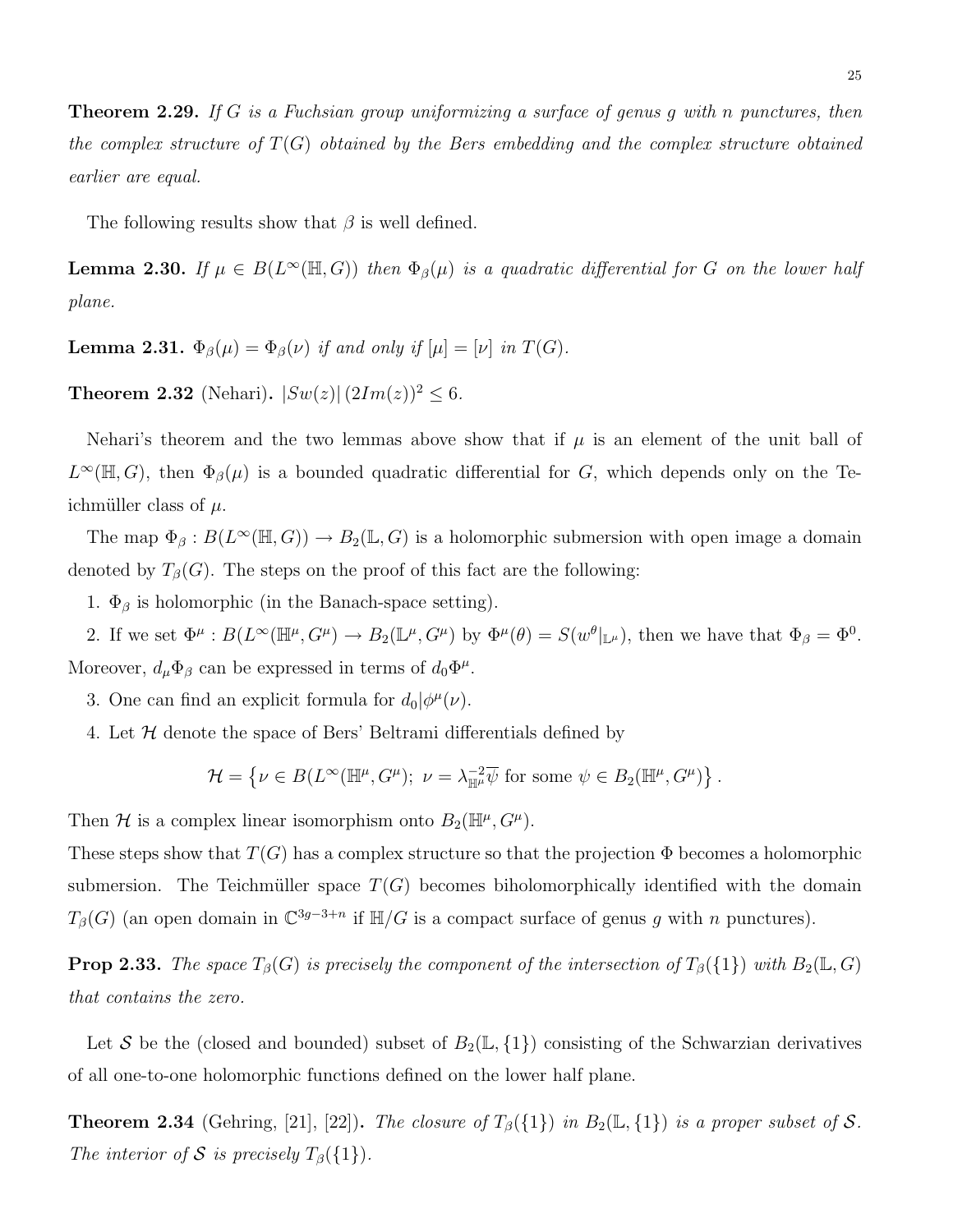A deformation of a Fuchsian group pG is a pair,  $(\sigma, f)$ , where  $\sigma : G \to \text{PSL}(2, \mathbb{C})$  is a homomorphism and  $f: \mathbb{L} \to \hat{\mathbb{C}}$  is a locally one-to-one meromorphic function inducing  $\sigma$  in the sense that  $f \circ g = \sigma(g) \circ f$ , for all  $g \in G$ . Two deformations  $(\sigma, f)$  and  $(\sigma_1, f_1)$  are equivalent if the groups  $\sigma_1(G)$  and  $\sigma(G)$  are conjugate in PSL(2, C).

**Prop 2.35.** The Schwarzian derivative (of f) sets up a canonical bijection between equivalence classes of deformations and the space  $Q(\mathbb{L}, G)$  of holomorphic quadratic differentials for G in  $\mathbb{L}$ .

The elements of  $Q(\mathbb{L}, G)$  are holomorphic functions  $\varphi$ , defined on the lower half plane such that  $(\varphi \circ g)(g')^2 = \varphi$  for all  $g \in G$ . We have that the space  $B_2(\mathbb{L}, G)$  is a subspace of  $Q(\mathbb{L}, G)$ , and these two spaces are equal if  $\mathbb{L}/G$  is a compact surface (*without* punctures).

The relation between deformations and Teichmüller space is given in the following result.

**Theorem 2.36.**  $T(G)$  is exactly the set of equivalence classes of deformations of G which are bounded Schwarzians  $\varphi$  such that  $Sf = \varphi$  has a globally one-to-one solution f, defined on the lower half plane and which extends to a qc homeomorphism w of  $\widehat{\mathbb{C}}$  compatible with G (that is, wGw<sup>-1</sup> is a group of Möbius transformations).

The relation between quadratic differentials in  $Q(L, G)$  and deformation is done via the theory of ordinary differential equations. The solutions of the differential equation  $Sw = \varphi$  are of the form  $w = \eta_1/\eta_2$ , where  $\eta_1$  and  $\eta_2$  are two linearly independent solutions of the equation  $2\eta'' + \varphi \eta = 0$ . If  $\varphi$  is an element of  $Q(\mathbb{L}, G)$ , then the above differential equation makes sense in the Riemann surface  $\mathbb{L}/G$ . The ratio of two linearly independent solutions  $(\eta_1, \eta_2)$  on a small region of the surface, can be analytically continued along closed paths on the surface. Each such path corresponds to an element g of G; on the other hand, after analytic continuation one reaches a pair of linearly independent solutions, so these new solutions should be linear combinations of  $\eta_1$  and  $\eta_2$ ). Therefore the ratio is changed by a Möbius transformation,  $\sigma(q)$ .

Define two sets  $S(G)$  and  $K(G)$  by

 $S(G) = \{ \varphi \in B_2(\mathbb{L}, G); \text{ if } Sf^{\varphi} = \varphi, \text{ the function } f^{\varphi} \text{ is globally one} - \text{to} - \text{one on } \mathbb{L} \}$ 

 $K(G) = \{ \varphi \in B_2(\mathbb{L}, G); \ \sigma^{\varphi}(G) \text{ is Kleinian} \}$ 

**Theorem 2.37.**  $T_\beta(G)$  is the interior of  $S(G)$ .  $T_\beta(G)$  is the component of the interior of  $K(G)$ containing the origin.

A **projective atlas** on a surface  $X$  is simply an atlas where the changes of coordinates are given by Möbius transformations. Two projective atlases are equivalent if their union is again a projective atlas.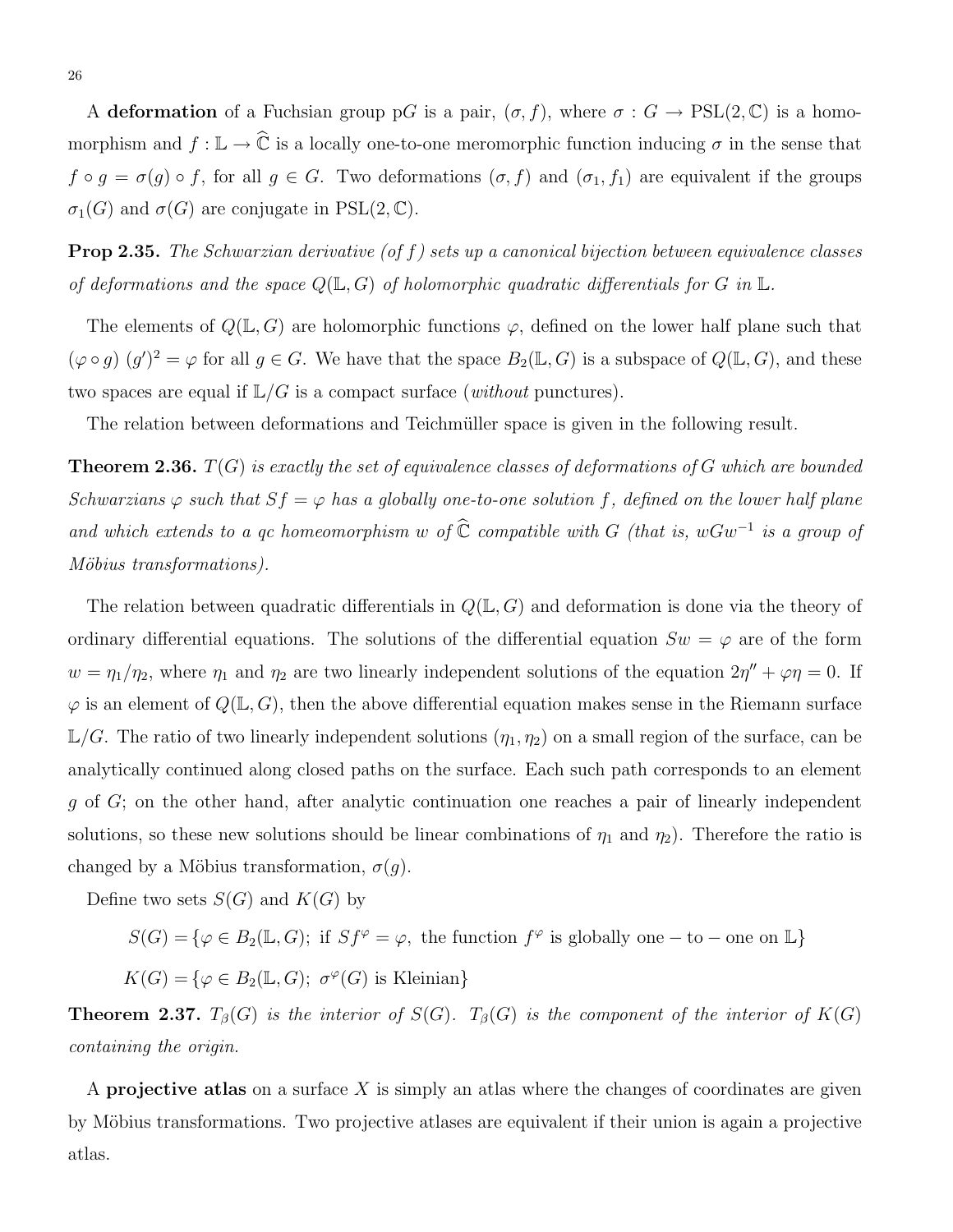**Prop 2.38.** Let G be a torsion-free Fuchsian group and X the surface  $\mathbb{L}/G$ . There are canonical one-to-one correspondences between:

- (i) equivalence classes of projective atlases on  $X$ ;
- (ii) equivalence classes of deformations of  $G$ ;
- (iii) the elements of the vector space  $Q(\mathbb{L}, G)$ .

When  $\varphi$  is in  $T_{\beta}(G)$ , then we know that the deformation associated to it is given by a qc homeomorphism of the Riemann sphere (and thus the image group is of the same type as  $G$ ). But we have that any point in  $Q(\mathbb{L}, G)$  induces a deformation of G. Bers [4] studied the deformations induced by elements of the boundary of  $T_{\beta}(G)$ . Denote this boundary, the **Bers boundary of Teichmüller** space, by  $\partial T_{\beta}(G)$ .

**Theorem 2.39.** Let G be a Fuchsian group and  $\varphi \in \partial T_{\beta}(G)$ . Then  $f^{\varphi}$  is a globally one-to-one holomorphic function defined on the lower half plane; consequently  $\sigma^{\varphi}(G) = G^{\varphi}$  is a Kleinian group, which acts properly discontinuously on  $f^{\varphi}(L)$ . Moreover,  $G^{\varphi}$  has an invariant component (of its domain of discontinuity) containing  $f^{\varphi}(L)$ .

**Prop 2.40.** If G is of the first kind, then for any point  $\varphi \in \partial T_{\beta}(G)$ , the component of the region of discontinuity of  $G^{\varphi}$  containing  $f^{\varphi}(L)$  is precisely  $f^{\varphi}(L)$ .

The main question studied in the paper cited above is the structure of the group  $G^{\varphi}$  for elements in the boundary of Teichmüller space. Clearly,  $f^{\varphi}(\mathbb{L})/G^{\varphi}$  is conformally equivalent to  $X^* = \mathbb{L}/G$ . On the other hand,  $G^{\varphi}$  cannot uniformize a surface qc equivalent to  $\mathbb{H}/G$ , because then  $\varphi$  would be a point in Teichmüller space, not in its boundary.

If  $\varphi \in T_\beta(G)$ , then the isomorphism  $\sigma^\varphi : G \to G^\varphi$  preserves the type of every transformation (2.17). We say that a point  $\varphi \in \partial T_{\beta}(G)$  is a cusp if there is a hyperbolic element  $g \in G$ , such that  $\sigma^{\varphi}(g)$  is parabolic (the loop corresponding to g has been pinched to a point).

A Kleinian group  $\Gamma$  is called **totally degenerate** if it is non-elementary and its region of discontinuity is connected and simply connected.

**Theorem 2.41.** If G is a finitely generated Fuchsian group of the first kind, and  $T(G)$  has positive dimension, then the subset of totally degenerate points of  $\partial T_\beta(G)$  is of second category in  $\partial T_\beta(G)$ .

This theorem is a consequence of the following two results.

Prop 2.42. The subset of cusps in the boundary of Teichmüller space is of first category.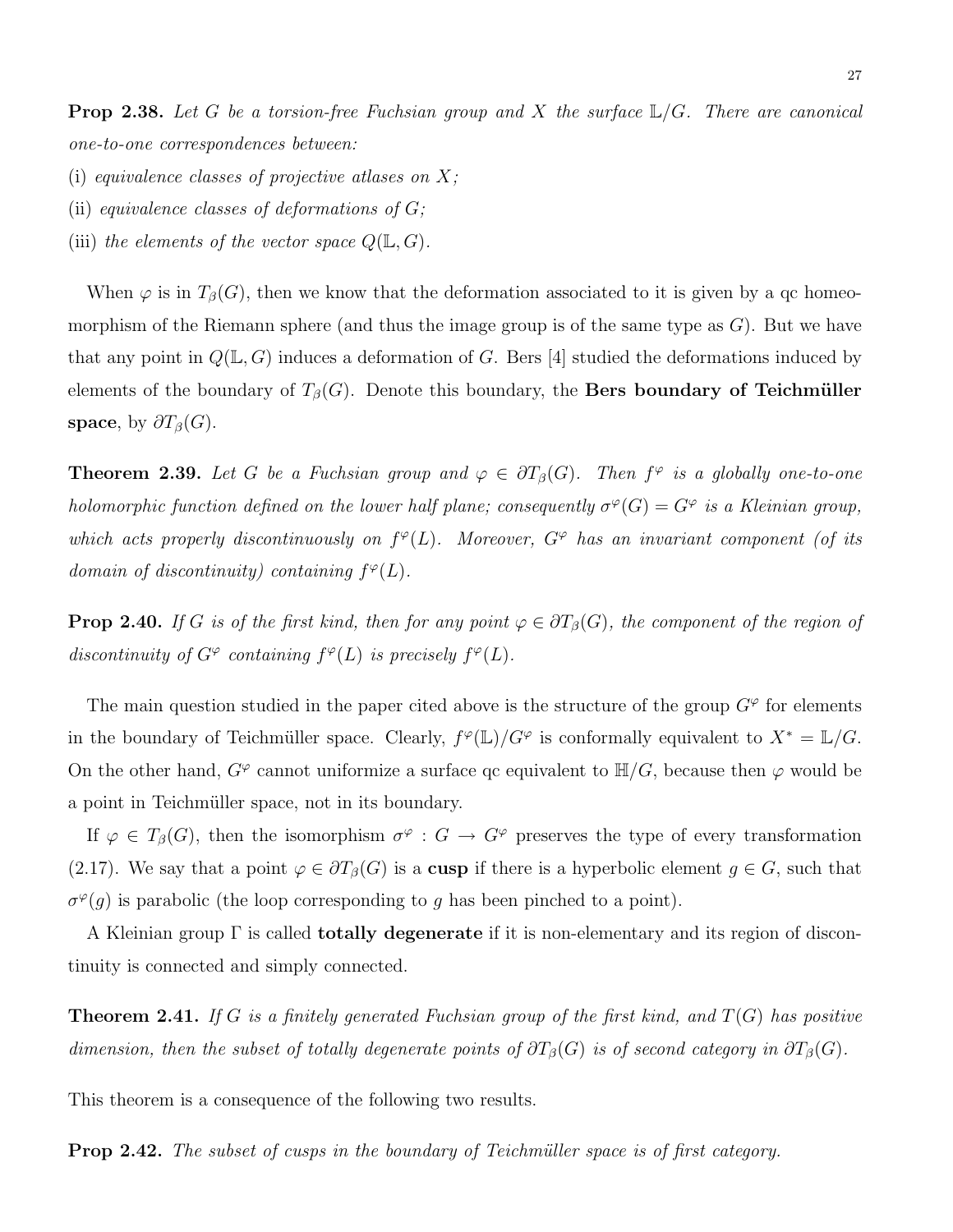**Prop 2.43.** Every element in  $\partial T_{\beta}(G)$  that is not a cusp must be totally degenerate.

The following result gives us some information about cusp points.

**Prop 2.44.** Let G be finitely generated Fuchsian group of the first kind, such that  $T(G)$  has positive dimension. If  $\varphi \in \partial T_{\beta}(G)$  is not totally degenerate, then

(a) each component of  $\Omega(G^{\varphi})$  other than  $f^{\varphi}(\mathbb{L})$  is non-invariant;

(b) if P is one such component, then there exists a parabolic element of  $G_F^{\varphi}$  $_{P}^{\varphi}$  (the subgroup of  $G^{\varphi}$  that keeps P invariant) such that  $(\sigma^{\varphi})^{-1}(\gamma)$  is hyperbolic in G.

Another interesting result about mapping class groups is given below (compared with theorem 3.10).

**Prop 2.45.** Any element of  $Mod(G)$  that fixes the origin of  $T_\beta(G)$  extends not only to  $\partial T_\beta(G)$  but to a linear isometry of the Banach space  $B_2(\mathbb{L}, G)$ .

The paper [4] states some open (at the time it was written) conjectures regarding the boundary of Teichmüller space.

Conjecture 2.46. Every finitely generated Kleinian group with exactly one simply connected invariant component is a boundary group of a finitely generated Fuchsian group of the first kind.

The following conjecture (see also 4.16) was proved by C. McMullen in [39].

**Theorem 2.47.** Cusps are dense in  $\partial T_\beta(G)$ .

2.9. Royden's Theorems. The Kobayashi pseudometric on a complex manifold M can be defined as the largest pseudometric  $\rho$  on M satisfying  $\rho(f(z), f(w)) \leq d(z, w)$  for all holomorphic mappings  $f: \mathbb{D} \to M$ , where d is the Poincaré distance on the unit disc  $\mathbb{D}$ .

**Theorem 2.48** (Royden [43]). The Kobayashi metric on  $T(g, 0)$  is equal to the Teichmüller metric.

The extension to the case of surface with punctures was done by C. Earle and I. Kra in [16].

A couple of results also due to Royden (see theorem 4.4 for a similar result regarding the Weil-Petersson metric) are as follows.

**Theorem 2.49** (Royden [43]). The group of isometries of  $T(g, 0)$  with respect to the Teichmüller metric is the modular group if  $g > 2$  and a  $\mathbb{Z}_2$ -quotient of  $Mod(2, 0)$  for the case of  $g = 2$ .

Corollary 2.50. The group of biholomorphisms of Teichmüller space is the mapping class group.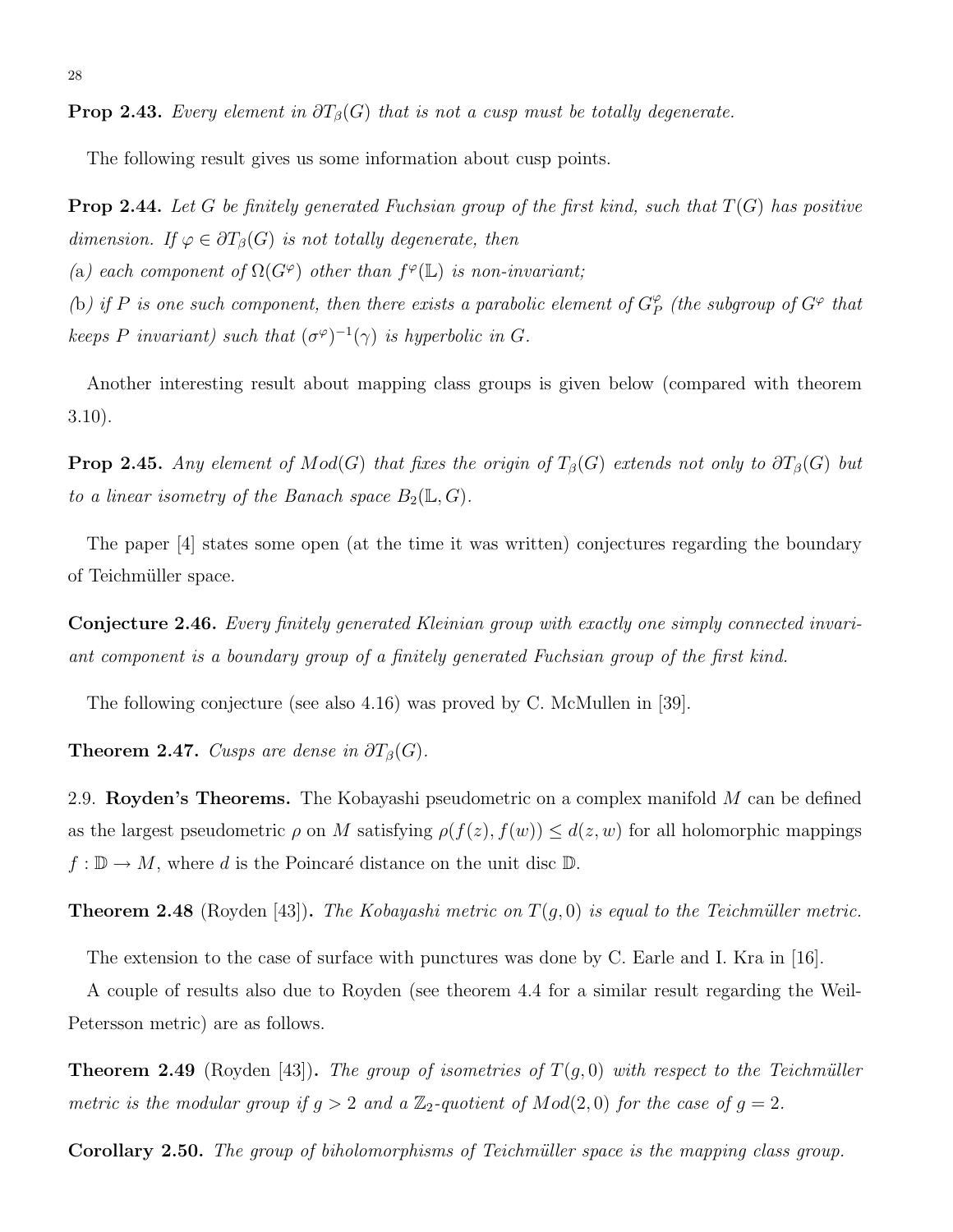2.10. The Patterson and Bers-Greenberg Isomorphism Theorems. When can the Teichmüller spaces of surfaces of distinct type be equal?

**Theorem 2.51** (Patterson Isomorphism Theorem [42], [16]). The only isometric bijections between two distinct Teichmüller spaces occur for the following cases:

$$
T(2,0) \cong T(0,6), \quad T(1,2) \cong T(0,5), \quad T(1,1) \cong T(0,4).
$$

Let G be a Fuchsian group such that the covering  $\mathbb{H} \to \mathbb{H}/G$  has signature  $(g, n; \nu_1, \ldots, \nu_n)$  (1.15), with  $\chi > 0$ . Consider the Riemann surface  $X = \mathbb{H}_G/G$ , where

 $\mathbb{H}_G = \{z \in \mathbb{H}; z \text{ is not fixed by any elliptic element of } G\};$ 

**Theorem 2.52** (Bers-Greenberg Isomorphism Theorem [7]). The Teichmüller spaces  $T(X)$  and  $T(G)$ are isometric.

2.11. The Weil-Petersson metric. Good references for this section are A. Tromba's book [47] and S. Wolpert's article [52].

Let X be a compact surface, possibly with punctures, uniformized by a Fuchsian group acting on the upper half plane. The cotangent bundle of  $T(X)$  at a point  $[X, f, X_1]$  can be identified with the space of holomorphic integrable quadratic differentials on  $X_1$  (see Teichmüller's lemma, 2.24), which we have denoted by  $A_2(X_1)$  (if  $X_1$  is uniformized by the Fuchsian group  $G_1$  then we can identify  $A_2(X_1)$  with  $B_2(\mathbb{H}, G_1)$ . The Weil-Petersson product of forms (see 1.7) gives a metric on the cotangent bundle of Teichmüller space, and by duality, a metric on  $T(X)$ , called the Weil-Petersson metric (the name of Weil comes from the fact that it was remarked by André Weil in a letter to Lars Ahlfors that the Petersson product should give a metric on Teichmüller spaces).

Let M be a complex Riemannian manifold with almost complex structure  $\hat{\Phi}$  and Hermitian metric  $G_M$ . We say that  $G_M$  is **Kähler** if the two-form  $\Omega_M$  defined by  $\Omega_M(X_p, Y_p) = G_M(\hat{\Phi}(X_p), Y_p)$  is closed (here  $X_p$  and  $Y_p$  are tangent vectors to M at a point p).

**Theorem 2.53** (Ahlfors [2]). The Weil-Petersson metric is Kähler. The Ricci curvature and the curvatures of holomorphic sections are negative.

In fact, the holomorphic sectional curvatures are bounded away from zero by a negative constant. For the Ricci curvature we have a bound that depends only on the topology of X.

**Theorem 2.54** (Theorem 5.4.18 in [47]). If X is a compact surface of genus g then the Ricci curvature of  $T(X)$  with respect to the Weil-Petersson metric is bounded above by  $-1/(8\pi(g-1))$ .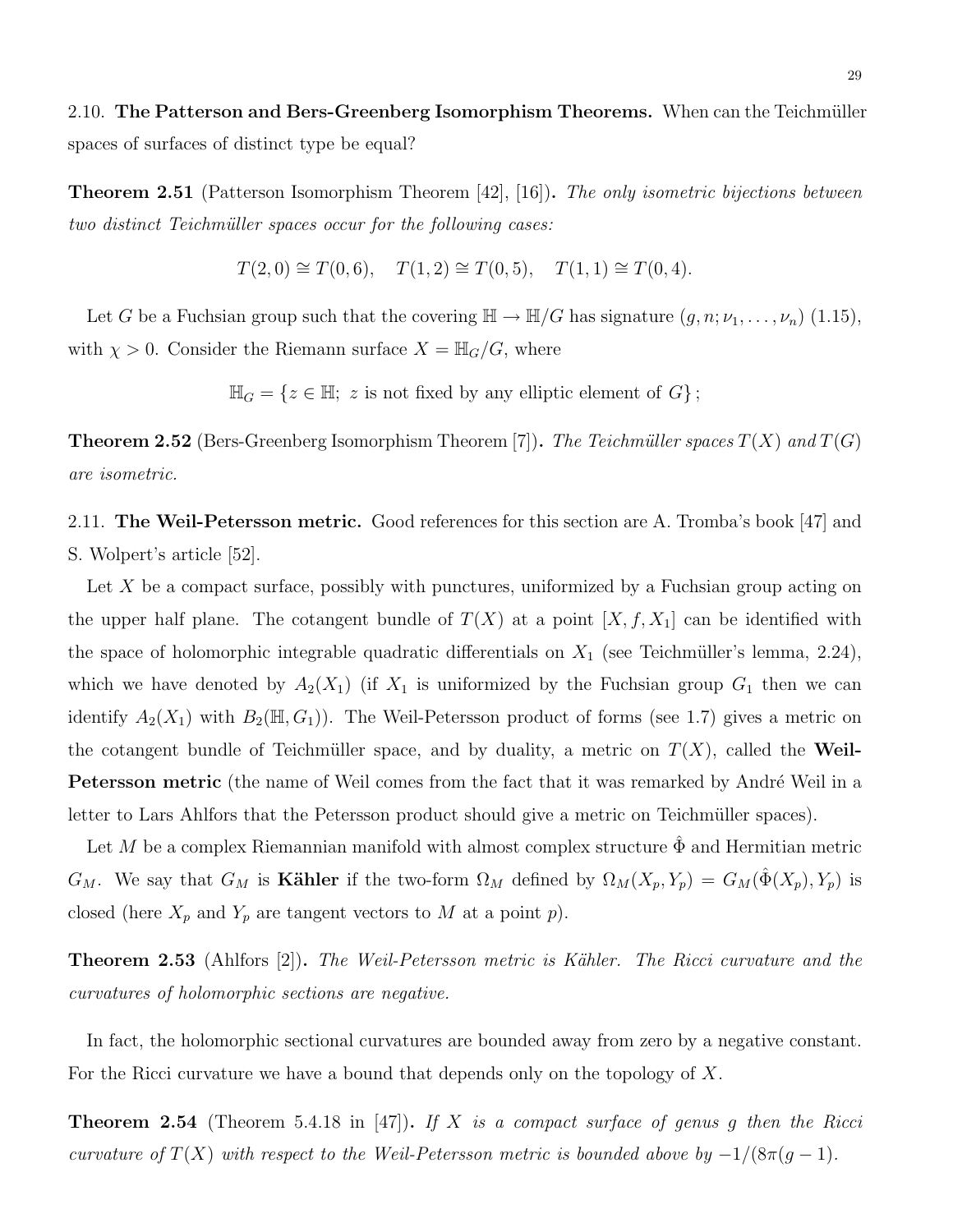Prop 2.55 (Tromba [46], Wolpert [50]). The Weil-Petersson metric has negative sectional curvatures.

The Weil-Petersson metric, unlike the Teichmüller metric, is not complete.

**Theorem 2.56** (Theorem 5.5.1 in [47]). If a Weil-Petersson geodesic has finite length, then a nontrivial closed geodesic on X is shrinking in length to zero as one approaches the limits of definition of the Weil-Petersson geodesic.

The mapping class group acts by isometries with respect to the Weil-Petersson metric. Thus one gets a metric on moduli space; that metric can be extended to the Deligne-Mumford compactification (see [34] for details).

**Theorem 2.57** (Knudsen-Mumford [30], Wolpert [49]). The compactification of the moduli space of compact surfaces of genus  $q \geq 2$  is a projective algebraic variety.

Although the Weil-Petersson is not complete, its behaviour is in some aspects similar to that of a complete negatively curved Riemannian metric.

**Theorem 2.58** (Wolpert [51]). For each pair of points in  $T(X)$  there is a unique Weil-Petersson metric joining them.

A consequence of this fact is that Teichmüller space is a domain of holomorphy, a result first obtain by Bers and Ehrenpreis in [6].

Another important result in [51] is the solution of the Nielsen realization problem: given a finite subgroup G of the mapping class group, find a surface X such that G is isomorphic to a subgroup of the group of biholomorphisms of  $X$ . This question was first answer in the positive by Kerchkhoff [28] using Thurston's "earthquakes" theory. Another way of solving the problem is by finding a realvalued function on Teichmüller space, convex along Weil-Petersson geodesics. Wolpert uses sums of geodesics lengths for that purpose. One more solution of this problem was given by Tromba [48] in a similar way but using the Dirichlet's energy.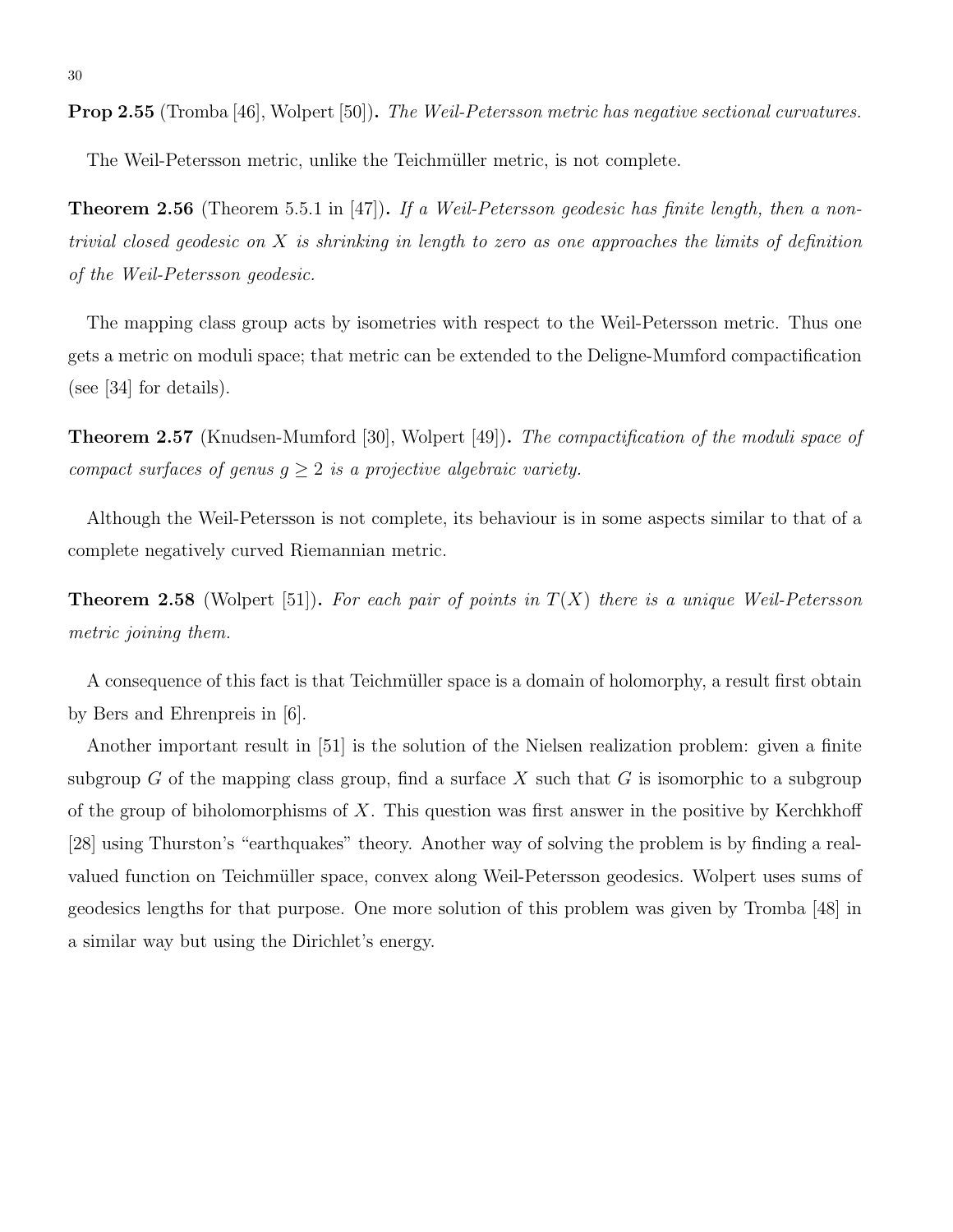#### 3. Thurston's theory

In this section we give a broad outline of the work of Thurston on Teichmüller spaces and the classification of diffeomorphisms of surfaces. The (mainly expository) items [45] and [12] in the bibliography are short introductions to this topic; a more detailed explanation with proofs can be found in  $|19|$ .

3.1. Thurston's approach to Teichmüller spaces and diffeomorphisms of surfaces. Consider a compact surface S of genus g with  $n \geq 0$  punctures, such that  $2g - 2 + n > 0$ . Let G be the homotopy (isotopy) classes of essential, simple closed curves, not homotopic to punctures, on S. Given two elements  $\alpha$  and  $\beta$  of  $\mathfrak{S}$ , denote by  $i(\alpha, \beta)$  the minimum of the (geometric) intersection of representatives of  $\alpha$  and  $\beta$ . For example, if S is a torus (in this case  $2g - 2 + n = 0$ , but we include it here for the example), we can choose two generators of its fundamental group, say  $\gamma$  and  $\delta$ . Then any element of G is determined by two integers, a and b, by  $\alpha(a, b) = a\gamma + b\delta$ . It is easy to check that

$$
i(\alpha(a,b),\alpha(c,d)) = |\det\left(\begin{smallmatrix} a & b \\ c & d \end{smallmatrix}\right)|
$$

**Prop 3.1.** 1. For every  $\alpha \in \mathfrak{S}$ , there exists  $a \beta \in \mathfrak{S}$ , such that  $i(\alpha, \beta) \neq 0$ .

2. If  $\alpha_1, \alpha_2 \in \mathfrak{S}$  are not equal, then there exists  $a \beta \in \mathfrak{S}$ , such that  $i(\alpha_1, \beta) \neq i(\alpha_2, \beta)$ .

The intersection number i gives then a mapping from  $\mathfrak{S} \times \mathfrak{S}$  into  $\mathbb{R}$ , and therefore we obtained an induced mapping  $i_* : \mathfrak{S} \to \mathbb{R}^\mathfrak{S}$ . By the first part of the above proposition,  $i_*$  is not equal to the zero mapping; by the second part,  $i_*$  is injective. Let  $P(\mathbb{R}^{\mathfrak{S}})$  denote the corresponding projective space and  $p: \mathbb{R}^{\mathfrak{S}}\backslash\{0\} \to P(\mathbb{R}^{\mathfrak{S}})$  the projection mapping. The closure of  $p \circ i_*(\mathfrak{S})$ , denoted by  $\mathcal{PS}(S)$ , is compact in  $P(\mathbb{R}^{\mathfrak{S}})$ . Elements of  $\mathcal{PS}(S)$  are given by sequences  $\{(t_n, \alpha_n)\}\$ , where  $t_n > 0$ ,  $\alpha_n \in \mathfrak{S}$  and such that for all  $\beta \in \mathfrak{S}$ , the sequence  $t_n i(\alpha_n, \beta)$  converges.

## **Theorem 3.2.**  $PS(S)$  is homeomorphic to a sphere of dimension  $6g - 7 + 2n$ .

Let  $\mathfrak{S}'$  denote collections of elements of  $\mathfrak{S}$ , where we allow a curve to be multiplied by positive scalars: if  $n > 0$  is an integer, and  $\gamma$  and element of  $\mathfrak{S}$ , then  $n \gamma$  is represented by n disjoint copies of  $\gamma$ . Geometric intersection number and the space  $\mathcal{PS}'(S)$  are defined just as for  $\mathfrak{S}$ .

**Theorem 3.3.** The space  $\mathcal{PS}'(S)$  is equal to  $\mathcal{PS}(S)$ .

A **measured foliation**  $\mathcal{F}$ , is simply a foliation where for every regular point of  $\mathcal{F}$  one has a neighbourhood U and a chart  $\phi: U \to \mathbb{R}^2$ , which send the leaves of F to horizontal lines, and a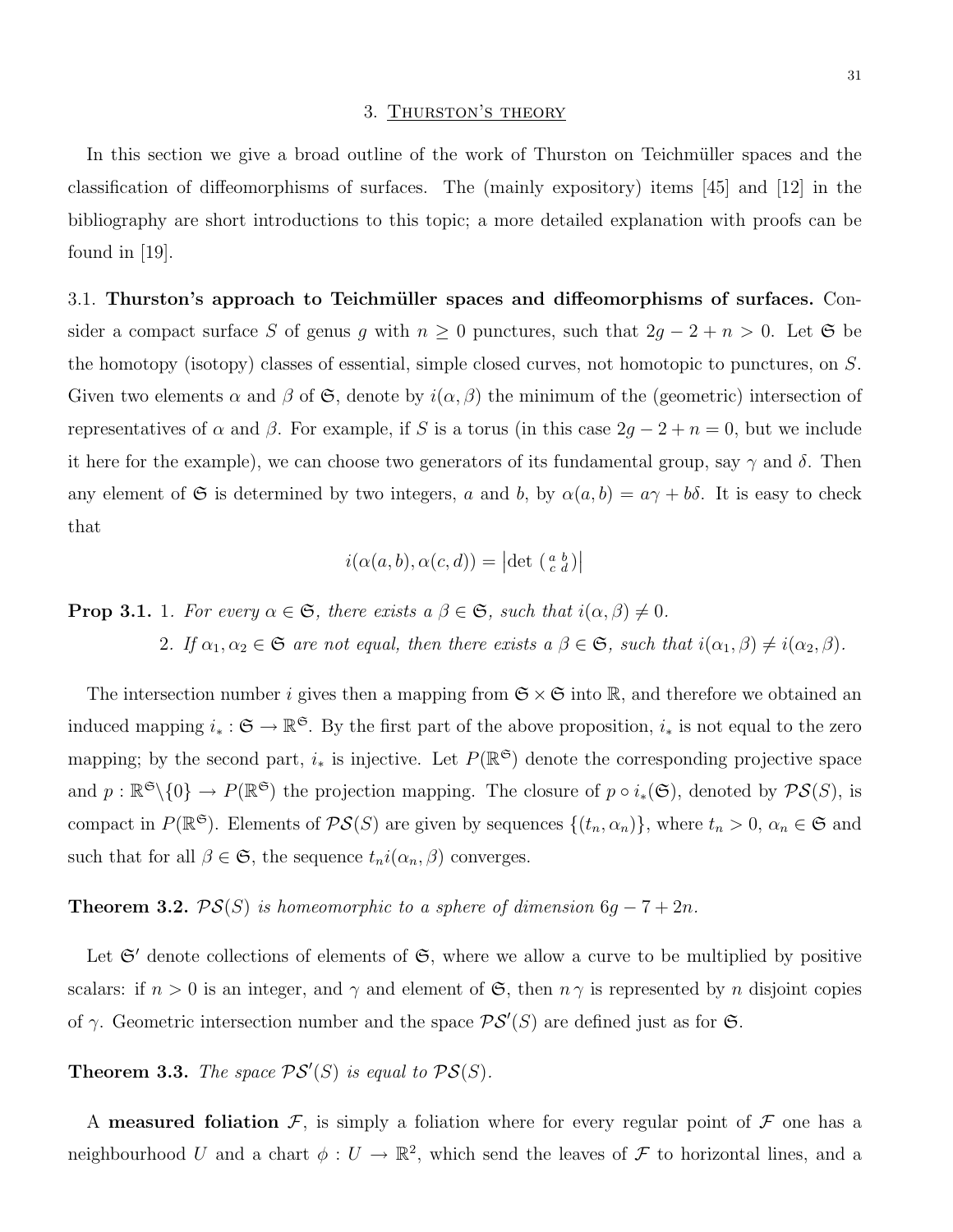"transverse" measure given by  $|dy|$ . The changes of local charts should be of the form  $(x, y) \mapsto$  $(f(x, y), c \pm y)$ , which clearly preserves the measure |dy|. One allows a measured foliation to have a finite number of singular points, where the foliation looks like a "p-pronged saddle" as in figure 1, with  $p \geq 3$ .

If F is a measured foliation and a is a simple closed curve, we define  $\int_a \mathcal{F}$  as the total variation of the y-coordinates of  $a$ , as measured locally with respect to any chart. Then we can extend the intersection number defining, for  $\beta \in \mathfrak{S}$ ,  $i(\mathcal{F}, \beta)$  to be the infimum of  $\int_b \mathcal{F}$ , where b is a simple closed curve representing  $\beta$ .

Given a quadratic differential on a Riemann surface  $X$ , with at most simple poles at the punctures, near any point of X there is a local coordinate  $\zeta = \xi + i\eta$ , so that the quadratic differential has the expression

$$
\left(\frac{n+2}{2}\right)\,\zeta^n\,d\zeta^2,
$$

where n is the order of the differential at the given point. The horizontal lines ( $\xi$  = constant) define a foliation on X, with transverse measure given by  $\left| d\eta \right|$ . The relation between measured foliations and quadratic differentials has been studied by Hubbard and Masur [25] (to quote from the introduction: Given any measured foliation  $F$  on  $S$  and any complex structure  $X$  on  $M$ , there exists a unique quadratic differential on the Riemann surface X whose horizontal trajectory structure realizes  $F$ ), and Kerckhoff [27]).

Two measured foliations  $\mathcal{F}_1$  and  $\mathcal{F}_2$  are **measure equivalent** if for all  $\beta \in \mathfrak{S}$  one has  $i(\mathcal{F}_1, \beta)$  $i(\mathcal{F}_1,\beta)$ . It is possible to show that this equivalence is the same as Whitehead equivalence, given in figure 2.

We say that two measured foliations are **projectively equivalent** if there exists a real number  $\lambda$ such that for all  $\beta \in \mathfrak{S}$  one has  $i(\mathcal{F}_1, \beta) = \lambda i(\mathcal{F}_1, \beta)$ .

**Prop 3.4.** For every measured foliation F there exists a  $\beta \in \mathfrak{S}$  such that  $i(\mathcal{F}, \beta) \neq 0$ .

As with curves, the intersection number i for foliations defines a mapping  $i_*$  and we can also define the space of projectively equivalent measured foliations  $\mathcal{PF}(S)$ .

Theorem 3.5.  $\mathcal{PF}(S) = \mathcal{PS}(S)$ .

Let  $T(S)$  denote the Teichmüller space of S; for a point X of  $T(S)$  (here we are making an abuse of notation and forgetting the marking homeomorphism) and an element  $\alpha \in \mathfrak{S}$ , let  $i(X, \alpha)$  denote the infimum of the length of a simple closed curve a representing  $\alpha$  (it is a classical result that there is a unique geodesic representing  $\alpha$ , with length  $i(X, \alpha)$ ; by Schwarz's lemma, holomorphic mappings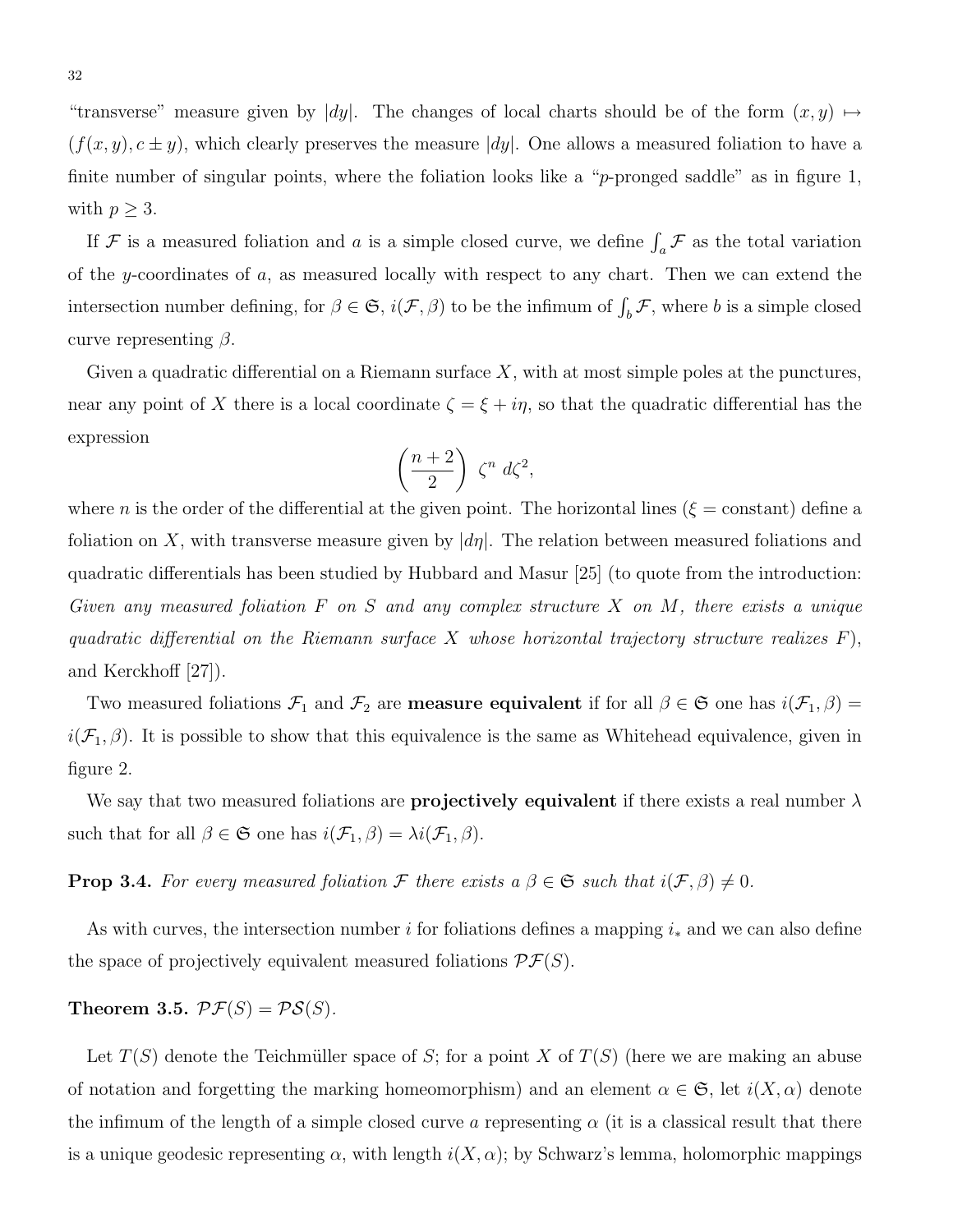do not increase hyperbolic distances and lengths, so a biholomorphic mapping becomes an isometry). We give to  $T(S)$  the minimum topology that makes all mappings  $i(X, \alpha)$  continuous; in this way we get a continuous mapping from  $T(S)$  to  $P(\mathbb{R}^{\mathfrak{S}})$ .

**Theorem 3.6.** The closure of  $p \circ i_*(T(S)$  is  $(p \circ i_*)(T(S)) \cup \mathcal{PS}(S)$ . This gives a natural topology to  $T(S) \cup PS(S)$ , which becomes homeomorphic to a closed disc of dimension  $6g - 6 + 2n$ .

in the above theorem.Any diffeomorphism of S extends to a diffeomorphism of this closure of Teichmüller space with the topology given in the theorem above. The following result is a consequence of Brouwer fixed point theorem.

**Theorem 3.7.** Let  $\phi : S \to S$  be a diffeomorphism of S. Then either

(i)  $\phi$  fixes a point in the Teichmüller space of S, or

(ii)  $\phi$  fixes a projective class of measured foliations.

In the first case we have that there exists a hyperbolic metric on S for which  $\phi$  is isotopic to an isometry  $\phi'$ ; the mapping  $\phi'$  has finite order.

We say that a diffeomorphism  $\phi : S \to S$  is **reducible** by a finite collection of disjoint simple closed curves  $\Gamma = {\{\Gamma_1,\ldots,\Gamma_n\}}$   $(n \geq 1)$ , representing distinct elements of G if  $\Gamma$  is invariant by  $\phi$ (though  $\phi$  can permute the curves  $\Gamma_i$ ). There is an upper bound, depending on the topology of S, to the number of curves in Γ.

We will denote by  $\mathcal{F}_1 = \lambda \mathcal{F}_2$  if  $\mathcal{F}_i$  are measured foliations that agree as foliation but for any arc  $\alpha$ on S we have

$$
\int_{\alpha} \mathcal{F}_1 = \lambda \int_{\alpha} \mathcal{F}_2.
$$

Two measured foliations are transverse if the are transverse in the usual sense (near regular points).

**Theorem 3.8.** Let  $\phi$  be a diffeomorphism of S; then  $\phi$  is homotopic (isotopic) to a diffeomorphism  $\phi'$  such that either

(i)  $\phi'$  fixes an element of  $T(S)$  and has finite order; or

(ii) there is a number  $\lambda > 1$  and two transverse measured foliations  $\mathcal{F}^s$  and  $\mathcal{F}^u$  (the stable and unstable foliations, respectively), such that  $\phi'(\mathcal{F}^s) = (1/\lambda)\mathcal{F}^s$  and  $\phi'(\mathcal{F}^u) = \lambda\mathcal{F}^u$ ; or

(iii)  $\phi'$  is reducible by  $\Gamma$ . The collection  $\Gamma$  has a  $\phi'$ -invariant tubular neighbourhood  $N(\Gamma)$  such that on each component of  $S\setminus N(\Gamma)$  the mapping  $\phi'$  satisfies (i) or (ii).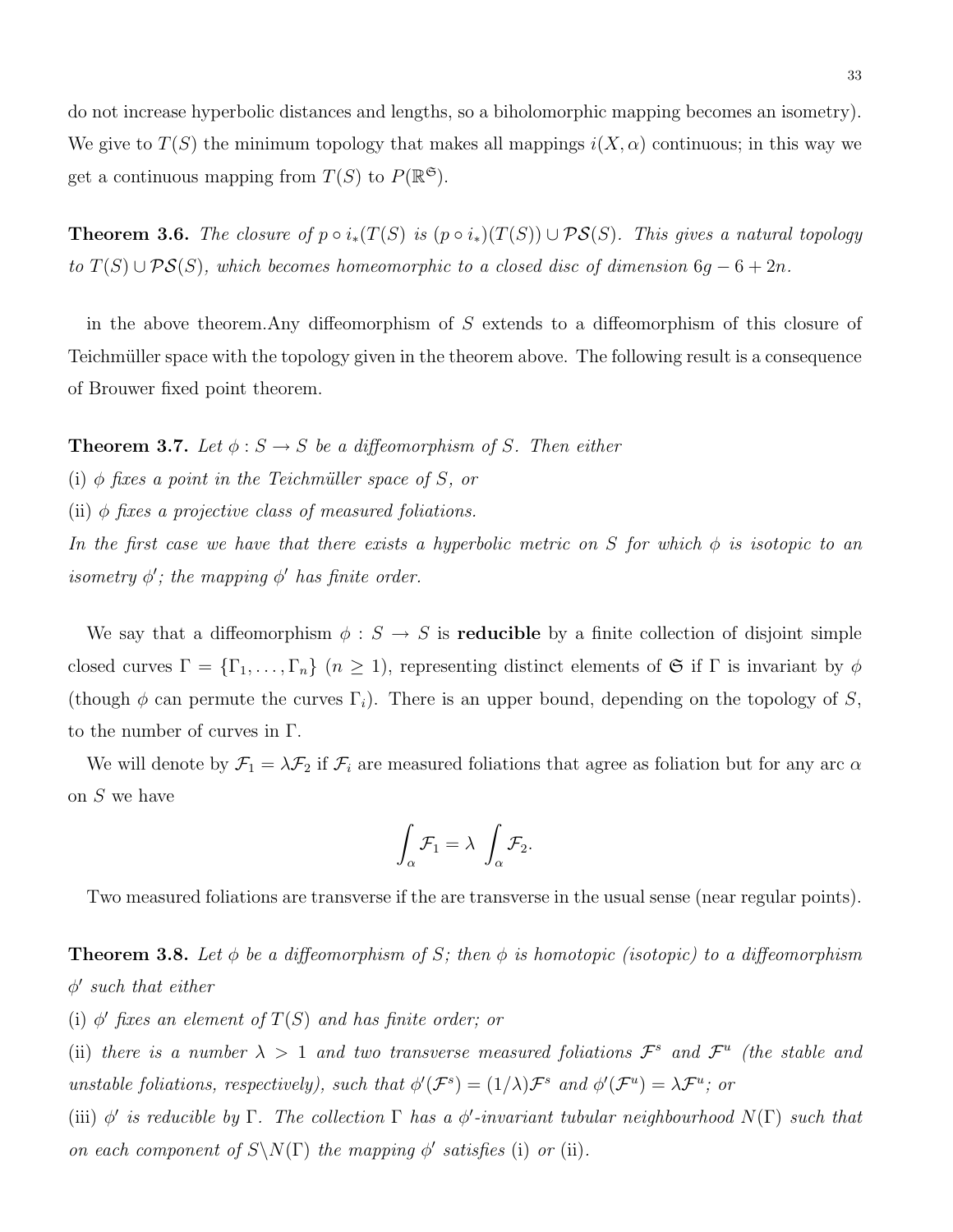3.2. Bers' and Thurston's compactifications of Teichmüller space. The relationship between the compactifications of  $T(S)$  by Bers and Thurston was studied by Kerckhoff and Thurston in [29]. To explain the results of that paper we need to introduce a little notation. Let  $T_g$  denote the Teichmüller space of a compact surface of genus  $g \geq 2$ . Given a pair of points X and Y in  $T_g$ , there is a quasi-Fuchsian group G, with two invariant components,  $\Omega$  and  $\Omega'$ , such that  $\Omega/G = X$  and  $\Omega'/G = Y$ . Conversely, a pair in  $T_g \times T_g$  determines a quasi-Fuchsian group with an isomorphism to the fundamental group of S. Fixing a element in the first factor of  $T_g \times T_g$  we get an embedding of Teichmüller space into the set  $V(\pi_1(S))$  of conjugacy classes of representations of  $\pi_1(S)$  into  $PSL(2,\mathbb{C})$ . The space  $V(\pi_1(S))$  has a topology of convergence on finite system of generators. This embedding is holomorphic, and it is equivalent to the Bers embedding; the image is called a Bers slice, and its compactification is the Bers compactification of Teichmüller space. Changes of base point (the fixed point in the first factor of  $T_g \times T_g$ ) induce biholomorphic mappings between Bers slices.

Theorem 3.9. There are Bers slices for which the change of base point mappings do not extend to homeomorphisms between their compactifications.

It is also shown in the same paper that Bers' and Thurston's compactifications of Teichmüller space are not equivalent; this is a consequence of the following theorem.

**Theorem 3.10.** For  $g = 2$  there is a Bers slice for which the action of the modular group does not extend continuously to the compactification.

The authors sketch a proof of this result for any  $g \geq 2$ .

3.3. Bers' approach to Thurston's classification of diffeomorphisms of surfaces. Bers gave in [5] a different proof of Thurston's classification of diffeomorphisms on a surfaces by consider Teichmüller's extremal problem where not only the map is allowed to vary but also the conformal structure on the surface. More precisely, he considers the following extremal problem. Let  $f$  be a homeomorphism of a compact surface of genus with punctures S onto itself. Among all maps isotopic to f, find a map  $f_0$  and a Riemann surface structure X on S such that  $f_0 : X \to X$  has minimum dilatation. Such a solution is called absolutely extremal. Let  $\phi$  be an element of the modular group  $Mod(S)$ , and set  $\alpha(\phi) = inf_{X \in T(S)} d(X, \phi(X))$ , where d is the Teichmüller distance.

**Theorem 3.11.** A map f of S is isotopic to a periodic map if and only if there is a point  $X \in T(S)$ and  $f_0$  homotopic to  $f$ , such that  $f_0 : X \to X$  is conformal.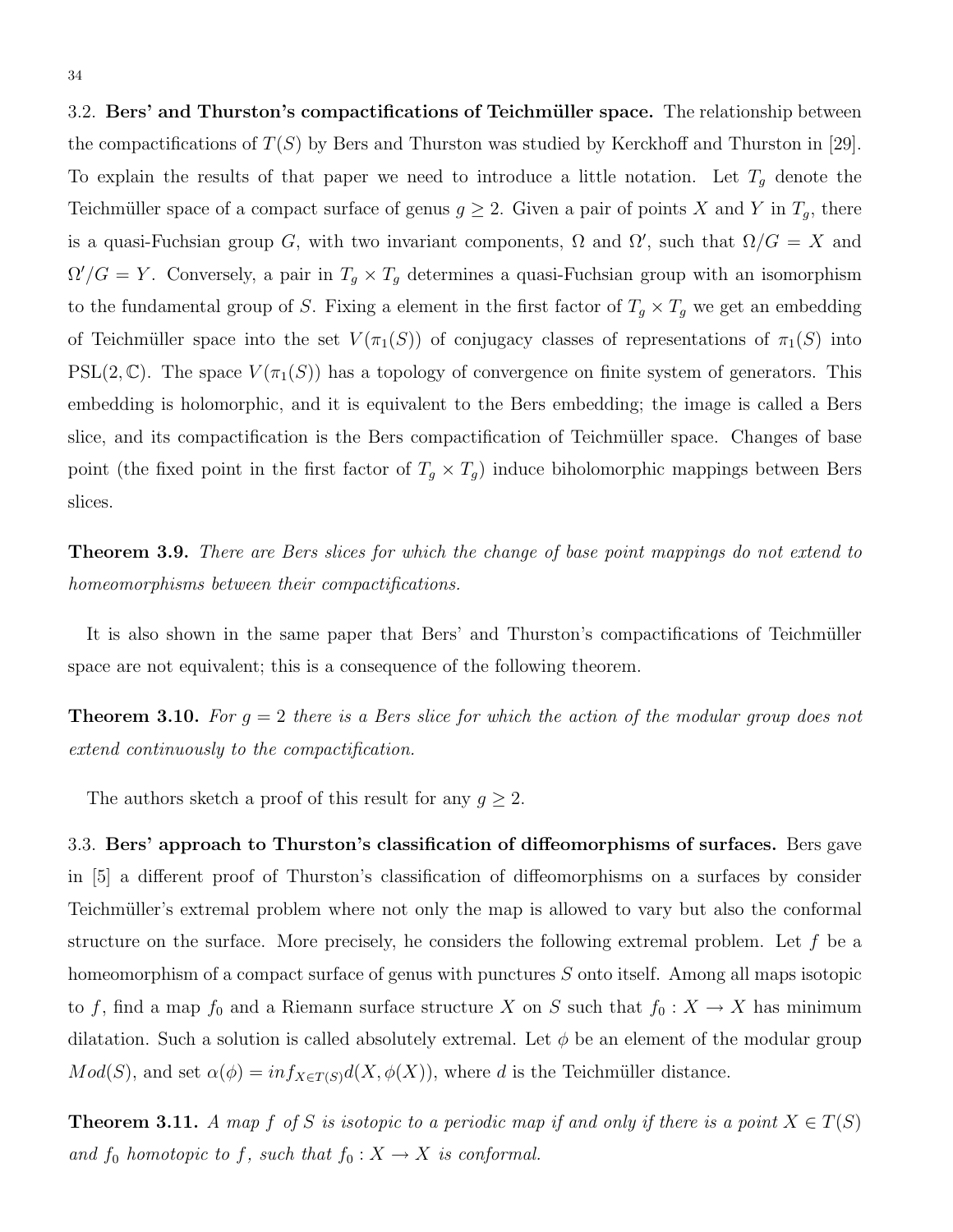One can classify the elements of  $Mod(S)$  in a way similar to the classification of Möbius transformations acting on the upper half plane: an element  $\phi$  is **elliptic** if it has a fixed point in  $T(S)$  (and therefore  $\alpha(\phi) = 0$ , **parabolic** if  $\alpha(\phi) = 0$  but  $\phi$  does not have a fixed point in  $T(S)$ , **hyperbolic** if  $\alpha(\phi) > 0$  and there is an  $\alpha$ -minimal point, and **pseudohyperbolic** if  $\alpha(\phi) > 0$  and there is no  $\alpha$ -minimal point. Absolutely extremal maps are then either elliptic of hyperbolic.

**Theorem 3.12.** An element of  $Mod(S)$  is elliptic if and only if it is periodic. An element of  $Mod(S)$ is irreducible if and only if it is elliptic of hyperbolic.

**Theorem 3.13.** If an element  $\phi$  of  $Mod(S)$  is of infinite order, then  $X \in T(S)$  is minimal with respect to  $d(Y, \phi(Y))$  if and only if  $\phi$  leaves a Teichmüller line through X invariant.

**Theorem 3.14.** A map  $f: X \to X$  is absolutely extremal if and only if it is either conformal or it is a Teichmüller map satisfying any of the following two equivalent conditions: (i)  $f \circ f$  is also Teichmüller and the maximal dilatation of it is the square of the dilatation of f; (ii) the initial and terminal differentials of f coincide.

See Bers' paper for the definition of initial and terminal differentials of a mapping.

**Theorem 3.15.** If a mapping is reducible and not isotopic to a periodic map, then the corresponding mapping class is parabolic of pseudohyperbolic.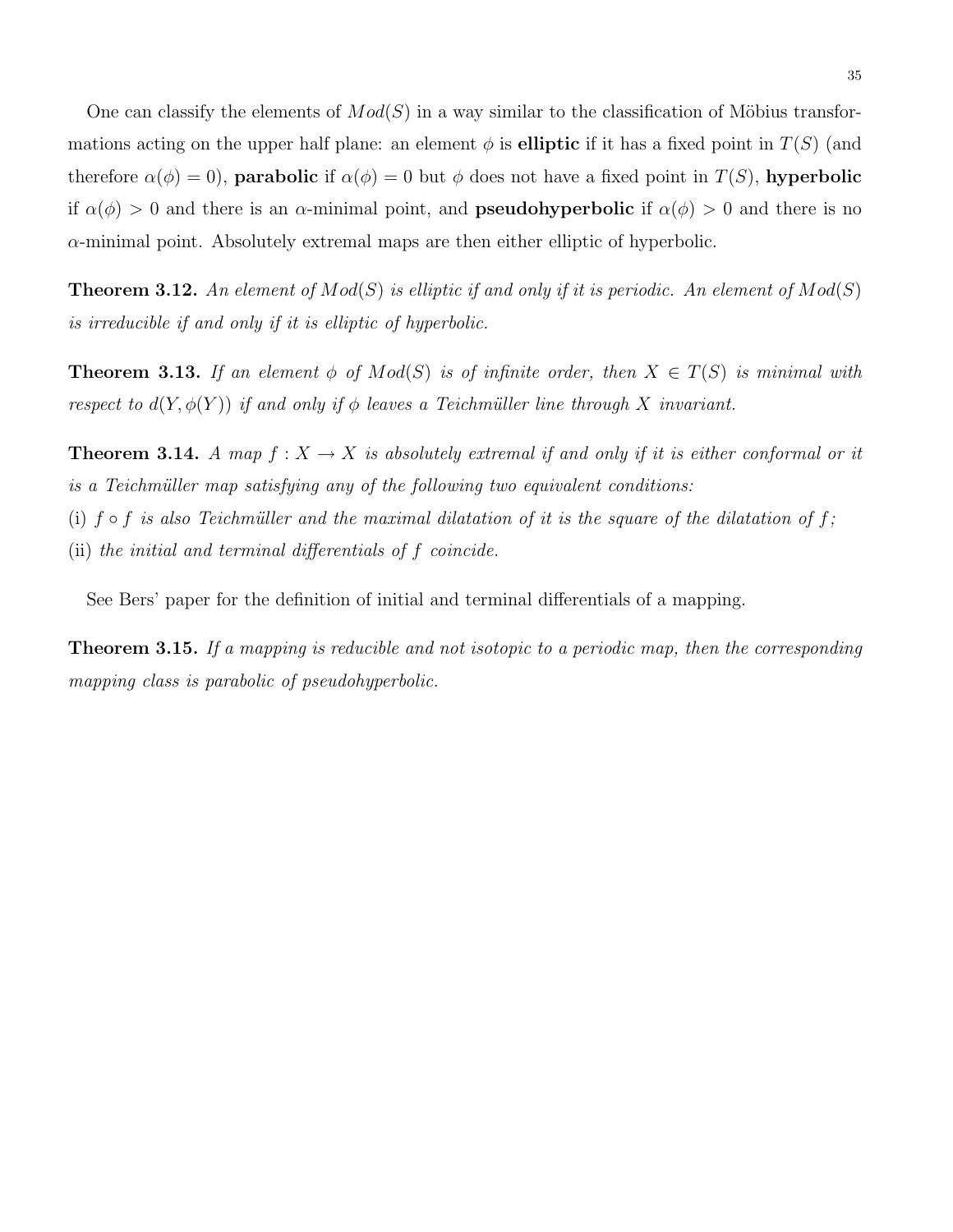4.1. The pants and curve complexes of a surface. We change a little the notation to make it consistent with the papers explained in this section. We start by giving the definitions of new object that appear in those papers, as well as a reformulation of Teichmüller spaces.

Let S denote a (topological) surface, possibly with boundary, with negative Euler characteristic. We denote by  $int(S)$  the interior of S. The Teichmüller space of S,  $T(S)$ , parametrizes finite area hyperbolic structures on S equipped with markings. Points in  $T(S)$  are pairs of the form  $(f, X)$ , where X is a finite hyperbolic area surface, and  $f : int(S) \to X$  a homeomorphism, up to the equivalence  $(f, X) \sim (g, Y)$  if there exists an isometry  $\phi : X \to Y$ , such that  $\phi \circ f$  is homotopic to g (by the Uniformization theorem,  $S$  carries a Riemann surface structure; the area will be finite if the boundary components of  $X$  are just points, that is,  $X$  is compact with punctures) For simplicity we will say that X is a point in  $T(S)$ , when we do not need to emphasize the mapping f.

Let  $\mathfrak S$  denote the homotopy classes of essential simple closed curves on S. A pair of pants, or a **pants decomposition**, on S is a maximal collection of distinct elements of  $\mathfrak{S}$  such that no two isotopy (homotopy) classes of curves in  $P$  have representative that intersect. A pants decomposition consists of  $3g - 3 + n$  curves. The **pants complex**  $C_P(S)$  is the graph with one vertex for each pants decomposition of S and an edge joining two vertices if the corresponding pants decompositions differ by an elementary move (given in figure 3 below). The pants complex for the once-punctured torus (or for a four-punctured sphere) is given in figure 4; it can be identified with the Farey graph. Setting the length of each edge equal to 1 we get a metric space, which is denoted by  $C_P(X)$ . The distance function

$$
d_P: C_P^0(S) \times C_P^0(S) \to \mathbb{Z}_{\geq 0}
$$

on the vertex set  $C_P^0(S)$  of  $C_P(X)$  counts the minimal number of elementary moves between two pants decompositions.

The curve complex  $C(S)$  is a complex constructed as follows:

• the vertices of  $C(S)$  are identified with the elements of  $\mathfrak{S}$  (isotopy classes of essential curves on  $S);$ 

• a k-simplex in  $C(S)$  consists of  $k + 1$  curves,  $(\alpha_1, \ldots, \alpha_{k+1})$  in  $\mathfrak{S}^{k+1}$  such that  $\alpha_i \neq \alpha_j$  and the intersection number of these two curves is 0, if  $i \neq j$ .

4.2. The pants complex and Teichmüller space are quasi-isometric. For a point  $X$  in the Teichmüller space  $T(S)$ , and a closed curve  $\alpha$  on X (or in S, and its image on X under f), let  $l_X(\alpha)$ denote the hyperbolic length of the closed geodesic in the homotopy class of  $\alpha$ , with respect to the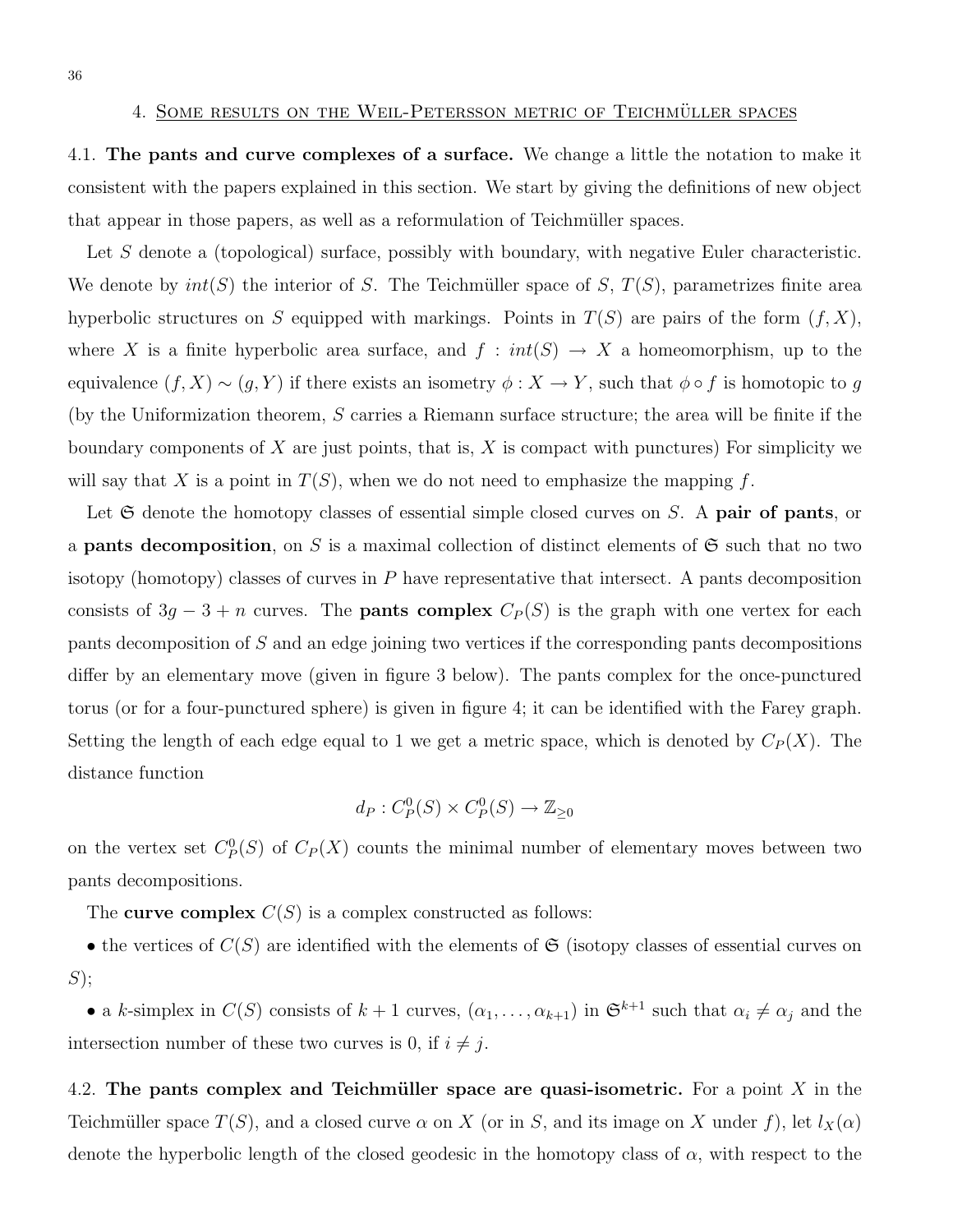hyperbolic metric of X. If  $l$  is a positive real number, and  $P$  a pants decomposition, we define

$$
V_l(P) = \left\{ X \in T(S); \max_{\alpha \in P} l_{X_1}(\alpha) < l \right\}.
$$

By a result of Bers, there exists a constant L such that  $T(S)$  is the union of  $V_L(P)$  as P, varies over all pants decompositions of S. Set  $V(P) = V_L(P)$ . Let  $Q: C_P(X) \to T(X)$  be any mapping such that  $Q(P) = X_P$  is in  $V(P)$ .

A quasi-isometry [8, pg. 138] between two metric spaces  $(M, d_M)$  and  $(N, d_N)$  is a function  $f: M \to N$  satisfying the following properties:

• there exist real constants  $K \geq 1$  and  $C \geq 0$  such that, for all p and q in M, the following inequalities are satisfied:

$$
\frac{1}{K} d_M(p,q) - C \le d_N(f(p), f(q)) \le K d_M(p,q) + C.
$$

• There exists a constant  $D \geq 0$ , such that for all  $q \in N$  there exists a point  $p \in M$  such that  $d_N(f(p), q) < D$  (the image of f is D-dense in N).

Quasi-isometries are interesting in the sense that two quasi-isometric spaces have the same behaviour at large.

**Theorem 4.1** (Brock [10]). The mapping Q is a quasi-isometry of  $C_P(S)$  into  $T(S)$  equipped with the Weil-Petersson metric.

4.3. Linear growth of infinite order mapping class group elements. Fix a set of generators of the mapping class group of  $S$  (the group is finitely generated; there are many proofs of this fact, already known to Dehn [14] or [15] for an English translation; see also [32] and [24]) say  $\mathfrak{T}$ . We assume that the identity is not in  $\mathfrak T$  and that if f is in  $\mathfrak T$  then so is  $f^{-1}$ . The length of an element f of  $Mod(S)$ , ||f||, is defined as the minimum integer n such that f can be expressed as a product of n elements of  $\mathfrak T$  (with the length of the identity equal to 0).

**Theorem 4.2** (Farb, Lubotzky and Minsky [18]). Every Dehn twist t has linear growth in  $Mod(S)$ ; that is, there exists a positive constant c such that  $||t^n|| \ge c |n|$ , for all  $n \in \mathbb{Z}$ .

Combining this result with the work of L. Mosher [40] one gets that every element of infinite order in  $Mod(S)$  has linear growth (theorem 1.2 in the cited paper).

If we now consider the Teichmüller metric on  $T(S)$ , and fix a point  $X_0 \in T(S)$ , we have an embedding of the modular group on Teichmüller space by  $g \mapsto g(X_0)$ . It is known that if a group acts with certain properties on a space then this mapping is a quasi-isometry (see [8, proposition 8.19]). However we have that this is not true in the case under consideration.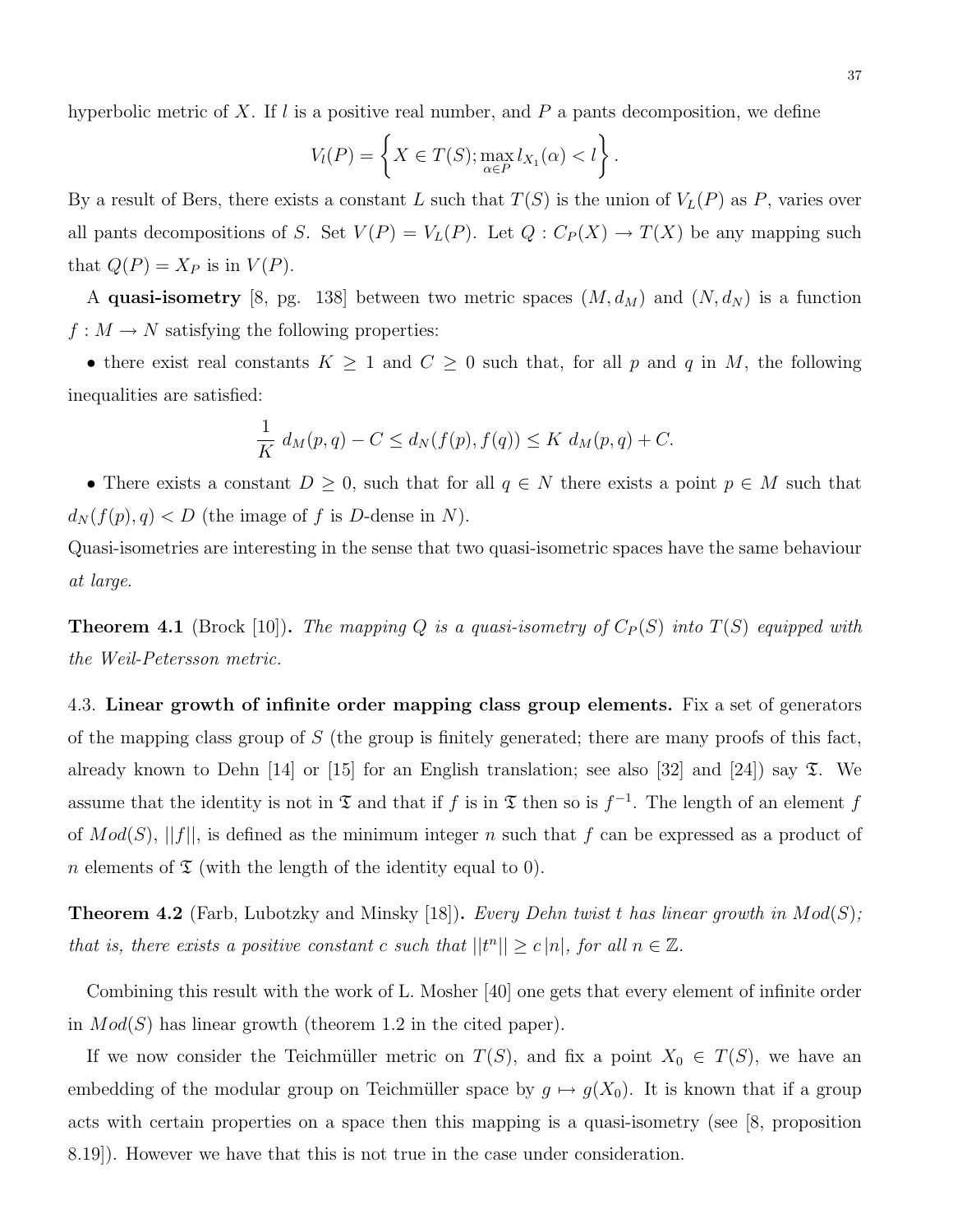**Theorem 4.3.** The word metric on the modular group and the metric induced by inclusion as an orbit in  $T(X)$  with the Teichmüller metric are not Lipschitz equivalent.

The proof is based on the fact that given Dehn twist  $t$ , there exists a totally geodesic copy of the upper half plane (Teichmüller disc), invariant under t, that contains  $X_0$  and on which t acts as a parabolic transformation  $(z \mapsto z + 1$  on H).

4.4. Isometries of the Weil-Petersson metric. By Royden's theorem (theorem 2.49) we know that the group  $Mod(S)$  is the full group of isometries of  $T(S)$  with respect to the Teichmüller metric (except for a few cases).

**Theorem 4.4** (Masur and Wolf [37]). If  $3g - 3 + n > 1$  and  $(g, n) \neq (1, 2)$ , every isometry of the Weil-Petersson metric of  $T(S)$  is induced by an element of the extended mapping class group (where this group is defined as the mapping class group but including also orientation-reversing homeomorphisms).

By the work of Daskalopoulos and Wentworth [13] we have more precise information about the elements of the mapping class groups as isometries of Teichmüller spaces. First of all, we recall the classification of mapping classes due to Thurston. An element of  $Mod(X)$  is called **periodic** if some power is isotopic to the identity, reducible if it is not periodic but there is some collection of non-trivial (in homotopy) curves on  $X$  invariant under the automorphism, and **pseudo-Anosov** or irreducible if it is not of the previous two types. We can introduce a category, pseudoperiodic that includes periodic and reducible mappings that are periodic in the reduced components. In particular we call a mapping strictly pseudoperiodic if it is pseudoperiodic but not periodic.

If  $(X, d)$  is a metric space, and  $f : X \to X$  an isometry, one can define the **translation length** of f,  $L(f)$  the infimum of  $d(x, f(x))$  as x varies on X [8]. We say that f is **semisimple** if there is a point  $x_0$  such that  $d(x_0, f(x_0)) = L(f)$ .

According to this elements of the mapping class group are classified as the table below [13].

|            | semisimple | not semisimple                                                 |
|------------|------------|----------------------------------------------------------------|
| $L(f) = 0$ | periodic   | strictly pseudoperiodic                                        |
|            |            | $ L(f) \neq 0 $ pseudo-Anosov reducible but not pseudoperiodic |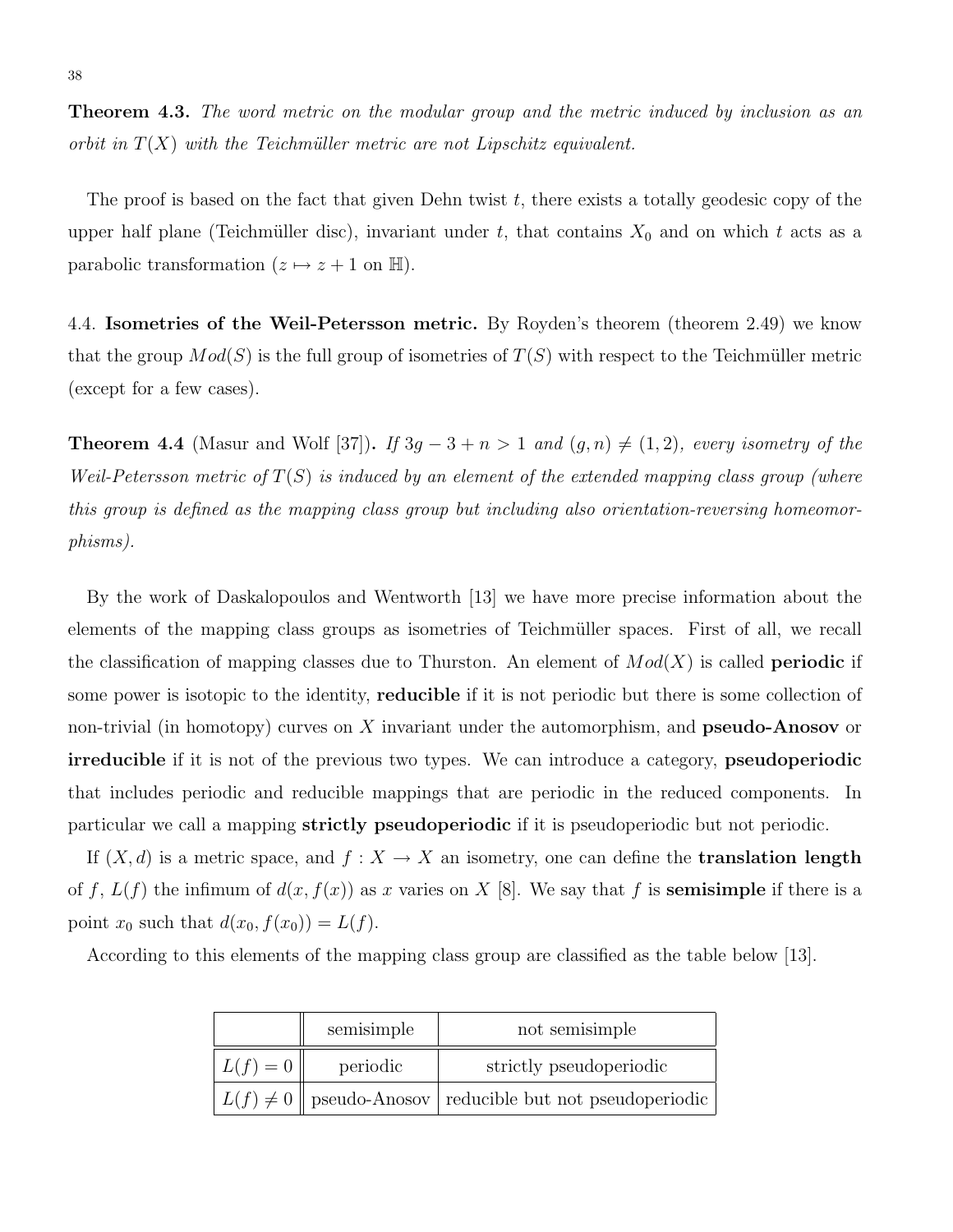4.5. Gromov-hyperbolicity. The curve complex  $C(S)$  can be made into a metric space by making each simplex isometric to the standard simplex in the corresponding Euclidean space. J.L. Harer [23] proved that  $C(S)$  is simply connected and homotopic to a wedge of spheres (so it cannot have a CAT(k) metric, for any  $k \leq 0$ ).

Let  $\delta > 0$ . A geodesic triangle is calls  $\delta$ **-slim** if each of its sides is contained in the  $\delta$ -neighbourhood of the other two sides. A space is called  $\delta$ -hyperbolic if all geodesic triangles are  $\delta$ -slim, and **Gromov hyperbolic** if it is  $\delta$ -hyperbolic for some positive  $\delta$ .

**Theorem 4.5** (Masur and Minsky [35]). The space  $C(S)$  is Gromov-hyperbolic.

**Theorem 4.6** (Masur and Wolf [36]).  $T(S)$  with the Teichmüller metric is not Gromov-hyperbolic.

If we consider the Weil-Petersson metric on  $T(S)$  then we have that for low dimension  $T(S)$  is Gromov-hyperbolic, while it is not if the dimension is greater than 2.

**Theorem 4.7** (Brock [11]). The Weil-Petersson metric on  $T(X)$  is Gromov-hyperbolic if and only the dimension of  $T(X)$  is less than or equal to 2.

The proof of the theorem is based on the previous result of Brock that says that  $T(S)$  (with the Weil-Petersson metric) and the complex  $C_P(S)$  are quasi-isometric. In the case of  $T(S)$  being of dimension 1, one has that  $C_P(S)$  is equal to the curve complex  $C(S)$ , which by Masur-Minsky theorem is Gromov-hyperbolic. The case of dimension 2 is proved by method of relative hyperbolicity [17]. For the higher dimensional cases one uses a result of Gromov that says that a Gromov-hyperbolic space has rank 1. The rank of a space is the maximal dimension of a quasi-flat (quasi-isometric image of an Euclidean space) in the space; in the case of  $T(S)$  we have the following theorem (the result is in the same paper):

**Theorem 4.8.** The rank of the Weil-Petersson metric on  $T(S)$  is at least  $[(\dim(T(S)) + 1)/2]$ .

There are another couple of interesting results in the same paper regarding properties of metrics on Teichmüller spaces. They are as follows.

**Theorem 4.9.** If the dimension of  $T(S)$  is at least 3, then  $T(S)$  admits no proper, geodesically complete, Gromov-hyperbolic, equivariant under the mapping class group, path metric with finite covolume.

A proper metric space is a metric space where the closed bounded balls are compact. A geodesically complete metric space has finite volume if for every  $\epsilon > 0$  there is no infinite collection of pairwise disjoint balls of radius  $\epsilon$  embedded into the space.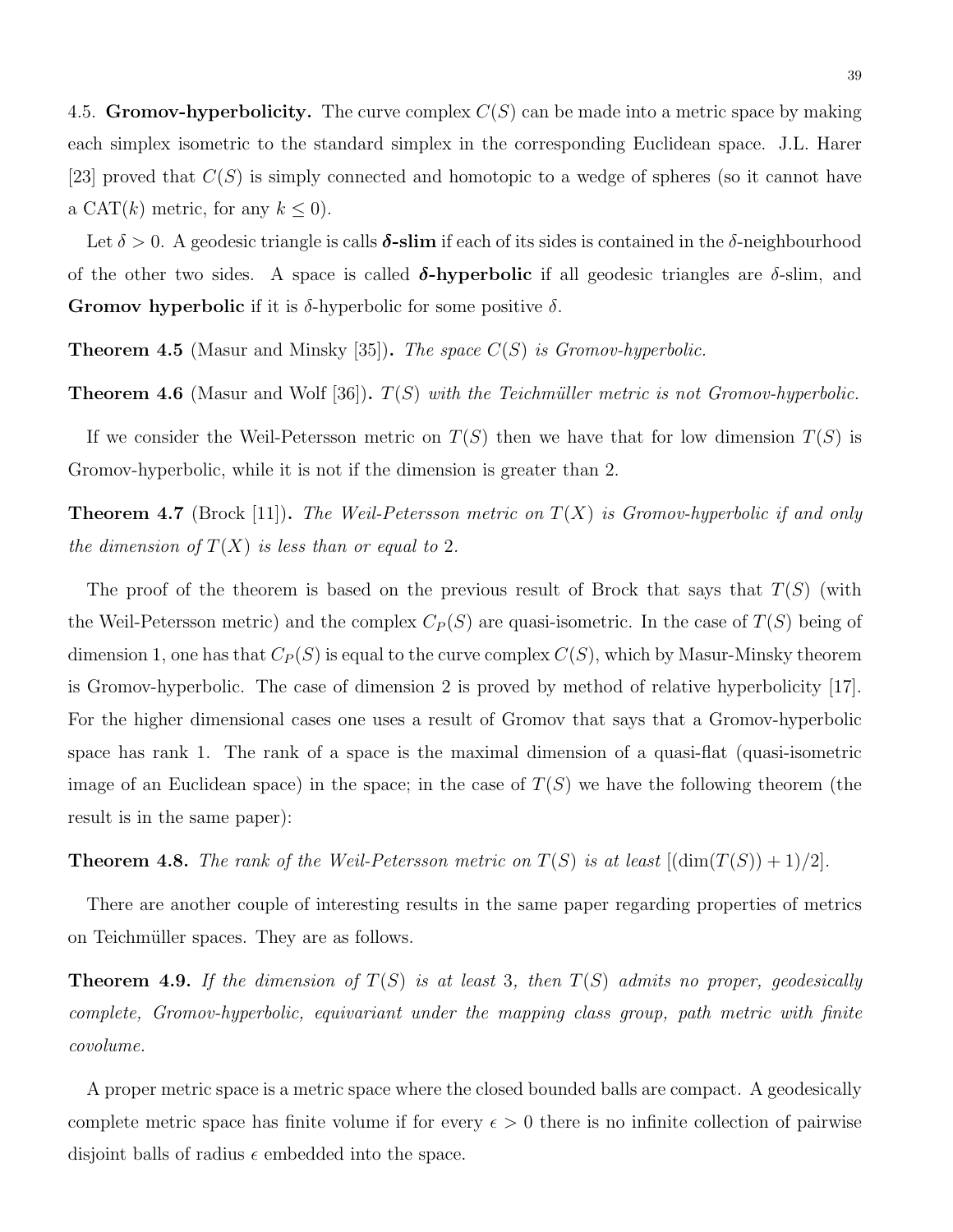4.6. The Weil-Petersson visual sphere. Given a complete metric space  $M$ , two geodesic rays  $c, c' : [0, \infty) \to M$ , are called asymptotic if  $d(c(t), c'(t))$  is bounded. The set  $\partial M$  of **boundary** points of M is the set of equivalence classes (asymptotic) of geodesic rays. This set is also known as the **visual boundary** of M. If M is complete (and  $CAT(0)$ ) then its visual boundary has many interesting properties (see [8, Chapter II.8]). For example, one can give a topology to  $\overline{M} = M \cup \partial M$ , known as the cone topology, so that  $\overline{M}$  is compact if M is proper (in a proper space the closed balls are compact) and isometries of M extend naturally to homeomorphisms of  $\overline{M}$ .

The Weil-Petersson metric on  $T(S)$  is not complete, so the above construction is not possible, However, J. Brock [9] has made some construction that resembles the visual boundary as much as possible, and has some of its properties. Let X be a point in  $T(S)$ ; then one defines a Weil-Petersson virtual sphere,  $\mathcal{V}_X(S)$ , as the space of geodesic rays emanating from X. Some rays will leave  $T(S)$  in finite time, which illustrates the non-completion of the Weil-Petersson metric. By geodesic convexity [51] we have that  $\mathcal{V}_X(S)$  compactifies  $T(S)$ .

**Theorem 4.11.** The finite rays in  $\mathcal{V}_X(S)$  are in bijection with the points of  $\overline{T(S)}\backslash T(S)$ , where  $\overline{T(S)}$ is the metric completion of Teichmüller space with the Weil-Petersson metric.

Brock studies some properties of the visual sphere, especially those similar to the relation of the Bers' and Thurton's compactifications of Teichmüller space.

**Theorem 4.12.** If the dimension of  $T(S)$  is at least 2 then the action of the mapping class group does not extend continuously to  $\mathcal{V}_X(S)$ .

**Corollary 4.13.** Thurston's compactification of  $T(S)$  by projective measured laminations is distinct from the compactification by the Weil-Petersson visual sphere: the identity mapping of  $T(S)$  does not extend to a homeomorphism between these two compactifications.

Given two points X and Y in  $T(S)$ , by the geodesic convexity of the Weil-Petersson metric there exists a unique geodesic  $g(X, Y)$  joining them. We can then define a mapping from  $T(S)$  to  $WP_X(S)$ , the space of Weil-Petersson geodesics joining X to points of  $T(S)$  by

$$
\mathcal{G}_X : T(S) \to WP_X(S)
$$

$$
Y \mapsto g(X, Y).
$$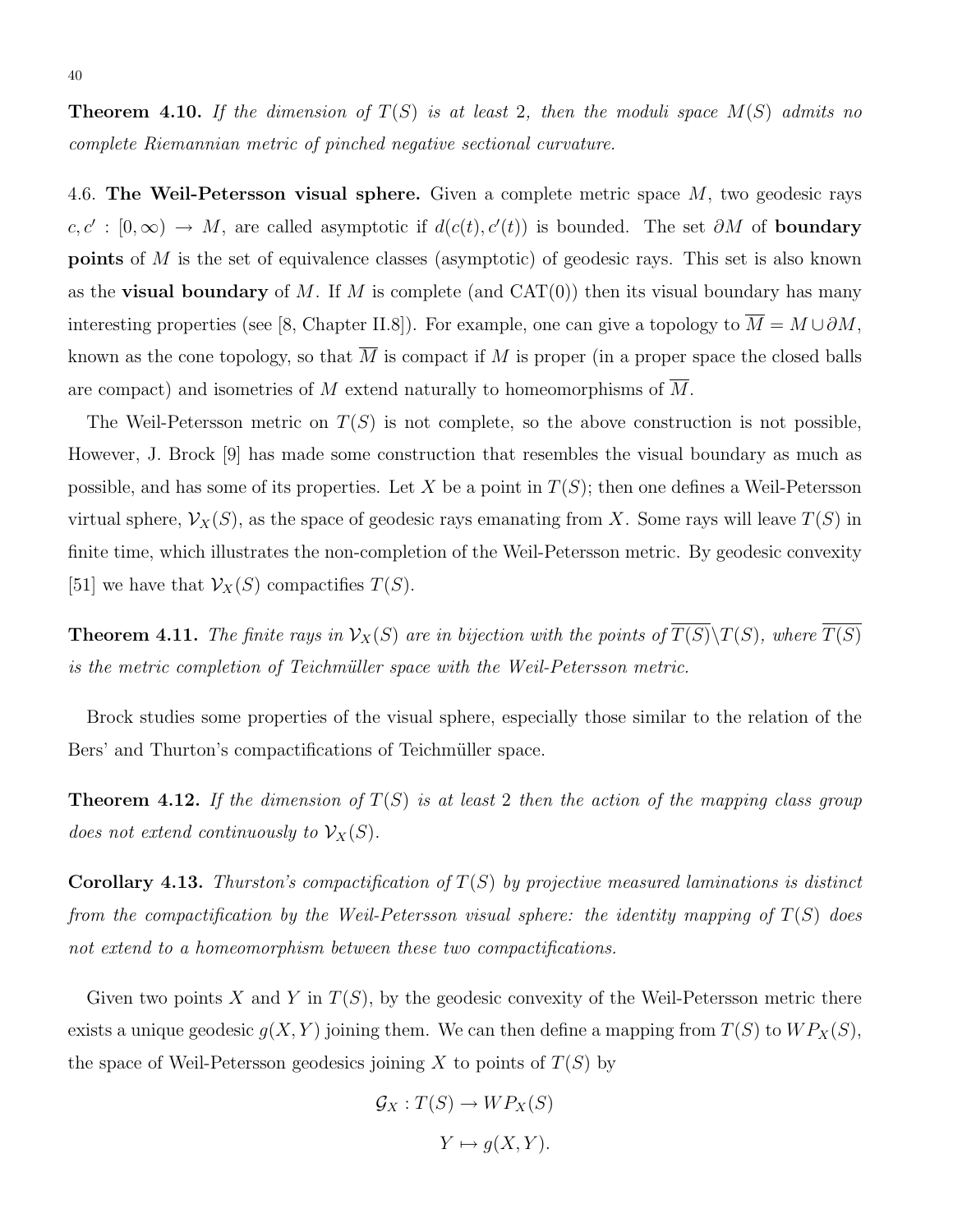**Theorem 4.14** (Wolpert [52]). The mapping  $\mathcal{G}_X$  defined above is a homeomorphism from  $T(S)$  to  $WP_X(S)$  (with the topology of pointwise convergence of parametrizations by the interval proportional to arclength).

There are natural *change of base-point* mappings,  $b_{X,Y} : WP_X(S) \to WP_Y(S)$  defined by  $b_{X,Y}(\mathcal{G}_X(Z))$  $=\mathcal{G}_Y(Z)$ , which are homeomorphisms.

**Theorem 4.15.** If the dimension of  $T(S)$  is at least 2, then the mappings  $b_{X,Y}$  do not extend to homeomorphisms of the visual spheres  $\mathcal{V}_X(S)$  and  $\mathcal{V}_Y(S)$ .

Each finite ray in  $\mathcal{V}_X(S)$  gives a simplex in the curve complex of S, namely a collection of curves whose lengths tend to zero on surfaces exiting  $T(S)$  along the ray. The "limit" surfaces are called cusps. As we mentioned in section 2.8 they play an important role in the Bers boundary of Teichmüller space.

**Theorem 4.16** (Cusps are dense). The finite rays are dense in  $V_X(S)$ .

4.7. 3-manifolds and the Weil-Petersson distance. In [10] Brock obtains a couple of interesting inequalities relating the Weil-Petersson metric with the volume of certain 3-manifolds and the eigenvalues of the Laplacian on a surface. To explain these results, let  $S$  be a surface of type  $(g, n)$   $(2g - 2 + n > 0)$ ; given  $(X, Y) \in T(S) \times T(S)$ , by Bers' simultaneous uniformization there exists a quasi-Fuchsian group  $G(X, Y)$  uniformizing X and Y in its two components. One has that  $Q(X, Y) = \mathbb{H}^3/G(X, Y)$  is a hyperbolic 3-manifold, homeomorphic to  $X \times \mathbb{R}$ , with X and Y in its boundary at infinity. The convex core of  $Q(X, y)$  is the convex hull in  $\mathbb{H}^3$  of the limit set of  $G(X, Y)$ ; it is the smallest convex subset of  $Q(X, Y)$  carrying its fundamental group (and it is homeomorphic to  $X \times I$ .

**Theorem 4.17.** The volume of the convex core of  $Q(X, Y)$  is comparable to the Weil-Petersson distance  $d(X, Y)$  between X and Y. More precisely, there are real constants,  $K_1 > 1$  and  $K_2 > 0$ , which depend only on X, such that for any  $(X, Y) \in T(S) \times T(S)$  one has

$$
\frac{1}{K_1} d(X, Y) - K_2 \leq \text{vol}(\text{core}(Q(X, Y))) \leq K_1 d(X, Y) + K_2.
$$

Let  $\lambda_0(X, Y)$  denote the lowest eigenvalue of the Laplacian on  $Q(X, Y)$  and  $D(X, Y)$  the Hausdorff dimension of the limit set of  $G(X, Y)$ .

**Theorem 4.18.** There are constants,  $K > 0$ ,  $C_1$ ,  $C_2$ ,  $C_3$  and  $C_4 > 1$ , such that

$$
\frac{C_1}{d(X,Y)^2} \leq \lambda_0(X,Y) \leq \frac{C_2}{d(X,Y)},
$$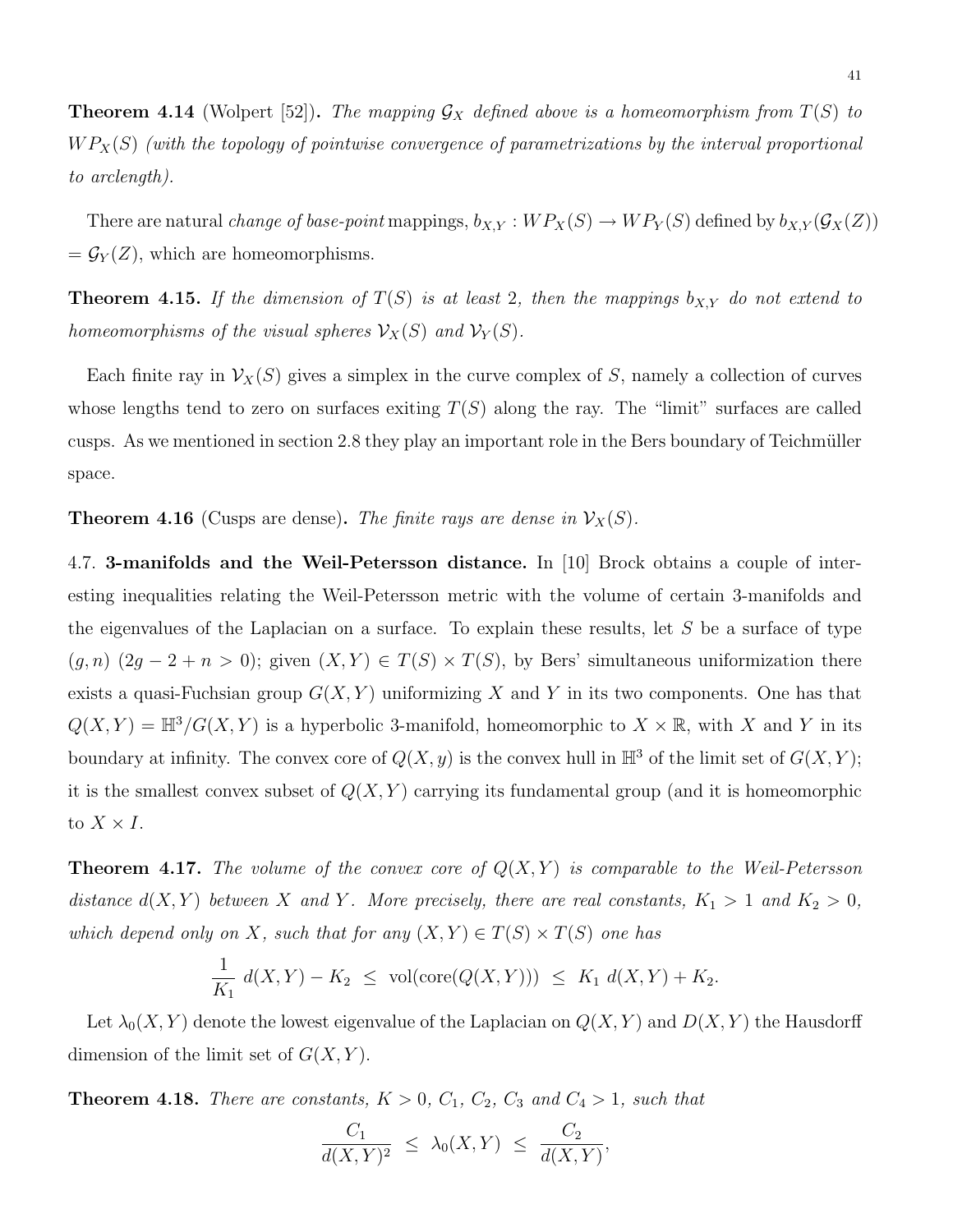42

and

$$
2 - \frac{C_3}{d(X,Y)} \le D(X,Y) \le 2 - \frac{C_4}{d(X,Y)^2}.
$$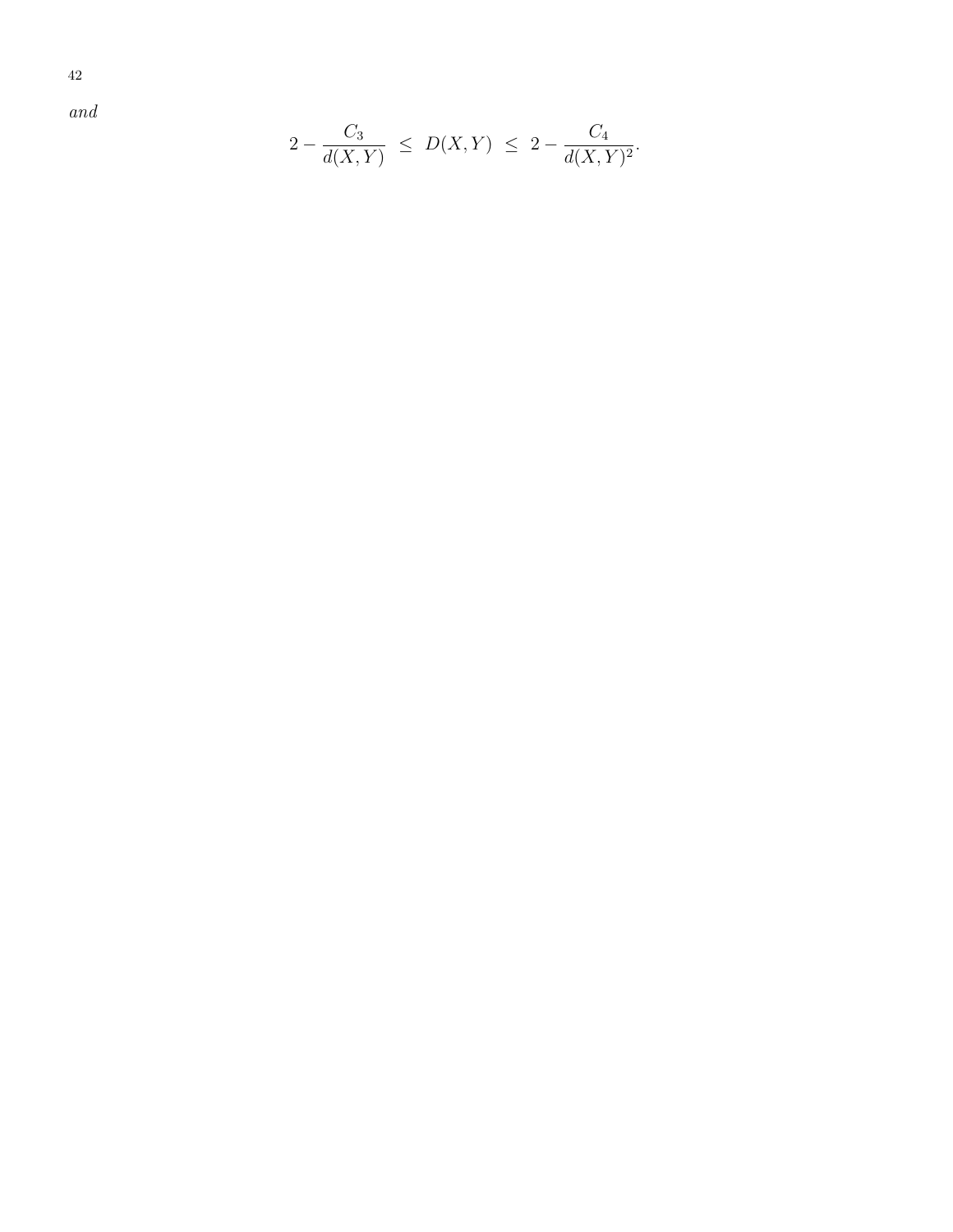(The basic reference for this section is [31].)

5.1. The universal Teichmüller space and the universal modular group. A quasiconformal mapping of the upper half plane,  $f : \mathbb{H} \to \mathbb{H}$  extends to a homeomorphism of the closure of  $\mathbb{H}$  in a unique way, so it makes sense to talk of the values of  $f$  on the real axis. Let  $F$  denote the set of quasiconformal homeomorphisms of  $\mathbb H$  that fix the points 0, 1 and  $\infty$ . We consider two mappings f and g in F equivalent if  $f|_{\mathbb{R}} = g|_{\mathbb{R}}$ .

**Definition 5.1.** The universal Teichmüllerspace  $T(1)$  consists of all equivalence classes defined above.

Let B denote the open unit ball of  $L^{\infty}(\mathbb{H})$ ; for each measurable function  $\mu$  in B there exists a unique quasiconformal mapping  $f^{\mu} : \mathbb{H} \to \mathbb{H}$  with complex dilatation  $\mu$  which fixes the points 0, 1 and  $\infty$ . We say that  $\mu$  and  $\nu$  in B are equivalent if  $f^{\mu}$  and  $f^{\nu}$  are equivalent in the sense given above the previous definition. Then  $T(1)$  is the set of equivalence classes of B.

Let  $h : \mathbb{R} \to \mathbb{R}$  be an increasing homeomorphism. One says that f is **k-quasisymetric** if for all real numbers  $x$  and all positive numbers  $t$ , the following inequalities are satisfied:

$$
\frac{1}{k} \le \frac{h(x+t) - h(x)}{h(x) - h(x-t)} \le k.
$$

A function is **quasisymetric** if it is k-quasisymetric for some constant k. Let X denote the set of quasisymetric function which which 0 and 1 (since these functions are increasing one can assume that they fix the point of infinity, when we consider the real axis as a subset of the Riemann sphere).

Prop 5.2. The mapping:

$$
T(1) \to X
$$

$$
[f] \mapsto f|_{\mathbb{R}}
$$

is a bijection.

Let  $\mu \in B$ ; extend  $\mu$  to the lower half plane L by zero and let  $f_{\mu}$  be the unique quasiconformal mapping of  $\mathbb C$  that has dilatation equal to  $\mu$  and fixes 0, 1 and  $\infty$ . Since  $\mu$  is zero on  $\mathbb L$  we have that  $f_{\mu}$  is actually holomorphic on the lower half plane.

**Theorem 5.3.**  $\mu$ ,  $\nu \in B$  are equivalent if and only if  $f_{\mu}$  and  $f_{\nu}$  coincide on the lower half plane.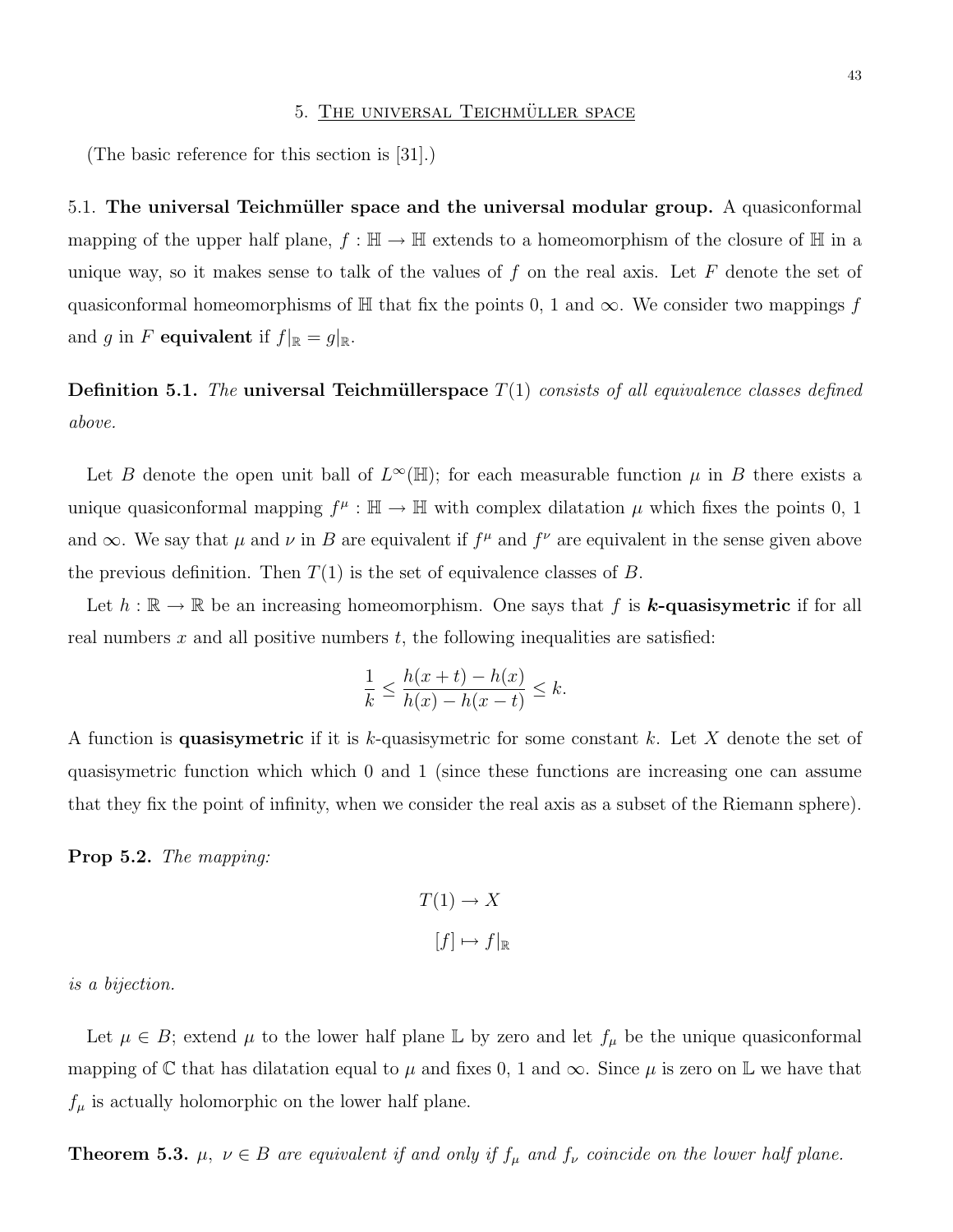If  $g : \mathbb{H} \to \mathbb{H}$  is quasiconformal then the mapping  $f \circ g^{-1}$  will be also quasiconformal for  $f \in F$ but not necessarily normalized (by fixing the three "special" points 0, 1 and  $\infty$ ). Composing with an element h of  $PSL(2,\mathbb{R})$  (that is, a Möbius transformation with real coefficients, or equivalently, a conformal self-homeomorphism of  $\mathbb{H}$ ) we get  $h \circ f \circ g^{-1}$  normalized. So g induces a mapping  $\omega_{[g]}: T(1) \to T(1)$  by means of this operation:  $\omega_{[g]}([f]) = [h \circ f \circ g^{-1}]$ . The set of all such mappings is called the **universal modular group**, denoted by  $M$ .

If g belongs to F then we don't need the Möbius transformation h since  $f \circ g^{-1}$  will be normalized. The subgroup of M consisting of all such transformations (called **right translations** is denoted by  $M_t$ .

#### **Prop 5.4.**  $M_t$  acts transitively on  $T(1)$ .

5.2. The Teichmüller metric. For a quasiconformal mapping  $f$  (defined somewhere on the complex plane) let  $K_f$  denote maximal dilatation. One can define a distance on  $T(1)$  by considering the dilatation of mappings within the respective equivalence classes. More precisely, if  $p$  and  $q$  are points on  $T(1)$  (so they are equivalence classes of quasiconformal homeomorphisms of  $\mathbb{H}$ ) we define the Teichmüller distance  $\tau$  by

$$
\tau(p,q) = \frac{1}{2} \inf \{ \log K_{g \circ f^{-1}}; f \in p, g \in q \}.
$$

One can have a similar definition but fixing a representative of the class p; that is, let  $f_0 \in p$  and set

$$
\tau_1(p,q) = \frac{1}{2} \inf \{ \log K_{g \circ f_0^{-1}}; \ g \in q \}.
$$

From our equivalent definitions of  $T(1)$  we can consider classes represented by quasiconformal mappings of the complex plane (rather than of the upper half plane) which are conformal on the lower half plane. Let  $f_0$  and  $g_0$  be two such mappings, representatives of the classes p and q. Consider the set W of all quasiconformal mappings of  $\mathbb C$  that agree on  $\mathbb L$  with  $g_0 \circ f_0^{-1}$  and define

$$
\tau_2(p,q) = \frac{1}{2} \inf \{ \log K_{\phi}; \ \phi \in W \}.
$$

Lemma 5.5.  $\tau = \tau_1 = \tau_2$ .

Some properties of the Teichmüller distance are given in the following results.

**Theorem 5.6.**  $(T(1), \tau)$  is a complete metric space.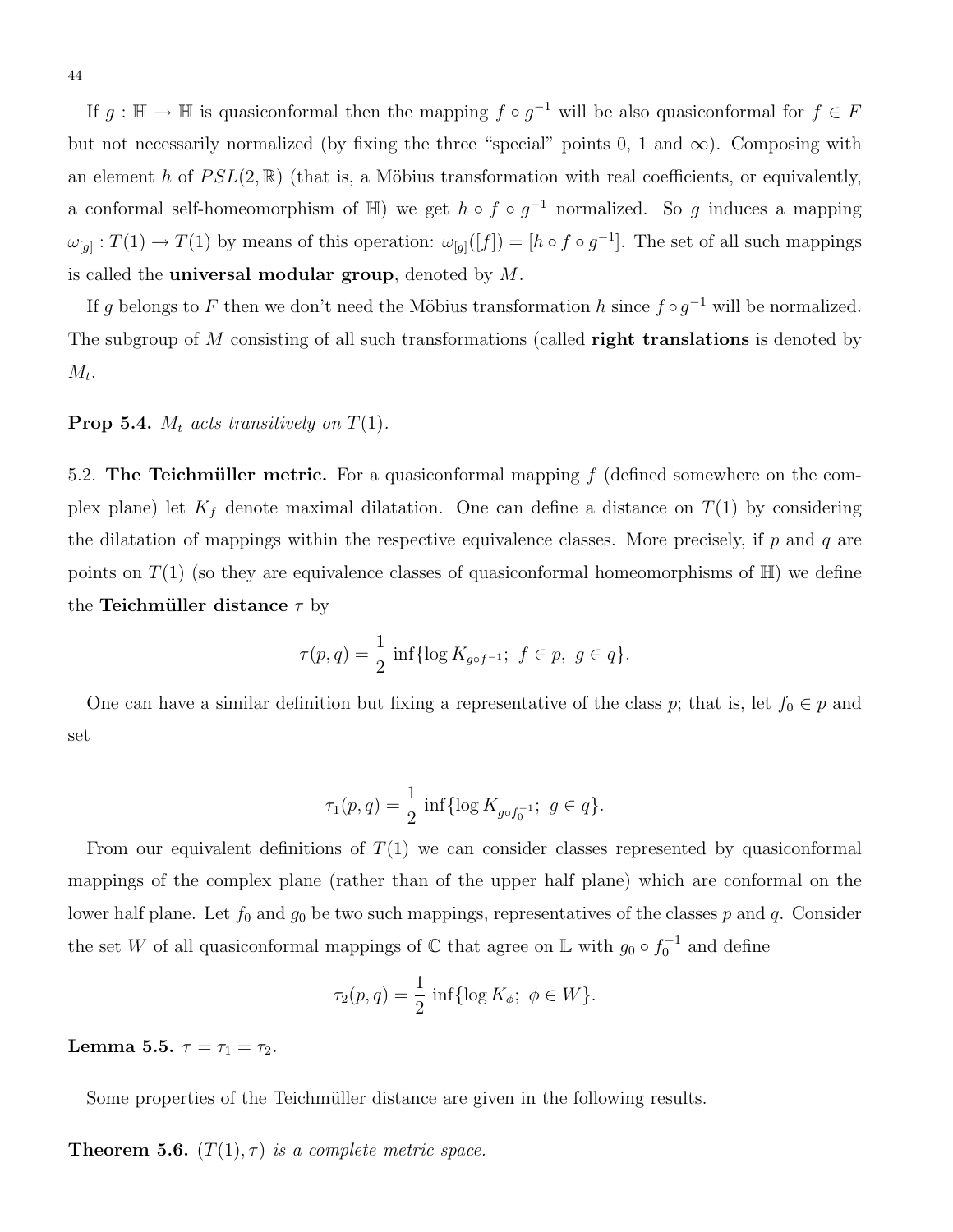**Theorem 5.7.**  $(T(1), \tau)$  is path connected. Moreover, for any two points in  $T(1)$  there is always a geodesic (that is, continuous path that realises the distance between any two points in the image) joining them.

**Theorem 5.8.**  $(T(1), \tau)$  is contractible.

5.3. Schwarzian derivatives and the Universal Teichmüller space. Let  $f: U \to \mathbb{C}$  be a holomorphic function defined on an open set  $U$  of the complex plane. Assume that  $f$  is locally univalent; then its derivative is never zero, and therefore one can compute the following expressions at all points of U:

$$
S_f = \left(\frac{f''}{f'}\right)' - \frac{1}{2} \left(\frac{f''}{f'}\right)^2 = \frac{f'''}{f'} - \frac{3}{2} \left(\frac{f''}{f'}\right)^2.
$$

 $S_f$  is known as the **Schwarzian derivative** of f; it measures how much f deviates from a Möbius transformation in the sense that a function satisfies  $S_f = 0$  if and only if it is a Möbius transformation. It also give the "best" Möbius approximation to f in the sense that given a point  $z_0$  of U there exists a unique Möbius transformation  $h$  such that

$$
\lim_{z \to z_0} \frac{(h \circ f)(z) - z}{(z - z_0)^3}
$$

is finite. The limit is actually equal to  $S_f(z_0)/6$  as an easy computation expressing f as a power series shows.

The Schwarzian derivative satisfies the rule

$$
S_{f \circ g} = (S_f \circ g) (g')^2 + S_g;
$$

so if f is a Möbius transformation then g and  $f \circ g$  have the same Schwarzian derivative.

If  $\psi$  is a holomorphic function on a simply connected domain U then there is a meromorphic function f in U such that  $S_f = \psi$ ; f is unique up to coposition with a Mbius transformation.

Let  $Q$  denote the space of holomorphic functions on the lower half plane  $\mathbb{L}$ ; equipped  $Q$  with a norm given by  $||\psi|| = \sup_{z \in \mathbb{L}} 4y^2 |\psi(z)|$ , where  $z = x + iy$ . Remember that for  $\mu \in B$  we have that  $f^{\mu}$  is the quasiconformal mapping of C that has dilatation  $\mu$  on H and is conformal on L; it makes sense then to compute  $S_{f|_{\mathbb{L}}}$ .

**Theorem 5.9.** The mapping from  $T(1)$  to Q that sends the class  $[f]$  to  $S_{f|_L}$  is a homeomorphism onto its image (with respect to the Teichmüller metric and the above defined norm on  $T(1)$  and Q respectively).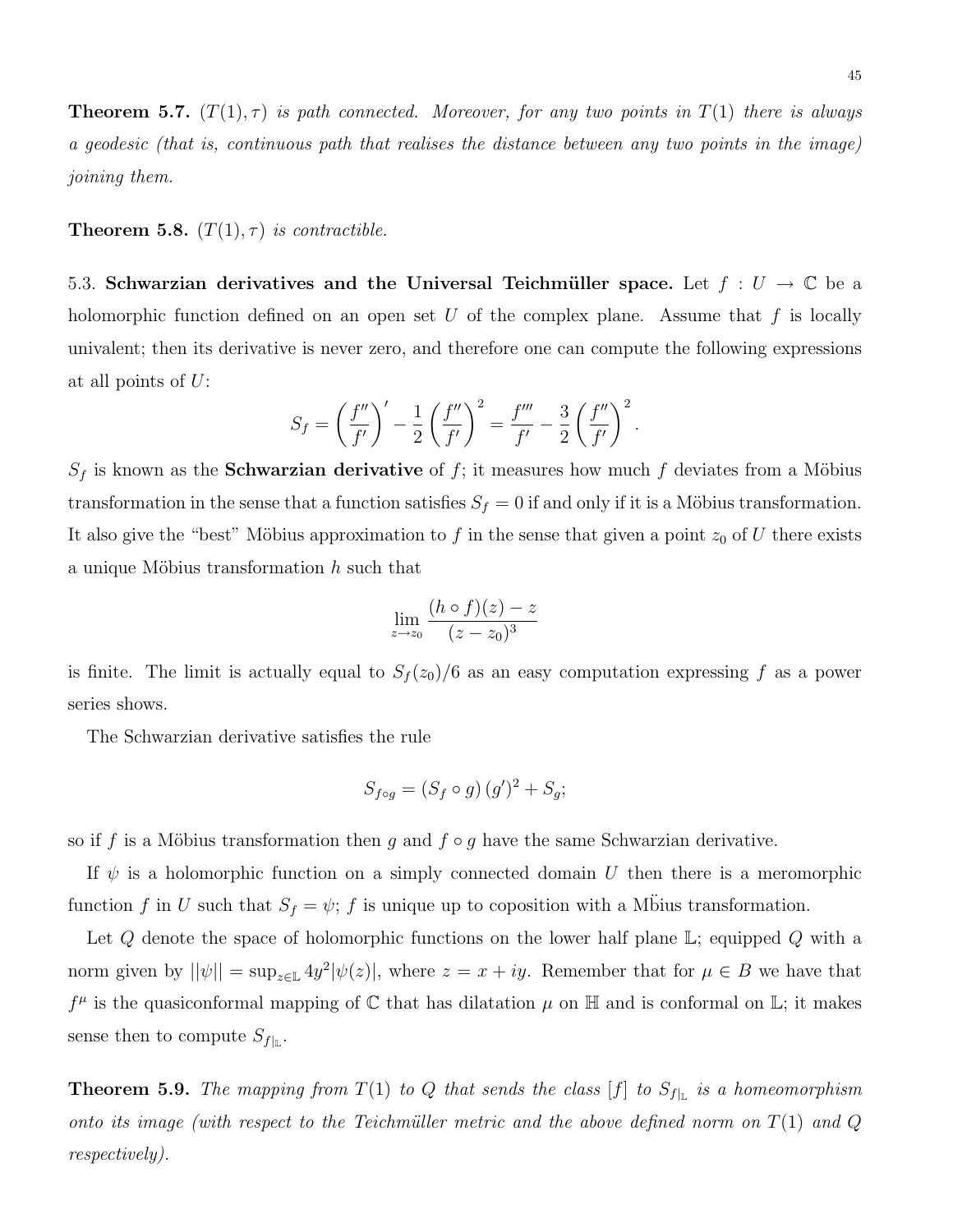Let U denote the subset of Q consisting of Schwarzian derivatives  $S_f$  for functions f that are univalent on  $\mathbb{L}$ . We have that U is closed on Q and  $T(1)$  is contained in U. Therefore the closure of  $T(1)$  is also contained in U. The relation between U and universal Teichmüller space is given in the following two theorems.

**Theorem 5.10.**  $T(1)$  is the interior of U.

**Theorem 5.11.** The closure of  $T(1)$  (in Q) is not equal to U.

5.4. The universal Teichmüller space and the Teichmüller spaces of surfaces. Let  $S$  be a Riemann surface and denote by  $T(S)$  its Teichmüller space. Since  $T(S)$  can be understood as a space of quasiconformal mappings of  $\mathbb H$  be have that  $T(S) \subset T(1)$ . It is in this sense that  $T(1)$ can be called the universal Teichmüller space. If  $\tau_s$  denotes the Teichmüller metric on  $T(S)$  (and  $\tau$ the Teichmüller metric on the universal space) then  $\tau|_{T(S)} \leq \tau_S$ . Strebel showed that the inequality could be strict, even for compact surfaces (his exmaples are for a punctured torus and for a surface of genus 2).

Let G be a group of Möbius transformations uniformizing X, that is  $X = \tilde{X}/G$ , where  $\tilde{X}$  is the universal covering space of  $X$  (that is, the Riemann sphere, the complex plane or the upper half plane, by the Uniformization Theorem). The Teichmüller space of S can be understood as  $T(G)$ , the space of quasiconformal mappings f of  $\mathbb H$  such that  $f \circ g \circ f^{-1}$  is a Möbius transformation for all  $g \in G$ , with the appropriate equivalence relation. Similarly we can define the set  $Q(G)$  of quadradic differentials with respect to G; that is the set of holomorphic functions  $\phi$  on L such that  $(\phi \circ g)(g')^2 = \phi$  for all  $g \in G$ .  $Q(G)$  has the supremum norm defined above.

Theorem 5.12.  $T(G) = Q(G) \cap T(1)$ .

Let's now assume that S is a hyperbolic surface, that is, its universal covering space if  $\mathbb{H}$ , with covering group G. Denote by  $L^{\infty}(G)$  the space of bounded measurable  $(-1, 1)$  differentials compatible with G, and by  $L^1(G)$  the space of integrable quadratic differentials compatible with G. Each of these spaces has a norm, given respectively by  $||\mu||_{\infty} = \sum 4y^2 |\mu(z)|$  and  $||\varphi||_1 = \int_N |\varphi|$ , with the supremum taken over  $\mathbb H$  and N is a fundamental domain for the action of G on  $\mathbb H$  (with measurable boundary, to avoid problems).

If  $\mu \in L^{\infty}(G)$  and  $\varphi \in L^{1}(G)$  then we can form the **Petersson scalar product**,  $\int_{N} \mu \varphi$ .

Let  $A(G)$  denote the subset of  $L^1(G)$  consisting of holomorphic functions, and similarly  $Q(G)$  the subset of  $L^{\infty}(G)$ . One has that if S is compact then  $A(G) = Q(G)$ . If S has finite area (for example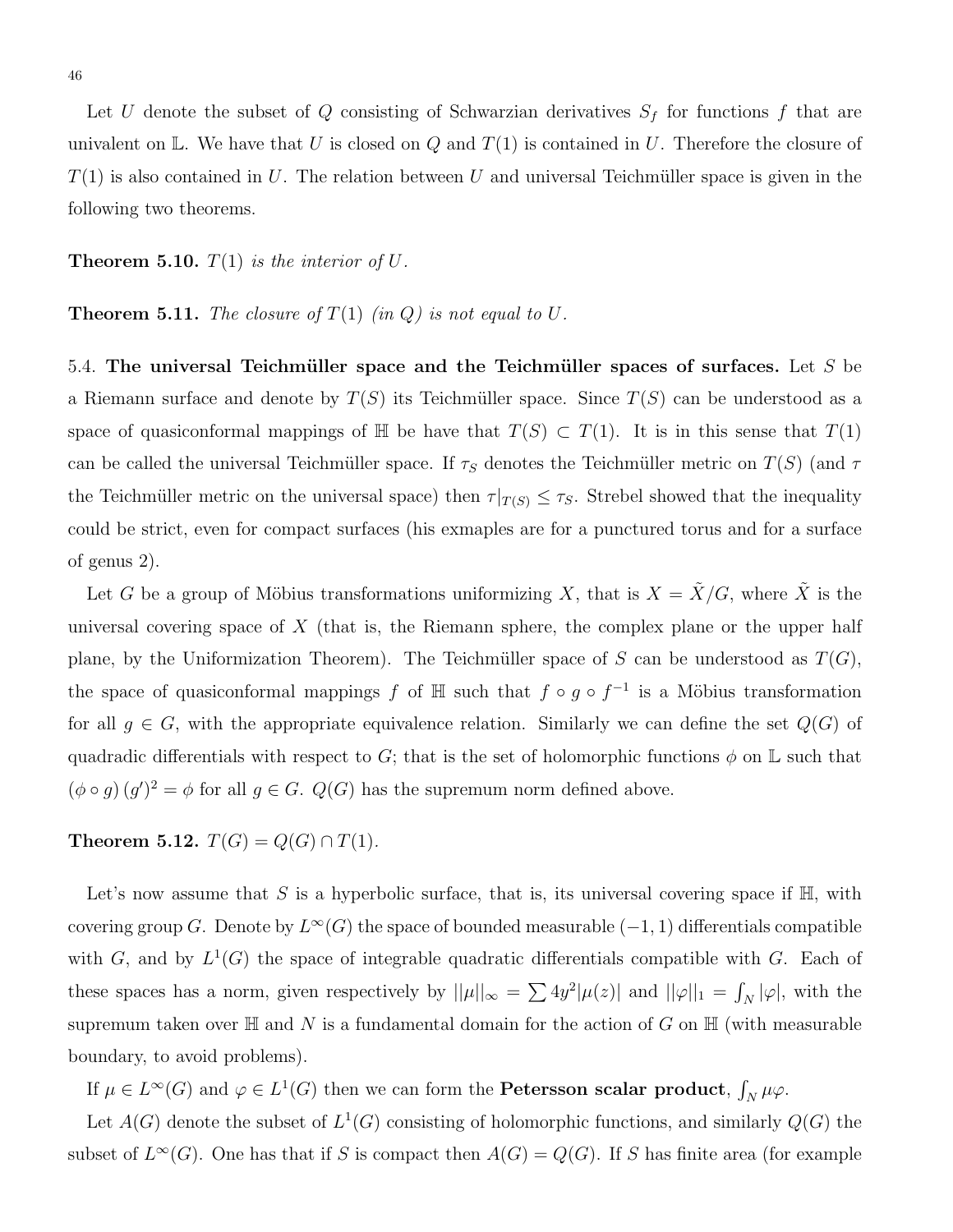a compact surface with finitely many punctures) then  $Q(G) \subset A(G)$ , while for the trivial group  $G = \{id\}$  one has  $A(G) \subset Q(G)$  with strict content.

**Theorem 5.13.** The Poincaré theta series  $\Theta : A(1) \to A(G)$  given by  $\Theta f = \sum_G (f \circ g)(g')^2$  is a continuous linear surjection of norm less than or equal to 1.

See [38] for the conditions on G when  $\Theta$  has norm equal to 1.

The space of **infinitesimally trivial deformations**  $N(G)$  is given by

$$
\left\{\mu \in L^{\infty}(G); \int_{N} \mu \varphi = 0 \,\forall \varphi \in G\right\}.
$$

**Theorem 5.14.**  $\mu$  is infinitesimally trivial if and only if the function

$$
T_{\mu}(z) = \frac{-1}{\pi} \int_{\mathbb{D}} \frac{\mu(\zeta)}{\zeta - z} d\xi d\eta
$$

vanishes on  $\{z \in \mathbb{C}; |z| > 1\}$ . Here  $\mathbb D$  denotes the unit disc and  $\zeta = \xi + i\eta$ .

5.5. Teichmüller theorems. A mapping is called a Teichmüller mapping if its Beltrami coefficient is of the form  $\mu = k \frac{\bar{\varphi}}{\log n}$  $\frac{\varphi}{|\varphi|}$ , for some number k (clearly  $k = ||\mu||_{\infty}$ ) and  $\varphi \in Q(G)$ .

**Theorem 5.15** (Teichmüller's Existence Theorem). Extremal mappings (that is, those with smallest maximal dilatation in a homotopy class) on compact surfaces are Teichmüller mappings.

**Theorem 5.16** (Teichmüller's Uniqueness Theorem). On every homotopy class of orientationpreserving mappings on a compact surface there is a unique Teichmüller map.

**Theorem 5.17** (Teichmüller Embedding). The mapping  $T(S) \to Q(S)$  given by  $\left[k\frac{\bar{\varphi}}{\bar{b}}\right]$  $\frac{\varphi}{|\phi|}$   $\mapsto k\varphi, 0 \leq$  $k < 1$ , is a homeomorphism of  $T(S)$  with the open unit ball of  $Q(S)$ .

Corollary 5.18.  $T(S)$  is homeomorphic to  $\mathbb{R}^{6g-6}$ .

Corollary 5.19.  $T(S)$  is contractible.

Let  $\varphi$  be a non-zero element of  $Q(S)$ ; the **Teichmüller disc** defined by  $\varphi$  is the set

$$
\Delta(\varphi) = \left\{ [z\frac{\overline{\varphi}}{|\varphi|}; \ |z| < 1 \right\}.
$$

**Theorem 5.20.** The mapping from the unit disc  $\mathbb{D}$  to  $\Delta(\varphi)$  given by  $z \mapsto [z\frac{\bar{\varphi}}{\omega}]$  $\frac{\varphi}{\varphi}$  is an isometry when D has the hyperbolic metric and  $\Delta$ ( $\varphi$ ) the metric induced.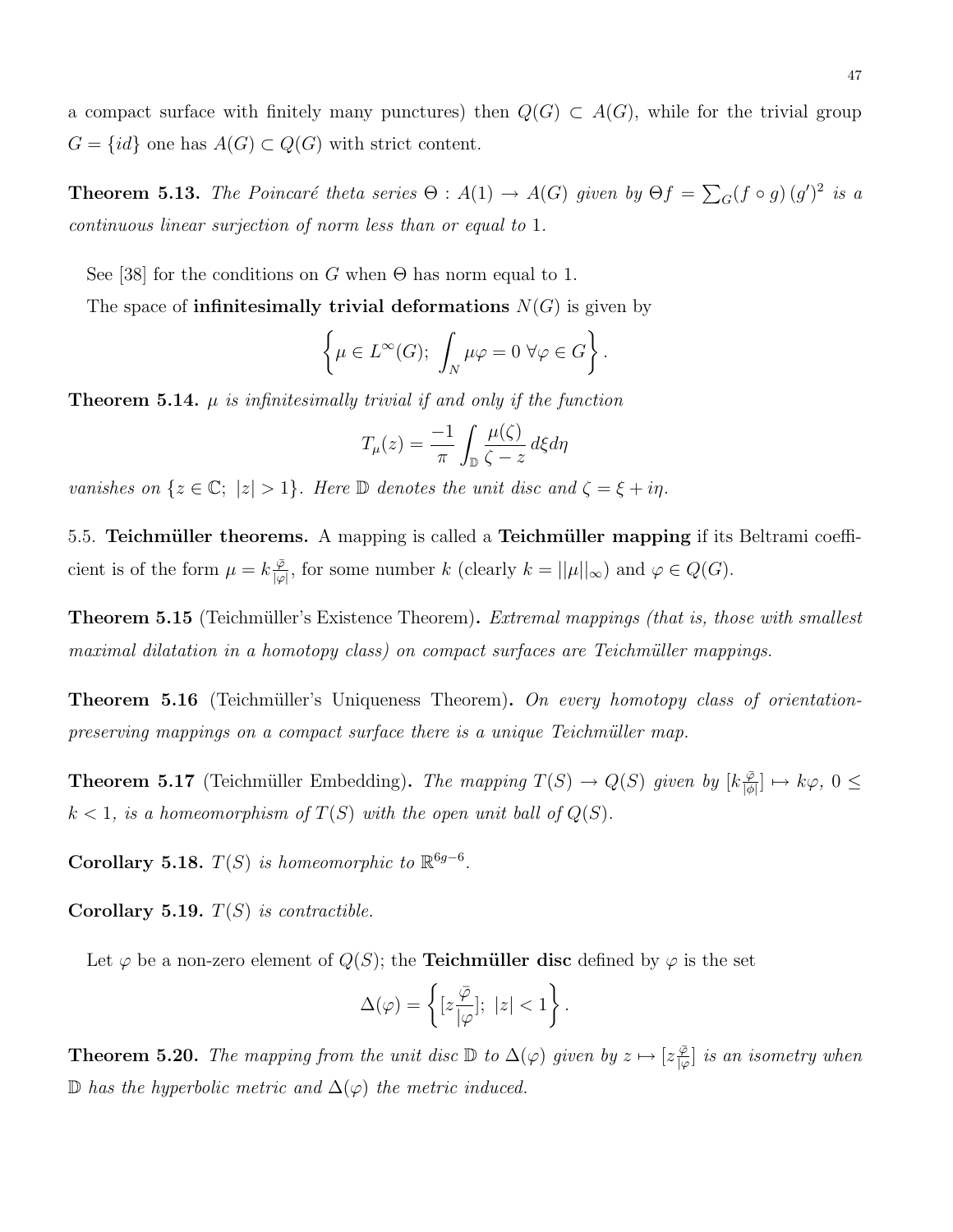

3-pronged saddle



Whitehead equivalence



Elementary moves on pants decompositions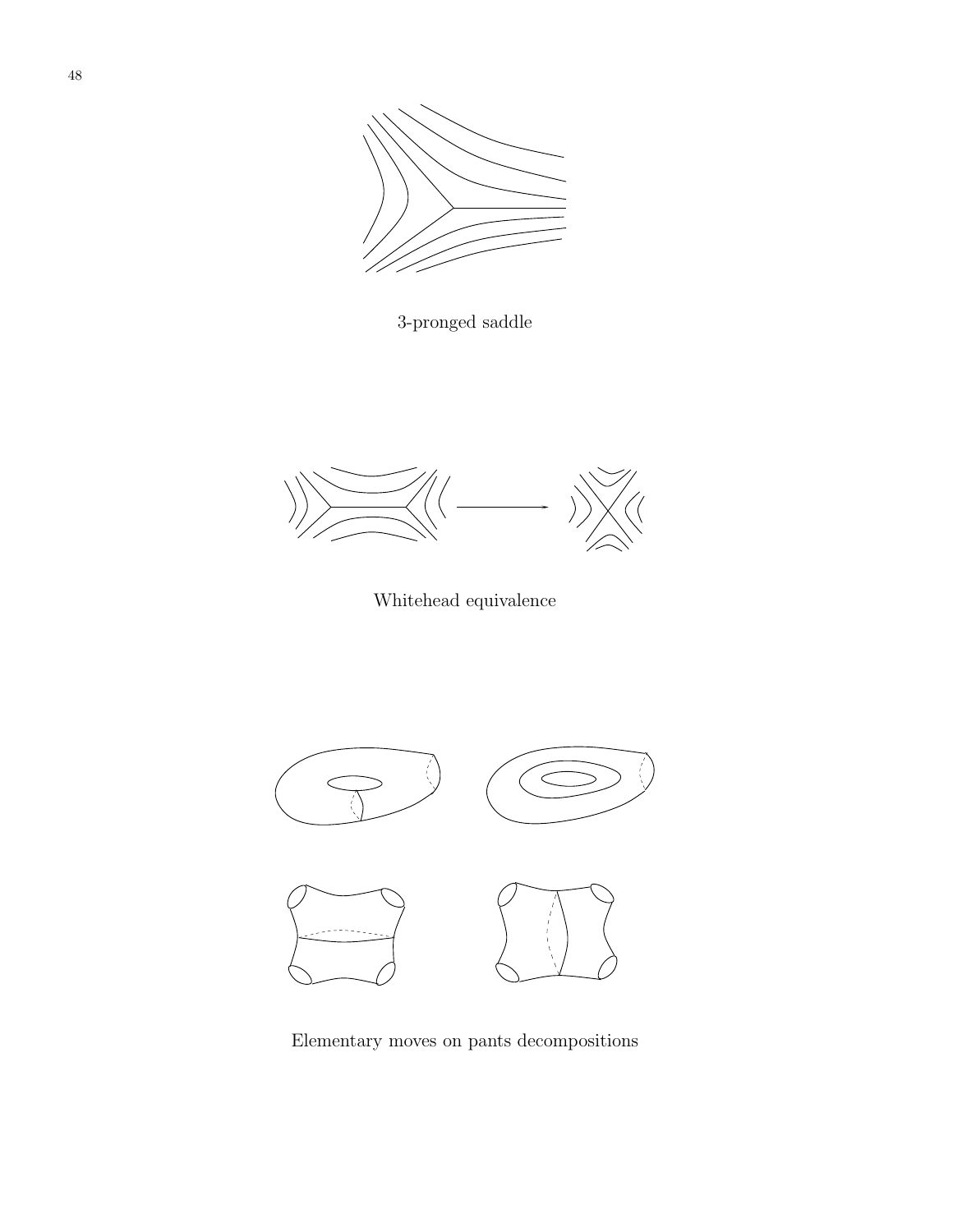

Farey graph in the upper half plane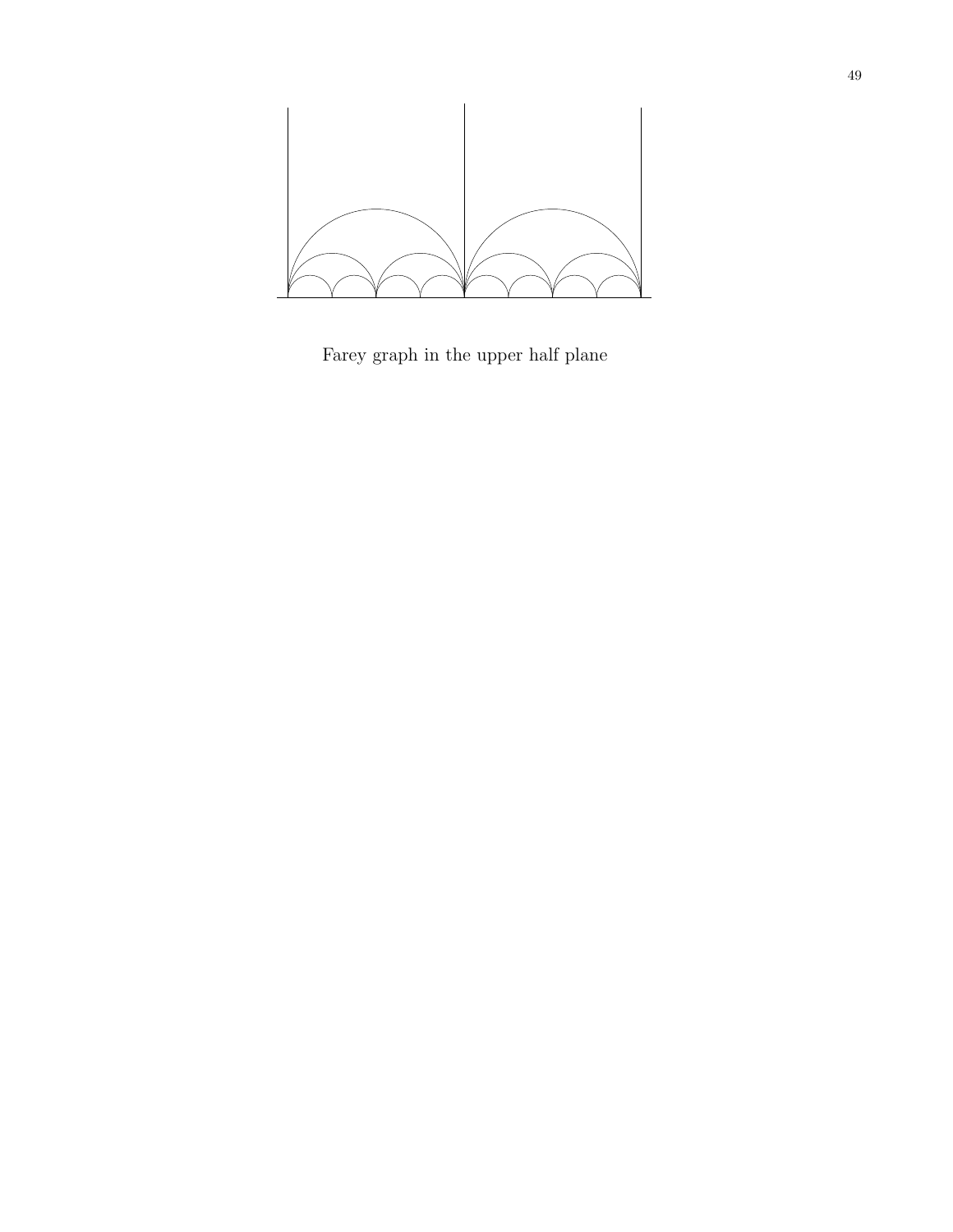#### **REFERENCES**

- 1. W. Abikoff, The real analytic theory of Teichmüller space, Lecture Notes in Mathematics, vol. 820, Springer-Verlag, Berlin and New York, 1980.
- 2. L. V. Ahlfors, Curvature properties of Teichmüller's space, J. Analyse Math. 9 (1961), 161–176.
- 3. L. V. Ahlfors and L . Bers, Riemann's mapping for variable metrics, Ann. of Math.(2) 72 (1960), 385–404.
- 4. L. Bers, On boundaries of Teichmüller spaces and Kleinian groups, I, Ann. of Math.(2) 91 (1970), 570–600.
- 5. , An extremal problem for quasiconformal mappings and a theorem by Thurston, Acta Math. 141 (1978), 73–98.
- 6. L. Bers and L. Ehrenpreis, *Holomorphic convexity of Teichmüller spaces*, Bull. Amer. Math. Soc. 70 (1964), 761–764.
- 7. L. Bers and L. Greenberg, Isomorphisms between Teichmüller spaces, Advances in the Theory of Riemann surfaces, Ann. of Math. Studies 66, 1971, pp. 53–79.
- 8. M.R. Bridson and A. Haefliger, Metric spaces of non-positive curvature, Grundlehren der mathematischen Wissenschaften, vol. 319, Springer-Verlag, Berlin-Heidelberg-New York, 1999.
- 9. J. Brock, The Weil-Petersson visual sphere, Preprint, 2002.
- 10.  $\_\_\_\_\_\$ n. The Weil-Petersson metric and volumes of 3-dimensional hyperbolic convex cores, J. Amer. Math. Soc. 16 (2003), 495–535.
- 11. J. Brock and B. Farb, *Curvature and rank of Teichmüller space*, Preprint, 2001.
- 12. A.J. Casson and S.A. Bleiler, Automorphisms of surfaces after Nielsen and Thurston, London Mathematical Society Student Text, vol. 9, Cambridge University Press, Cambridge, 1988.
- 13. G. Daskalopoulos and R. Wentworth, Classification of Weil-Petersson isometries, Amer. J. Math 125 (2003), 941–975.
- 14. M. Dehn, Die gruppe der abbildungklassen, Acta Math. 69 (1938), 135–206.
- 15.  $\_\_\_\_\_\$ ners on Group Theory and Topology, Springer-Verlag, New York, 1987, Translated and Introduced by John Stillwell.
- 16. C. Earle and I. Kra, On holomorphic mappings between Teichmüller spaces, Contributions to Analysis, Academic Press, 1974, pp. 107–124.
- 17. B. Farb, Relatively hyperbolic groups, Geom. Funct. Anal. 8 (1998), 1–31.
- 18. B. Farb, A. Lubotzky, and Y. Minsky, Rank-1 phenomena for mapping class groups, Duke Math J. 106 (2001), 581–597.
- 19. A. Fathi and F. Laudenbach, *Travaux de Thurston sur les surfaces*, Astérisque, vol 66-67, Soc. Mathe. France, 1979.
- 20. F. P. Gardiner, Teichmüller Theory and Quadratic Differentials, John Wiley & Sons, New York, 1987.
- 21. F. W. Gehring, Univalent functions and the Schwarzian derivative, Comm. Math. Helv. 52 (1977), 561–572.
- 22. Spirals and the universal Teichmüller space, Acta Math. 141 (1978), 99-113.
- 23. J. Harer, The Secon Homology Group of the Mapping Class Group of an Orientable Surface', Invent. Math. 72 (1983), 22–239.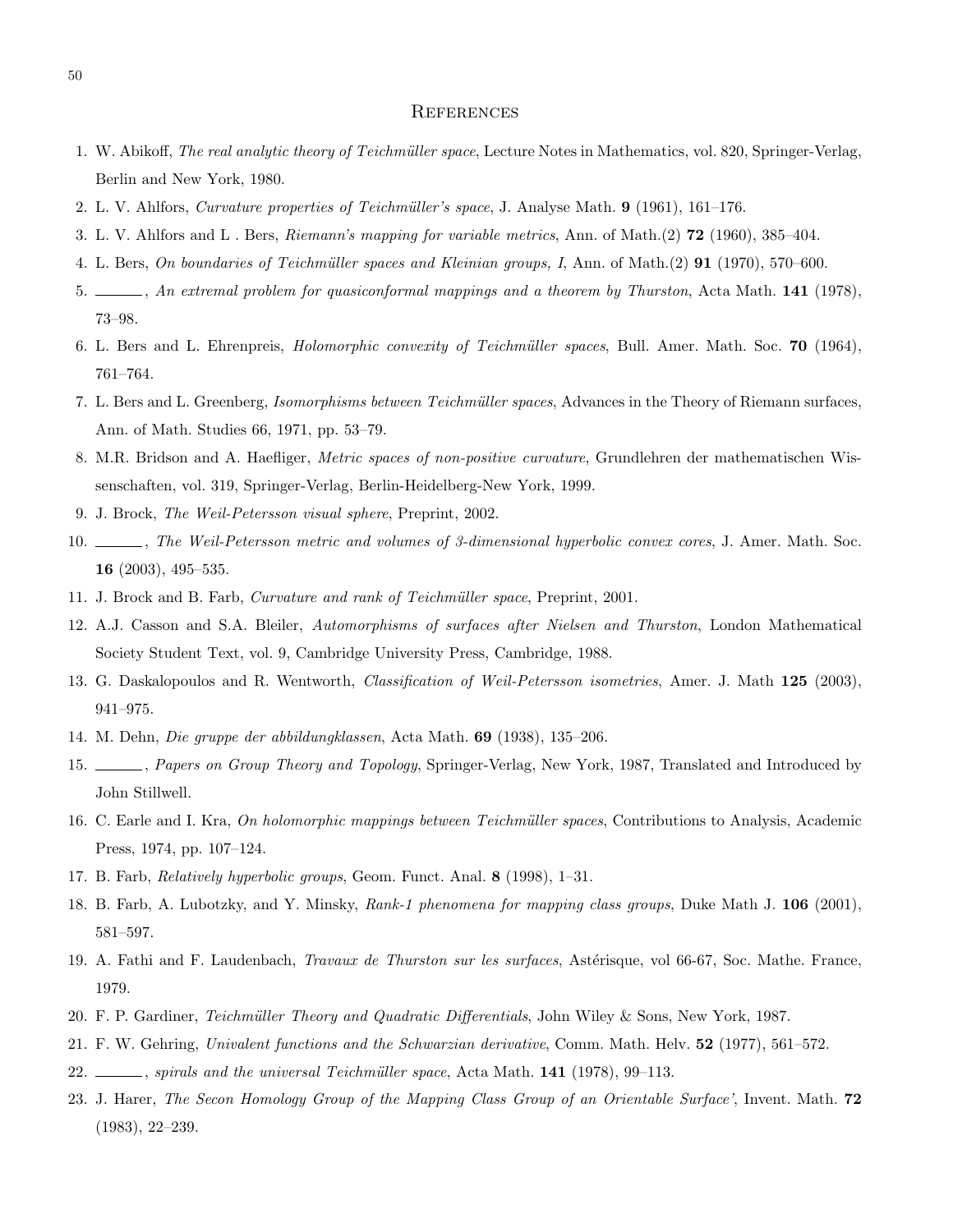- 24. A. Hatcher and W. Thurston, A presentation for the mapping class group of a closed orientable surface, Topology 19 (1980), 221–237.
- 25. J. Hubbard and H. Masur, Quadratic differentials and foliations, Acta Math. 142 (1979), 221–274.
- 26. Y. Imayoshi and M. Taniguchi, An Introduction to Teichm¨uller Spaces, Springer-Verlag, Tokyo, Japan, 1992.
- 27. S. Kerckhoff, The asymptotic geometry of Teichm¨uller space, Topology 19 (1980), 23–41.
- 28. *The Nielsen realization problem*, Ann. of Math (2) 117 (1983), 235–265.
- 29. S. Kerckhoff and W. Thurston, Non-continuity of the action of the modular group at Bers' boundary of Teichmüller space, Invent. Math. **100** (1990), 25–47.
- 30. F. Knudsen and D. Mumford, The projetivity of the moduli space of stable curves i, Preliminaries on "det" and "div", Math. Scand. **39** (1976), 19–55.
- 31. O. Lehto, Univalent Functions and Teichmüller Spaces, Graduate Texts in Mathematics, vol. 109, Springer-Verlag, New York, USA, 1987.
- 32. W.B.R. Lickorish, A finite set of generators for the homeotopy group of a 2-manifold, Proc. Cambridge Philos. Soc. 60 (1964), 769–778.
- 33. B. Maskit, The conformal group of a plane domain, AMer. J. Math. 90 (1968), 718–722.
- 34. H. Masur, The extension of the Weil-Petersson metric to the boundary of Teichmüller spaces, Duke Math. J. 43 (1976), 623–635.
- 35. H. Masur and Y. Minsky, Geometry of the complex of curves i: hyperbolicity, Invent. Math. 138 (1999), 103–149.
- 36. H. Masur and M. Wolf, Teichmüller space is not Gromov hyperbolic, Ann. Acad. Sci. Fenn. Ser. A I Math. 20 (1995), 259–267.
- 37. , The Weil-Petersson isometry group, Geom. Dedicata 93 (2002), 177-190.
- 38. C. McMullen, Amenability, poincaré series and quaisonformal maps, Invent. Math. **97** (1989), 95–127.
- 39. *Cusps are dense*, Ann. of Math. **133** (1991), 217-247.
- 40. L. Mosher, Mapping class groups are automatic, Ann. of Math. 142 (1995), 303–384.
- 41. S. Nag, The Complex Analytic Theory of Teichmüller Spaces, John Wiley & Sons, 1988.
- 42. D. B. Patterson, *The Teichmüller spaces are distinct*, Proc. Amer. Math. Soc. 35 (1972), 179–182, and 38 (1973), 668.
- 43. H. Royden, Automorphisms and isometries if Teichmüller space, Advances in the Theory of Riemann Surfaces (L. V. Ahlfors et al., ed.), Ann. of Math. Studies, vol. 66, Princeton University Press, Princeton, USA, 1971, pp. 369–383.
- 44. W. Rudin, Real and complex analysis, McGraw-Hill, New York, USA, 1966.
- 45. W. Thurston, On the geometry and dynamics of diffeomorphisms of surfaces, Bull. (N. S.) Amer. Math. Soc. 19 (1988), 417–431.
- 46. A. J. Tromba, On a natural algebraic connection on the space of almost complex structure and the curvature of teichmüller space with respect to its Weil-Petersson metric, Manuscripta Math.  $56$  (1986), 475–497.
- 47. , Teichmüller Teory in Riemannian Geometry, Birkhäuser, Basel, Switzerland, 1992.
- 48. A.J. Tromba, Dirichlet's energy on Teichmüller's moduli space and the Nielsen realization problem, Math. Z. 222 (1996), 451–464.